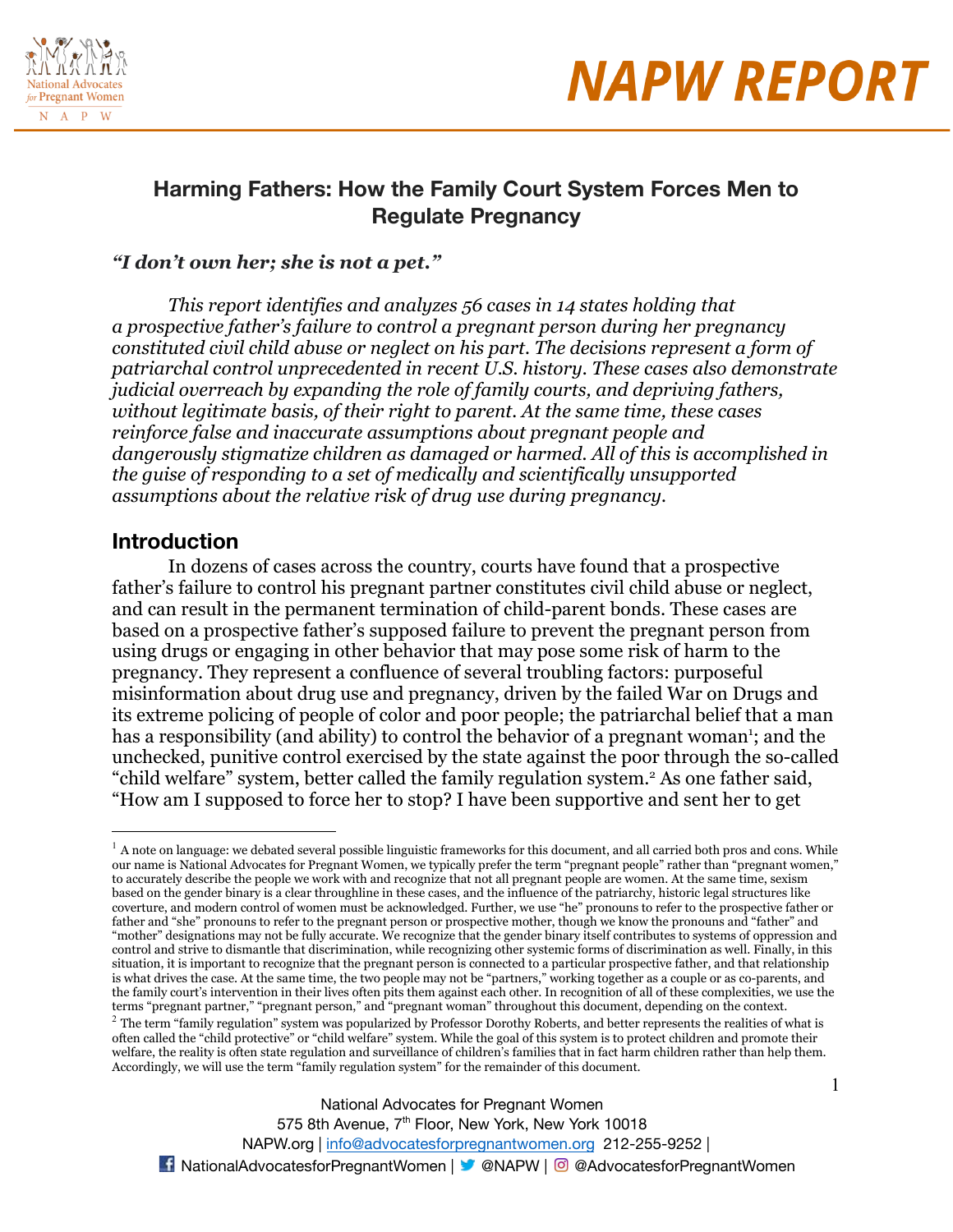

help. I don't own her; she is not a pet. I cannot force her. Even if I was married to her, I could not force her to stop using drugs."<sup>3</sup> His protestations articulate some of the practical, moral, and legal wrongs exhibited by these cases. Further, it alludes to the different treatment of married and unmarried fathers; in many jurisdictions, an unmarried father is not automatically recognized as having rights,<sup>4</sup> and therefore these cases may impose obligations before the father is even recognized as a father. Finally, these cases undermine the health and safety of children and their families by deterring parents from obtaining healthcare for themselves or their existing children for fear of policing, forced separation from their children, even the destruction of their families.

Our research has found 14 states with 54 appellate-level decisions addressing whether prospective fathers can be found neglectful for failing to stop the pregnant partner from using controlled substances—or alcohol—during the pregnancy. Appellate court decisions set precedent for some or all of a state. Of the appellate cases identified across the nation, New York and Texas represent the greatest number. In New York, there are at least 14 mid-level appellate and two trial-level decisions in three of New York's four appellate divisions dating back to 1991. There is only one appellate decision finding a prospective father cannot be found neglectful in this situation and it was the first case, but New York's highest court has not yet addressed the issue. In Texas, there are at least 15 appellate decisions, starting in 1995. These numbers, and the cases documented nationwide, are certainly undercounts, as very few family court trial-level decisions are public and only some state court, appellate-level decisions are published and therefore available for review.

This report will discuss the legal, social, structural, and scientific problems underlying these cases. It will then address the range of cases seen across the country. Finally, it will offer practitioners guidance on presenting factual and legal challenges to these cases. As we face the possibility that the Supreme Court may overturn *Roe v. Wade* and *Planned Parenthood v. Casey*, we must acknowledge that that change in law will implicate fundamental rights far beyond abortion, as demonstrated here, and will lead to an increase in cases against pregnant people and their partners.

### **I. The Harmful Social and Structural Beliefs Underlying These Cases**

### **A. Patriarchal Control of Women**

These cases—which require men to physically control women—elicit comparisons to the era of coverture, where women could only exist as wards of their fathers or their

National Advocates for Pregnant Women

575 8th Avenue, 7<sup>th</sup> Floor, New York, New York 10018 NAPW.org | [info@advocatesforpregnantwomen.org](mailto:info@advocatesforpregnantwomen.org) 212-255-9252 |

<sup>3</sup> *In re B.H.*, No. B285600, 2018 BL 171776 (Cal. Ct. App. 2d Dist. May 15, 2018).

<sup>4</sup> Samantha Lee, *Equal Right to Parent*, 41 N.Y.U. Rev. L. & Soc. Change 631, 636 nn. 17–22 (2017) (citing *Lehr v. Robertson*, 463 U.S. 248, 250, 262 (1983) ("[U]nwed fathers—unlike unwed mothers—were not automatically entitled to full parental rights. They have to assert paternity and take advantage of the opportunity to develop an attachment with their children."); *Michael H. v. Gerald D.*, 491 U.S. 110 (1989) (affirming California law that presumes husband is the father); Susan Frelich Appleton, *Presuming Women: Revisiting the Presumption of Legitimacy in the Same-Sex Couple Era*, 86 B.U. L. Rev. 227, 234-35 nn. 34–37 (2006) (describing marriage presumption laws in the fifty states as of 2006).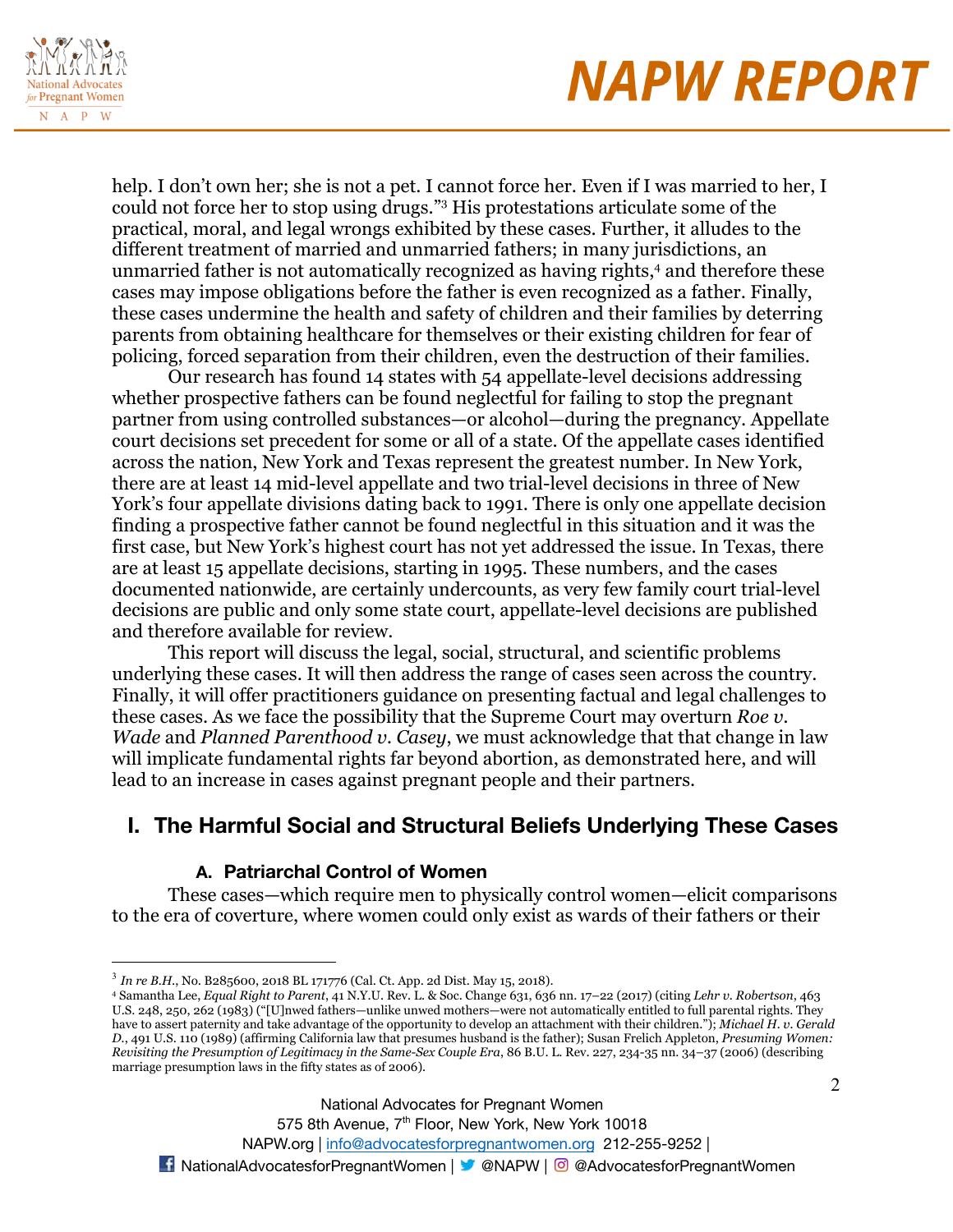

husbands.<sup>5</sup> These cases assume a man has power and authority over a pregnant woman and must force her to do something, or pressure her to do what he has decided is appropriate. It places women in relation to their male partners in a similar position as a parent to a child. As the Supreme Court articulated in *Planned Parenthood v. Casey*, "[a] State may not give to a man the kind of dominion over his wife that parents exercise over their children."<sup>6</sup> This is true even if the interference could possibly benefit the developing fetus or future child. While the Supreme Court recognizes that a prospective father may have some interest in the welfare of the fetus, that does not bestow him with power to control his pregnant partner or diminish her autonomy.<sup>7</sup>

### **B. The Racist War on Drugs and the Family Policing System**

An analysis and critique of family court cases, and specifically those that involve allegations of parental drug use, cannot be made without acknowledging the central role that the racist and politically-motivated "War on Drugs" has played in destroying families of color through both the criminal legal system and the civil family regulation system.<sup>8</sup> Moral panic, alarmist language, and media frenzy surrounding the "crack baby" myth led to the heightened arrests and prosecutions of Black pregnant people and mothers. Prosecutors began to target black mothers, using a single positive toxicology as a basis to charge neglect or abuse.<sup>9</sup> The "crack baby" myth and the racist stereotypes intertwined with it led to parental rights of Black mothers being terminated, and Black children being removed and placed into foster care.<sup>10</sup>A positive toxicology test was—and still is today in many states and jurisdictions—enough for state agencies to justify opening investigations and surveillance measures to assess the presupposed threat of harm to a baby and a parent's ability to adequately parent and ensure their child's safety, and to take babies from their parents, terminate their legal bond, and make wanted and loved children into legal orphans.

The War on Drugs' specific targeting of pregnant people has since expanded to include opioids, methamphetamine, cannabis, and other prescription drugs. Fear and misinformation continue to be weaponized to control, penalize, and criminalize pregnant people that use substances. For example, today, the opioid crisis has primarily led to a rise of targeting and arresting poor rural white women for giving birth to

575 8th Avenue, 7<sup>th</sup> Floor, New York, New York 10018

<sup>5</sup> Reva Siegel, *The Modernization of Marital Status Law*, 82 Geo. L.J. 2127 (1993) ("For centuries, the common law of coverture gave husbands rights in their wives' property and earnings, and prohibited wives from contracting, filing suit, drafting wills, or holding property in their own names."); Reva Siegel, *"The Rule of Love": Wife Beating as Prerogative and Privacy*, 105 Yale L.J. 2117 (1995–1996) ("As master of the household, a husband could command his wife's obedience, and subject her to corporal punishment or "chastisement" if she defied his authority.").

<sup>6</sup> 505 U.S. 833, 898 (1992).

<sup>7</sup> *Id*.

<sup>10</sup> See *supra* n. 8. <sup>9</sup> Dorothy E. Roberts, *Unshackling Black Motherhood*, 95 Michigan L. Rev. 938, 951 (1997). <sup>8</sup> Dorothy E. Roberts, KILLING THE BLACK BODY: RACE, REPRODUCTION, AND THE MEANING OF LIBERTY (New York: Pantheon Books, 1997); Dorothy E. Roberts, SHATTERED BONDS: THE COLOR OF CHILD WELFARE, 15-16 (New York: Basic Book, 2001); Dorothy E. Roberts, *The Racial Geography of Child Welfare: Toward a New Research Paradigm*, 87 Child Welfare 125 (2008); Dorothy E. Roberts & Lisa Sangoi, *Black Families Matter: How the Child Welfare System Punishes Poor Families of Color*, THE APPEAL (Mar. 26, 2018), https://theappeal.org/black-families-matter-how-the-child-welfare-system-punishes-poor-families-of-color-33ad20e2882e/.

National Advocates for Pregnant Women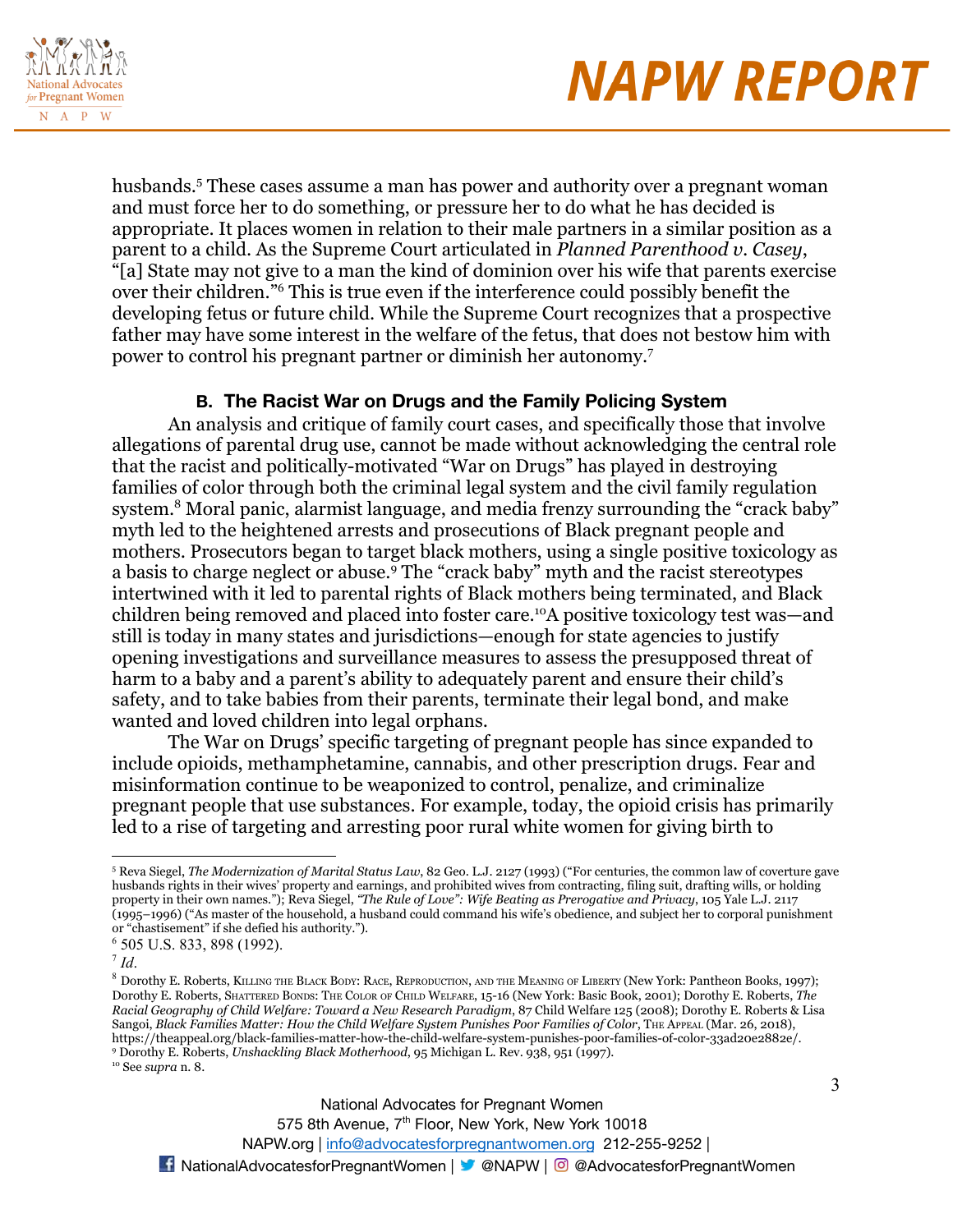

4

"oxytots," another completely meaningless and harmful trope. These misguided prosecutions include appropriately prescribed opioids, medication for opioid use disorder, which is the recommended medical care for a pregnant person who has an opioid use disorder, and other opioid use.

In part because of the War on Drugs, the family policing system has evolved over time into a massive infrastructure that separates families at unparalleled rates, $<sup>11</sup>$  with</sup> over one-third of U.S. children having been the subject of a child maltreatment investigation.<sup>12</sup> These cases disproportionately involve Black and Indigenous children, and poor children.<sup>13</sup> Under the guise of a non-adversarial legal system, the system's authority has allowed government employees to come into people's homes without warrants and take children away before any adjudication of wrongdoing.<sup>14</sup> Between 2000 and 2019, the frequency with which parental alcohol or drug use was cited as a contributing factor for child removal more than doubled, from 18.5% to 38.9% nationwide.<sup>15</sup> Accounting for roughly 36% of all removals in 2017, parental substance use has become the "second most common circumstance associated with child removal."<sup>16</sup>

Nonetheless, knowing that someone uses drugs tells us nothing about that person's ability to parent.<sup>17</sup> That is even more true where the allegation is mere use—not an allegation of excess or the loss of control—or that a person did not stop the other parent from using drugs during pregnancy. While the threshold to indicate parental drug use as a reason for child removal varies by state, family regulation systems have increasingly normalized the practice of using parental drug use (often based on unproven allegations and speculation) as the sole reason to separate parent and child.

#### **C. Fetal Personhood**

In virtually every case in which we could identify the legal basis for the court's decision, we found it to be the same as that asserted by proponents of "fetal personhood": namely, that the fertilized egg, embryo, or fetus should be treated as if it

575 8th Avenue, 7<sup>th</sup> Floor, New York, New York 10018

<sup>11</sup> Movement for Family Power, *"Whatever They Do, I'm Her Comfort, I'm her Protector": How the Foster System Has Become Ground Zero for the U.S. Drug War* (June 2020), bit.ly/groundzeroreport (hereinafter "Ground Zero Report"); Shanta Trivedi, *The Harm of Child Removal*, 43 N.Y.U. Rev. L. & Soc. Change 523 (2019), https://scholarworks.law.ubalt.edu/all\_fac/1085/; SHATTERED BONDS, *supra* note 8, pp. 15–16.

<sup>12</sup> Hyunil Kim et al., *Lifetime Prevalence of Investigating Child Maltreatment Among US Children*, 107 Am. J. Pub. Health 274 (2017).

<sup>13</sup> Ground Zero Report, 11–12.

<sup>&</sup>lt;sup>14</sup> Diane L. Redleaf, They Took the Kids Last Night: How the Child Protection System Puts Families At Risk (Santa Barbara: Praeger, 2018).

<sup>15</sup> National Center on Substance Abuse & Child Welfare, *Parental Alcohol or Other Drug Abuse as an Identified Condition of Removal in the United States* (2019), https://ncsacw.acf.hhs.gov/research/child-welfare-and-treatment-statistics.aspx.

<sup>16</sup> Mihalec-Adkins et al., *Juggling Child Protection and the Opioid Epidemic: Lessons from Family Impact Seminars*, National Council on Family Relations Policy Brief (Aug. 18, 2020),

https://www.ncfr.org/policy/research-and-policy-briefs/juggling-child-protection-and-opioid-epidemic-lessons-family-impact-sem inars.

<sup>17</sup> National Advocates for Pregnant Women, *Parenting and Drug Use Issue Brief* (June 2022),

https://www.nationaladvocatesforpregnantwomen.org/wp-content/uploads/2022/05/Parenting-and-Drug-Use-Brief.pdf.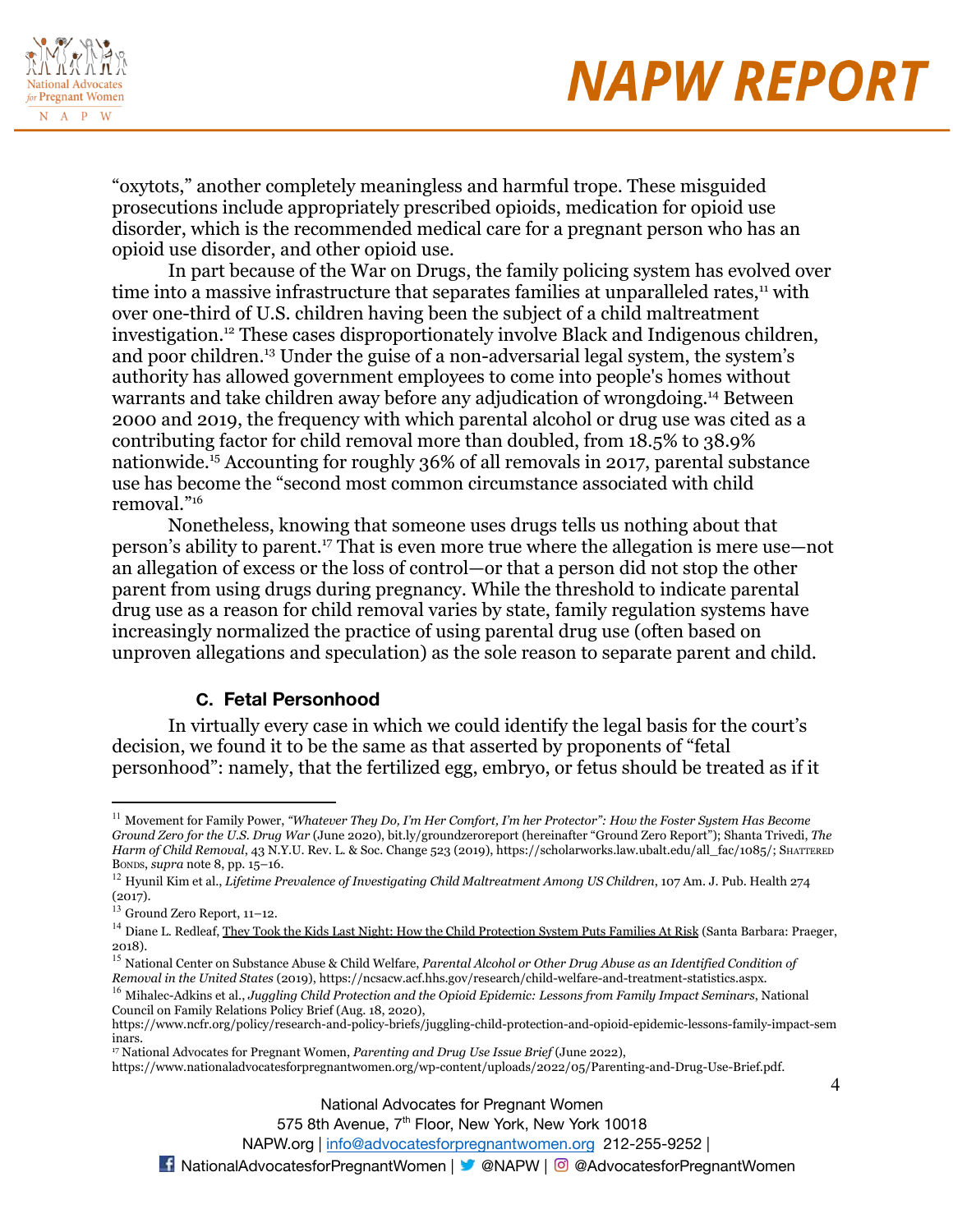

were completely legally separate from the pregnant woman herself. Prosecutors,<sup>18</sup> judges, and hospital personnel have argued that the legal authority for their actions came directly or indirectly from feticide statutes that treat the unborn as legally separate from pregnant women, state abortion laws that include language similar to personhood measures, and a misrepresentation of *Roe v. Wade* as holding that fetuses, after viability, may be treated as separate persons.

However, fetuses cannot be separated—legally or in the imagination—from the pregnant person. Attempting to do so ignores the reality that the fetus is entirely dependent on the pregnant person, and the pregnant person's health and well-being—promoted through appropriate, confidential medical care—is also best for the health of the developing pregnancy. The stress of being policed by medical providers, one's partner, or the state is only harmful.<sup>19</sup>

Trying to establish the fetus as a separate entity from the pregnant person obscures the real power play at hand, which is the pregnant person-state dyad: the effort to expand the state's power to police and control pregnant people themselves. Cases punishing prospective fathers for not protecting the fetus from the mother are based on the factual impossibility of separating a fetus and a pregnant person and represent an expansion of the state's police power to control pregnant people's actions and an egregious overreach by the state calling for a form of patriarchal control unprecedented in recent U.S. history.

### **II. Limited Right to Counsel and its Effect on Publicly Available Case Information**

In family court cases, the right to counsel is severely limited. There is no federal civil right to counsel, and as a result, a patchwork of representation varies state to state, and sometimes even county to county.<sup>20</sup> Further, research has shown that multidisciplinary, robust organizations dedicated to this representation are highly effective, but that type of representation is not widely available and for defense attorneys these cases are only a small part of their practice.<sup>21</sup> Availability of appellate counsel is also inconsistent. Additionally, family courts keep family regulation court records confidential, so even if the person was represented, it is hard to know if defense attorneys raised certain issues or arguments. Additionally, both family court and appellate level decisions on this subject are often unreported and so are not easily accessible.

<sup>&</sup>lt;sup>18</sup> Note, in some states, local prosecutors represent the state against parents. In others, the state is represented by corporation counsel or other county civil attorneys.

<sup>19</sup> *See infra* Part IV.B.

<sup>&</sup>lt;sup>20</sup> Sankaran & Pollack, A National Survey on a Parent's Right to Counsel in State-Initiated Dependency and Termination of *Parental Rights Cases*, National Coalition for a Civil Right to Counsel (October 2016),

<sup>21</sup> Lucas A. Gerber et al., *Ef ects of an interdisciplinary approach to parental representation in child welfare*, 102 Children & Youth Servs. Rev. 42 (2019), https://doi.org/10.1016/j.childyouth.2019.04.022. http://civilrighttocounsel.org/uploaded\_files/219/Table\_of\_parents\_\_RTC\_in\_dependency\_and\_TPR\_cases\_FINAL.pdf.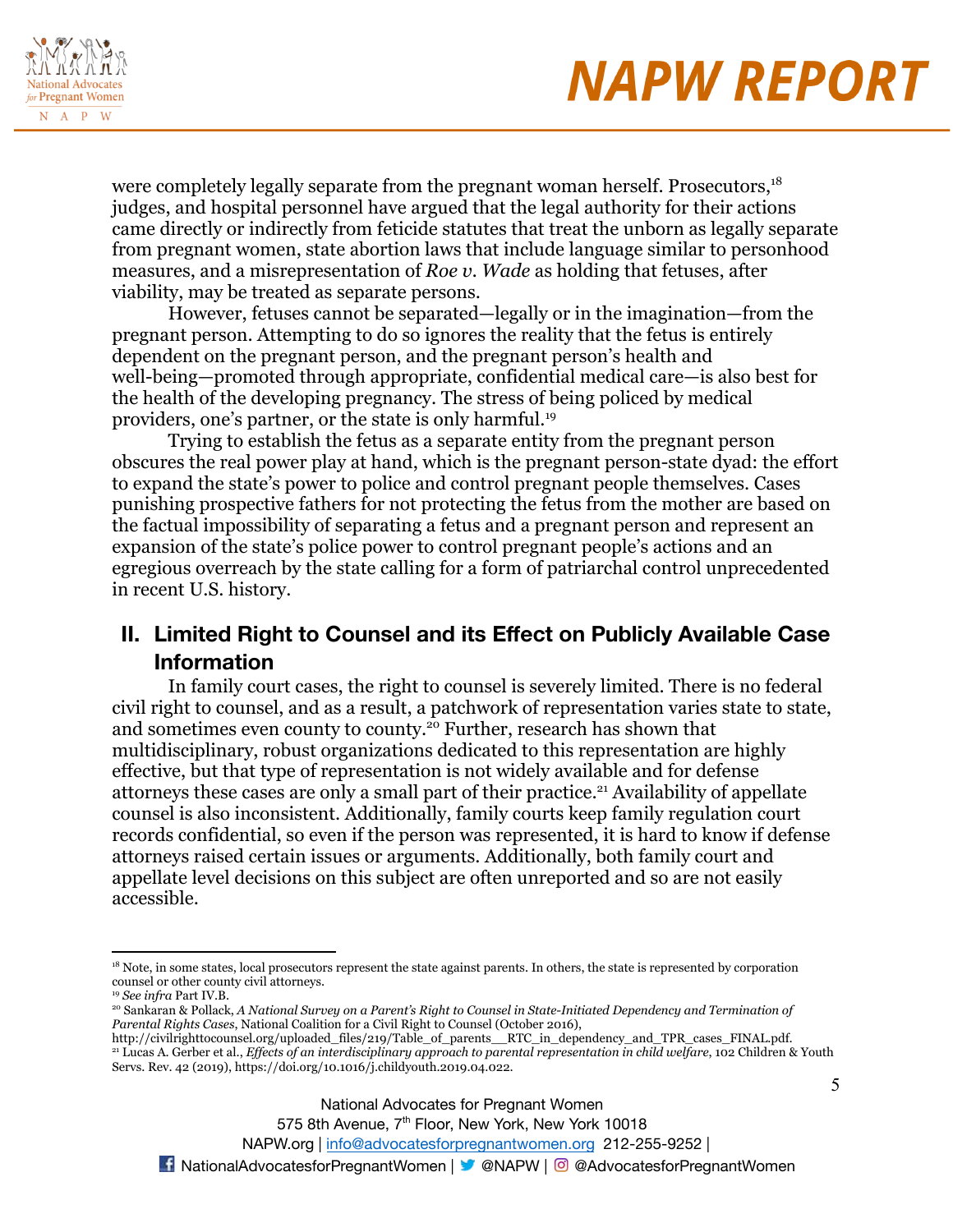



All of this limits the publicly available information about these cases, the likelihood we would identify all or even most of the cases of this type, and the possibility that defense counsel, if present, would have the capacity to bring a robust defense. Having a robust parent defense bar improves outcomes for children and for families, including decreasing the number of children in foster care, increasing the number of children returned to parents or relatives, and increasing family stability with children safe at home long-term.<sup>22</sup>

### **III. Several States Represent the Majority of Cases in which Courts Have Faulted Prospective Fathers for the Actions or Inactions of Pregnant People**

#### **A. New York**

New York leads the nation in reported cases of prospective fathers found to have neglected their child before the child was born based on the premise that they failed to control the behavior of the pregnant person.<sup>23</sup> Because, as compared to other parts of the country, New York's parent representation bar is relatively well-developed, well-resourced, and organized into full offices that support appellate work, it is possible that more of these cases are challenged and appealed than in other states, which results in more reported cases. However, that does not excuse New York's status as the state with the most cases in the country.

These cases exist despite the fact that, in New York, a fetus cannot be the subject of a family court petition.<sup>24</sup> To succeed in an abuse or neglect case, the state must show "the actual or threatened harm to the child is a consequence of the failure of the [parent] to exercise a minimum degree of care in providing the child with proper supervision or guardianship."<sup>25</sup> The father is supposed to exercise a minimum degree of care in

<sup>22</sup> Family Justice Initiative, *Improving the Lives of Children and Families through High-Quality Lawyering* (Dec. 2021), https://15ucklg5c821brpl4dycpk15-wpengine.netdna-ssl.com/wp-content/uploads/sites/48/2022/02/FJI-Demonstration-Sites-Fin al-Report-2021.pdf.

<sup>23</sup> *In re R.W. Children*, 658 N.Y.S.2d 597 (N.Y. App. Div. 1st Dep't 1997); *In re K. Children*, 677 N.Y.S.2d 379 (N.Y. App. Div. 2d Dep't 1998); *In re Kanika M.*, 704 N.Y.S.2d 669 (N.Y. App. Div. 2d Dep't 2000); *In re Cantina B.*, 809 N.Y.S.2d 539 (N.Y. App. Div. 2d Dep't 2006); *In re Carlena B.*, 877 N.Y.S.2d 197 (N.Y. App. Div. 2d Dep't 2009); *In re Niviya K.*, 933 N.Y.S.2d 356 (N.Y. App. Div. 2d Dep't 2011); *In re Kierra C.*, 955 N.Y.S.2d 526 (N.Y. App. Div. 2d Dep't 2012); *In re Stevie R.*, 97 A.D.3d 906 (N.Y. App. Div. 3d Dep't 2012); *In re Orlando R.*, 977 N.Y.S.2d 30 (N.Y. App. Div. 2d Dep't 2013); *In re Jamoori L.*, 985 N.Y.S.2d 114 (N.Y. App. Div. 2d Dep't 2014); *In re Ja'Vaughn Kiaymonie S.*, 146 A.D.3d 422 (N.Y. App. Div. 1st Dep't 2017); *In re Thamel J.*, 76 N.Y.S.3d 56 (N.Y. App. Div. 1st Dep't 2018); *In re Camden J.*, 91 N.Y.S.3d 581 (3d Dep't 2018); *In re Elijah A.*, 37 Misc.3d 1228(A), 2012 WL 6062532 (Kings Cnty. Fam. Ct. 2012). *See also In re Alfredo S.*, 568 N.Y.S.2d 123, 172 A.D.2d 528 (N.Y. App. Div. 2nd Dep't 1991) (reversed and custody awarded to father); *In re M/B Child*, 8 Misc.3d 1001(a), 2005 WL 1388846 (N.Y. Fam. Ct. Kings Cnty. 2005) (dismissed petition against the father).

<sup>24</sup> *See* N.Y. Fam. Ct. Act § 1012(f)(i)(B) ("Neglected child' means a child less than eighteen years of age…whose physical, mental or emotional condition has been impaired or is in imminent danger…"); *Bryn v. N.Y.C. Health & Hosps. Corp.*, 31 N.Y.2d 194, 203 (1972) (when there is no legislative declaration that a fetus is a person, neither the federal or state constitution "confer[s] or require[s] legal personality for the unborn.").

<sup>25</sup> *Nicholson v. Scopetta*, 3 N.Y.3d 357, 368 (2004).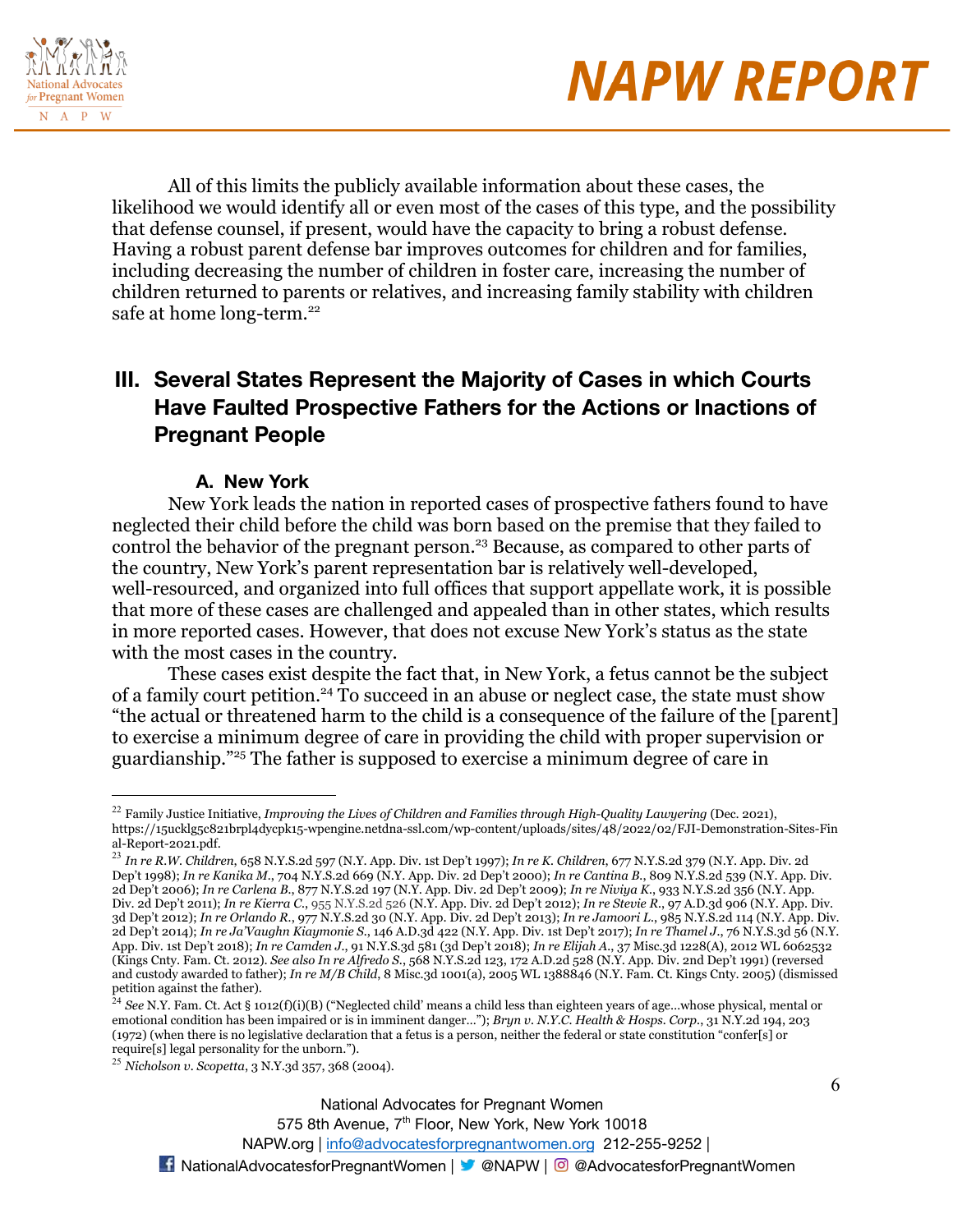

providing the child with proper supervision or guardianship. However, in these cases, the state attempts to shift his responsibility such that he is meant to supervise the pregnant person, on the theory that the fetus is contained within her uterus. Neither he nor the family court has jurisdiction to control the pregnant person, who is her own person, with independent civil and human rights.

Further, an early case on this subject recognized the "inequity in holding a father responsible for a mother's prenatal drug use which resulted in an at-birth positive toxicology for cocaine in the child."<sup>26</sup> In *Alfredo S.*, the Second Department noted, "we [cannot] attribute responsibility to the father for the mother's prenatal drug use, her admitted addiction to cocaine, and the finding of neglect entered against her..."<sup>27</sup> While the court demonstrated the inaccurate view of the time that in utero cocaine exposure imposed long-term harm on a child<sup>28</sup> and failed to note that it had no ability to police behavior during pregnancy, it made clear that such alleged harm could not be attributed to the father, who could never have had control over the mother's behavior during pregnancy nor any in utero exposure.

In *K. Children*, seven years later, the Second Department reversed itself, and in doing so, failed to address prior precedent or its reasoning. The court found that "despite having knowledge of the mother's recent drug abuse, the father failed to exercise a minimum degree of care in ensuring that the mother did not abuse drugs during her pregnancy with the youngest child."<sup>29</sup> This bewildering decision has been used to support a cascade of subsequent opinions holding fathers liable for their inability to control the behavior of their pregnant partners. These early decisions are based on two additional and fundamental flaws: first, they fail to distinguish a fetus from a child as required under New York law; and second, they assume in utero exposure to controlled substances is per se harm, which is both scientifically and legally unsupported.<sup>30</sup> Legally, a positive toxicology report for illicit substances at birth is not sufficient in itself for a finding of neglect because "it fails to make the necessary causative connection to all the surrounding circumstances that may or may not produce impairment or imminent risk of impairment in the *newborn child*."<sup>31</sup> In *Dante M.*, the Court of Appeals affirmed a finding of neglect based on the mother's drug use during pregnancy because that Court accepted as true that there was actual harm to the child—he was born prematurely with a low birth weight and required a specialized level of care—that was causally linked to the mother's drug use.<sup>32</sup> However, current medical

575 8th Avenue, 7<sup>th</sup> Floor, New York, New York 10018

<sup>27</sup> *Id.* at 532. <sup>26</sup> *Alfredo S. v. Nassau Cty. Dep't Soc. Servs.*, 568 N.Y.S.2d 123, 172 A.D.2d 528, 531 (N.Y. App. Div. 2d Dep't 1991).

<sup>28</sup> *Id.* at 533. *See* Deborah A. Frank et al., *Growth, development, and behavior in early childhood following prenatal cocaine exposure: a systematic review*, 285 JAMA 1613 (2001), doi:10.1001/jama.285.12.1613 ("there is no convincing evidence that prenatal cocaine exposure is associated with developmental toxic effects that are different in severity, scope or kind from [those of] multiple other risk factors" and the findings do not show a link between cocaine and those developmental effects.); *see* Part IV.A for further discussion.

<sup>29</sup> *In re K. Children*, 677 N.Y.S.2d at 379.

<sup>30</sup> *In re R.W. Children*, 658 N.Y.S.2d at 597; *In re K. Children*, 677 N.Y.S.2d at 379.

<sup>31</sup> *In re Dante M.*, 87 N.Y.2d at 79 (emphasis added).

<sup>32</sup> *Id.*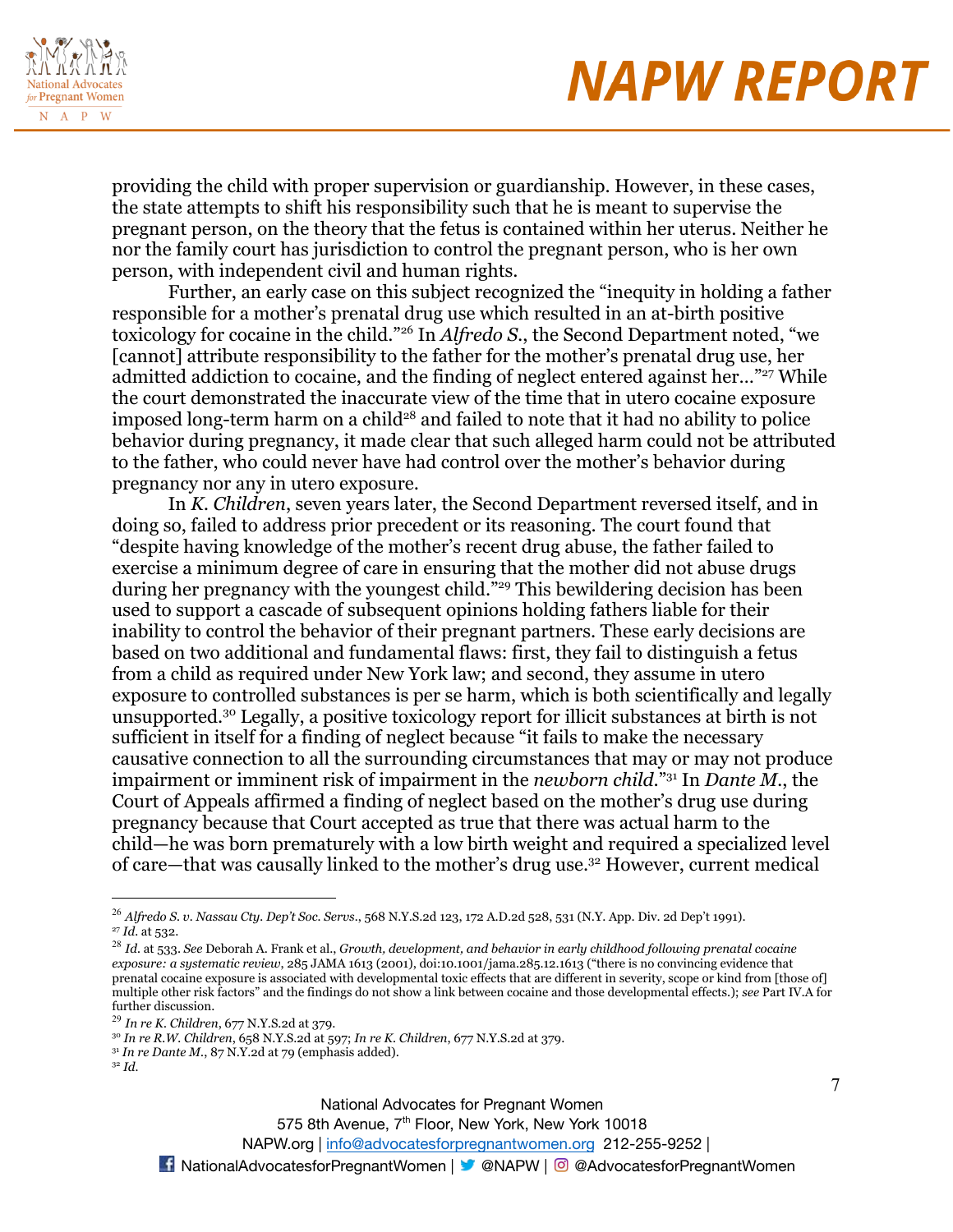

science is unable to establish causality in a particular case; low birth weight and perinatal complications occur with and without prenatal drug exposure. Therefore, there is no ability for the state to show actual harm, an essential proof can never be met, and the case must be dismissed.

Of the 13 appellate cases in New York, six provided only a rote recitation of the law: "The petitioner established by a preponderance of the evidence that the father neglected the subject child. Despite his knowledge that the mother continued to abuse marijuana during her pregnancy, he failed to exercise a minimum degree of care to protect the child."<sup>33</sup> "The Family Court's determination rested on the fact that the father knew or should have known of the mother's drug use… and failed to exercise a minimum degree of care to ensure that the mother did not abuse drugs during her pregnancy."<sup>34</sup> These cases assume that it is a father's obligation and legal responsibility to control his pregnant partner, and rely on the father's failure to stop the pregnant person's use, which he had no ability to do.

The other seven cases go into more factual detail and rely on evidence that the father failed to notice the pregnant person's drug use, that they did not in fact know the person used drugs during pregnancy, or that they "should have known" but not that they did. In one case, "[t]he petitioner proved by a preponderance of the evidence that the two subject children were neglected by the father… [in that] the father should have known that the mother was abusing drugs while she was pregnant with their younger child."<sup>35</sup> The state did not even prove that he did in fact know she was using any drug. In another, the court found that "[g]iven that he lived with the mother during her pregnancy…he [knew] or should have known about her drug use during the pregnancy." The court further noted that the father should have known his pregnant partner discontinued prenatal care.<sup>36</sup> Of course, there is no legal requirement that a person have prenatal care and even if there were, sanctioning a father to control the actions of his pregnant partner or face punitive family regulation involvement violates the mother's civil and human rights by dismissing her as a non-autonomous person.

These cases also highlight the ways in which the family regulation system is used to prosecute poverty and fails to recognize the capacity to parent of people who use drugs or even have substance use disorders. In *Orlando R.*, the court noted "notwithstanding his efforts to address her drug problem…he *placed* her in the home of a friend who he knew was a drug user… While this residence was a last resort, as the couple has been homeless and unemployed… the father's intermittent incarceration and resulting separation contributed to his failure.... for the environment apparently

<sup>33</sup> *In re Jamoori L.*, 985 N.Y.S.2d at 114.

<sup>35</sup> *Id.* <sup>34</sup> *In re Kierra C.*, 101 A.D.3d at 994. *Also*, *In re Ja'Vaughn Kiaymonie S.*, 146 A.D.3d at 423 (replacing "drug use" with "narcotics"); *In re Niviya K.*, 89 A.D.3d at 1028 (replacing "subject child" with "infant daughter"); *In re Carlena B.*, 877 N.Y.S.2d at 197 (also stating that "the father was a substance abuser and that he failed to avail himself of drug rehabilitation therapy at the direction of the Nassau County Department of Social Services."); *In re Kanika M.*, 704 N.Y.S.2d at 669 ("The petitioner proved by a preponderance of the evidence that the two subject children were neglected by the father… the father should have known that the mother was abusing drugs while she was pregnant with their younger child.").

<sup>36</sup> *In re Stevie R.*, 97 A.D.3d at 907–08.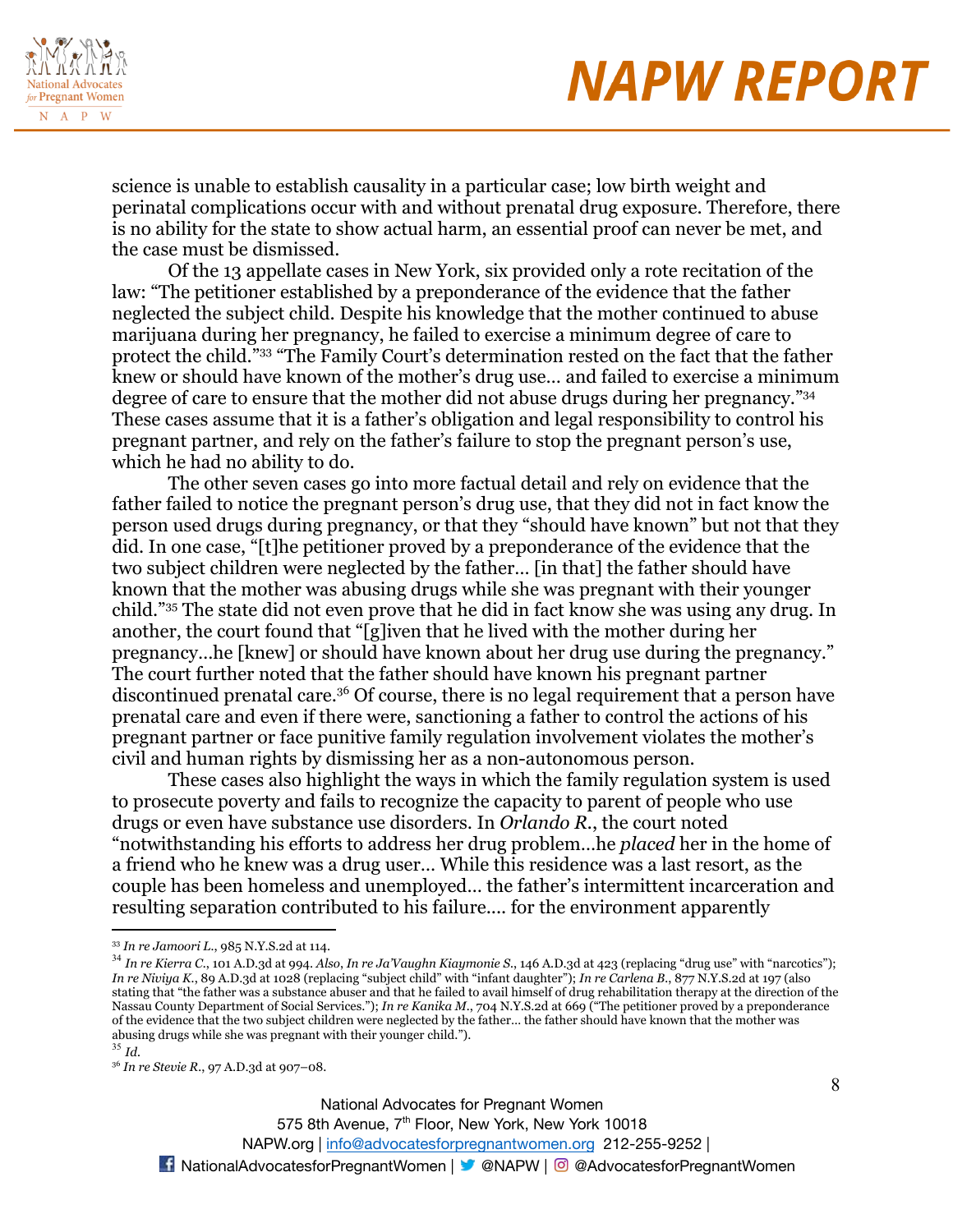



contributed to her relapse during her pregnancy."<sup>37</sup> First, the idea that the prospective father "placed" the pregnant person somewhere, like a bag or a doll, again reduces the pregnant person to a non-autonomous being. Second, the court notes that there was no other housing option and suggests by omission that homelessness would have been better for this pregnant person than being housed.

#### **B. Texas**

Texas has the second highest number of reported cases of any state in the country with fifteen cases from 1995 to 2016. Further, Texas' statute permits the legal termination of parent-child relationships in these cases, making it one of the most aggressive states in the country. Cases occur in all parts of the state.<sup>38</sup>

The Texas Family Code permits the involuntary termination of a parent-child relationship,

if the court finds by clear and convincing evidence that the parent has: … (D) knowingly placed or knowingly allowed the child to remain in conditions or surroundings which endanger the physical or emotional well-being of the child;

(E) engaged in conduct or knowingly placed the child with persons who engaged in conduct which endangers the physical or emotional well-being of the child…<sup>39</sup>

Courts have wrongly interpreted this to encompass a prospective co-parent "knowingly allowing" a fetus to remain in utero or "knowingly placing" the fetus in utero while the pregnant person uses drugs, which the courts also wrongly presume is inherently dangerous.<sup>40</sup> But of course, a fetus is inseparable from a pregnant person. Pregnant people themselves do not have the ability to control all of the circumstances and conditions of their pregnancies nor can they or anyone else guarantee a healthy pregnancy outcome.<sup>41</sup> For the Texas courts to treat a pregnant person's uterus as a

<sup>40</sup> *See, e.g.*, *In re S.K.A.*, 2009 WL 2645027, at \*9 (citations omitted); *In re A.O.*, 2009 WL 1815780, at \*2.

 $41$  The National Institutes of Health recognize that every pregnancy has some risk of problems. The risks can stem from conditions a woman already has or conditions she develops while pregnant and can also include being pregnant with more than one baby,

National Advocates for Pregnant Women

575 8th Avenue, 7<sup>th</sup> Floor, New York, New York 10018

NAPW.org | [info@advocatesforpregnantwomen.org](mailto:info@advocatesforpregnantwomen.org) 212-255-9252 |

**14** NationalAdvocatesforPregnantWomen | **X** @NAPW | © @AdvocatesforPregnantWomen

 $\mathbf Q$ 

<sup>37</sup> *In re Orlando R.*, 977 N.Y.S.2d at 30 (emphasis added).

<sup>&</sup>lt;sup>38</sup> Dupree v. Tex. Dep't of Protective and Reg. Servs., 907 S.W.2d 81 (Tex. Ct. App. Dallas 1995); Combs v. Dall. Cty. Child Protective *Servs. Unit*, No. 05-96-00484-CV, 1997 WL 499689 (Tex. Ct. App. Dallas Aug. 25, 1997); *Edwards v. Tex. Dep't of Protective and Reg. Servs.*, 946 S.W.2d 130 (Tex. Ct. App. El Paso 1997); *In re J.G.*, No. 05-96-01873-CV, 1998 WL 293724 (Tex. Ct. App. Dallas June 8, 1998); *In re M.J.M.L.*, 31 S.W.3d 347 (Tex. Ct. App. San Antonio 2000); *In re E.J.P.*, No. 06-04-00131-CV, 2005 WL 2138573 (Tex. Ct. App. Texarkana Sept. 7, 2005); *In re A.O.*, No.2-09-005-CV, 2009 WL 1815780 (Tex. Ct. App. Fort Worth June 25, 2009); *In re M.R.J.M.*, 280 S.W.3d 494 (Tex. Ct. App. Fort Worth 2009); *In re S.K.A.*, No. 10-08-00347-CV, 2009 WL 2645027 (Tex. Ct. App. Waco Aug. 19, 2009); *In re E.H.*, No. 2-09-134-CV, 2010 WL 520774 (Tex. Ct. App. Fort Worth Feb.11, 2010); *In re L.V.*, No. 13-10-283-CV, 2011 BL 79227 (Tex. Ct. App. Corpus Christi Feb. 24, 2011); *In re C.D.S. Jr.*, No. 02-11-00516-CV, 2012 WL 2135592 (Tex. Ct. App. Fort Worth May 2, 2013); *In re A.J.R.*, No. 07-11-00501-CV, 2012 WL 2005833 (Tex. Ct. App. Amarillo June 4, 2012); *In re W.D.*, No. 03-14-00581-CV, 2015 WL 513267 (Tex. Ct. App. Austin Feb. 5, 2015); *In re J.K.V.*, 490 S.W.3d 250 (Tex. Ct. App. Texarkana 2016).

<sup>39</sup> Tex. Fam. Code § 161.001(b)(1)(D-E).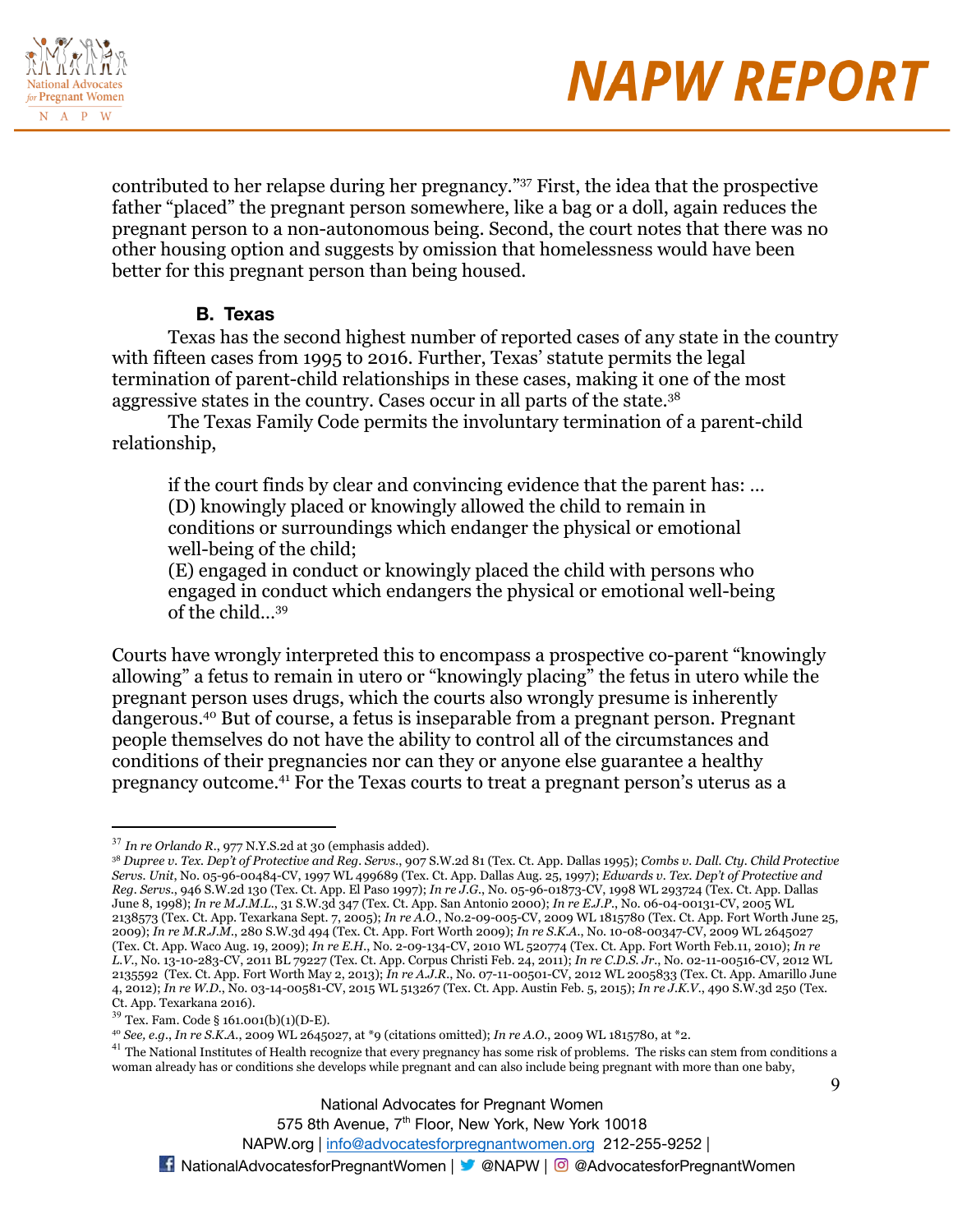

"dangerous placement" ignores that biological reality. Further, as described *infra* Part IV.A, drug exposure does not pose the risks of the type, magnitude, or longevity that widespread drug misinformation—driven by the "War on Drugs"—suggests, and cannot be determined to be inherently "dangerous" in any individual case.

The Texas law pertains to the termination of parent-child legal bonds. Unlike the New York cases, which relate to an allegation of neglect—which result in family separation and trauma and have significant consequences for a parent's job prospects—the Texas cases involve even more severe and immediate consequences. They determine whether children can maintain legal ties to their parents, and parents with their children, or whether a child will become a legal orphan. In *In re S.K.A.*, the father lost all legal ties and ability to maintain a relationship with his daughter because he "failed"—according to the court—to prevent the mother from using drugs during the pregnancy and thereby "knowingly allowed the child to remain in conditions or surroundings that endangered her physical well-being."<sup>42</sup>

Texas courts have terminated the parent-child bond and created legal orphans in 13 additional cases. In *A.J.R.*, the father's legal bond with his child was terminated even though he did not use drugs or have a history of use, completed recommended services and regular visits, provided diapers and toys for the child, and had a suitable home, but only because he knew the mother used drugs during the pregnancy and "failed" to prevent her from doing so.<sup>43</sup> Similarly, in *Edwards*, the prospective father knew the prospective mother was using cocaine during pregnancy and "did nothing to stop it."<sup>44</sup> Many cases described a history of poverty and trauma that continued unaddressed, with blame placed on the new parents, and used as a basis to terminate their legal relationship with their children. For example, in *E.H.*, both parents experienced violence as children and started using drugs as preteens. The father demonstrated protective behavior, using only when he was apart from the children. But both the clinical psychologist who interviewed him and the court had clearly already made a decision about him, saying, "he used some choice words, profanity… it demonstrated some of the lack of impulse control and the social mores that were not being demonstrated."<sup>45</sup> As is typical in family court cases, these courts demand a white, middle-class standard of social mores. In another case, the fact that the father had an older child who got pregnant in the tenth grade and dropped out of high school was used as evidence that he could not safely parent a newborn.<sup>46</sup> The courts also demonstrated a misunderstanding of drug treatment. The fact that a mother was on methadone during her pregnancy—which is the appropriate treatment for a pregnant person with opioid

National Advocates for Pregnant Women

575 8th Avenue, 7<sup>th</sup> Floor, New York, New York 10018

previous problem pregnancies, or being over age 35. Nat'l Insts. of Health, *Health Problems in Pregnancy* (July 2012), http://www.nlm.nih.gov/medlineplus/healthproblemsinpregnancy.html.

<sup>42</sup> *In re S.K.A.*, 2009 WL 2645027, at \*9-10.

<sup>43</sup> *In re A.J.R.*, 2012 WL 2005833, at \*8.

<sup>44</sup> *Edwards*, 946 S.W.2d at 130 (standard of review used in this case was subsequently overturned; this area of law was not).

<sup>45</sup> *In re E.H.*, 2010 WL 520774, at \*4.

<sup>46</sup> *In re J.G.*, 1998 WL 293724, at \*6.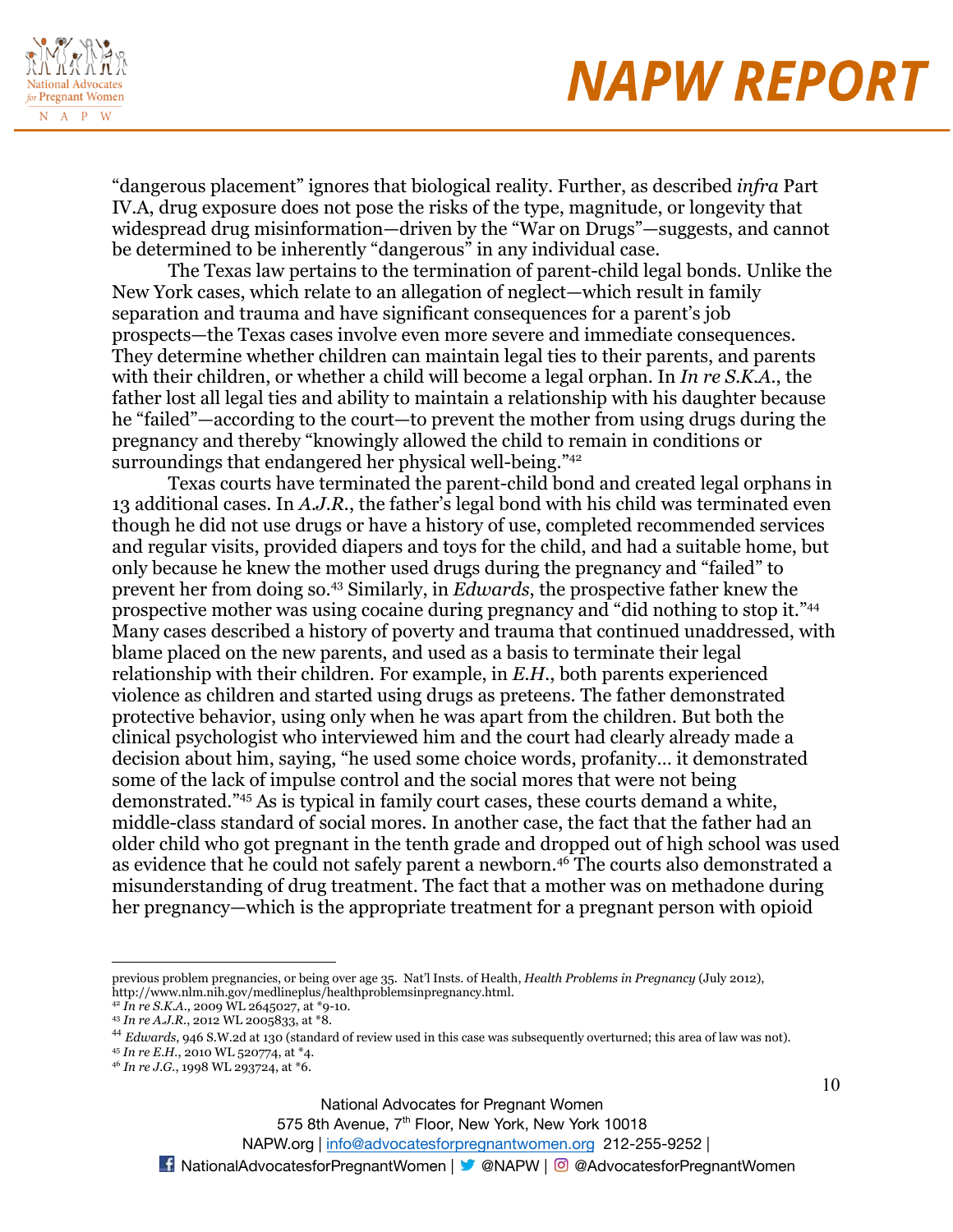

use disorder—was used against both her and the father of her child to terminate his rights to a different child.<sup>47</sup>

In only one case did a Texas appellate court reverse a termination. The court relied on unique facts that allowed the court to reverse while still embracing the problematic underlying premise of these cases, that the prospective father should have controlled the pregnant person. The court found that because the prospective father had no way to reach the prospective mother after the third month of pregnancy, and was out of the country without an ability to return, he could not have done anything to affect her actions during pregnancy and reversed the termination of his rights.<sup>48</sup>

#### **C. Arizona**

Arizona's six cases, while not as numerous as New York and Texas, demonstrate the lengths to which courts will go to vest fathers with impossible, and unconstitutional, responsibilities. In one case, the father originally lost his parental rights for failing to stop the mother's drug use during pregnancy, when he did not know the mother was pregnant, did not have a relationship with her, and did not know he was going to become a father until after the birth.<sup>49</sup> In another case, the court, lacking direct evidence of the mother's substance use, *inferred* her continued substance use and used that as a basis to find the father had an "inability to discern [her] use" and to terminate the parent-child bond.<sup>50</sup> In other words, the court terminated the father's rights and created a legal orphan because the father failed to observe something the state could not prove existed. In another case, both parents' rights were terminated based on the mother's legal medical cannabis use.<sup>51</sup>

In only one case did an Arizona appellate court reverse a dependency finding against a father for alleged inaction during pregnancy. In *Willie J.*, the court found that the lower court offered no factual basis for the finding against the father, or evidence of any action by the father that endangered the child.<sup>52</sup> Even with that clear, essential deficiency—of *any* evidence to support the state's position—this case proceeded for over a year, the first year of this baby's life, with all of the associated stressful impacts for this parent, and was then remanded for further proceedings.<sup>53</sup>

<sup>51</sup> *Antony V. v. Dep't of Child Safety*, No. 1 CA-JV 16-0510, 2017 BL 204729 (Ariz. App. Div. 1 June 13, 2017).

National Advocates for Pregnant Women

575 8th Avenue, 7<sup>th</sup> Floor, New York, New York 10018

NAPW.org | [info@advocatesforpregnantwomen.org](mailto:info@advocatesforpregnantwomen.org) 212-255-9252 |

<sup>47</sup> *In re E.H.*, 2010 WL 520774, at \*8.

<sup>48</sup> *In re J.K.V.*, 490 S.W.3d at 260.

<sup>49</sup> *Keith R. v. Dep't of Child Safety*, No. 1 CA-JV 19-0206, 2019 BL 485989 (Ariz. App. Div. 1 Dec. 19, 2019) (finding the evidence insufficient on that allegation but affirming on other grounds).

<sup>50</sup> *Casey v. Dep't of Child Safety*, No. 1 CA-JV 17-0346, 2018 BL 95125 (Ariz. App. Div. 1 Mar. 20, 2018).

<sup>52</sup> *Willie J. v. Dep't of Child Safety*, No. 1 CA-JV 16-0452, 2017 WL 1458767 (Ariz. App. Div. 1 Apr. 25, 2017).

<sup>53</sup> The final two Arizona cases were *Perry T. v. Ariz. Dep't of Econ. Sec.*, No. 1 CA-JV 13-0298, 2014 BL 132979, ¶ 8 (Ariz. App. Div. 1 May 13, 2014) ("Father knew or should have known Mother was abusing illegal drugs while pregnant with A.T. The evidence also shows Father failed to intervene in Mother's drug use, or take or attempt to take any measures to prevent such drug use…"); and *Edward B. v. Dep't of Econ. Sec.*, No. 1 CA-JV 12-0254, 2012 BL 318602 (Ariz. App. Div. 1 Apr. 10, 2012) (neglect where father failed to protect the child from Mother's substance abuse while pregnant with the child.).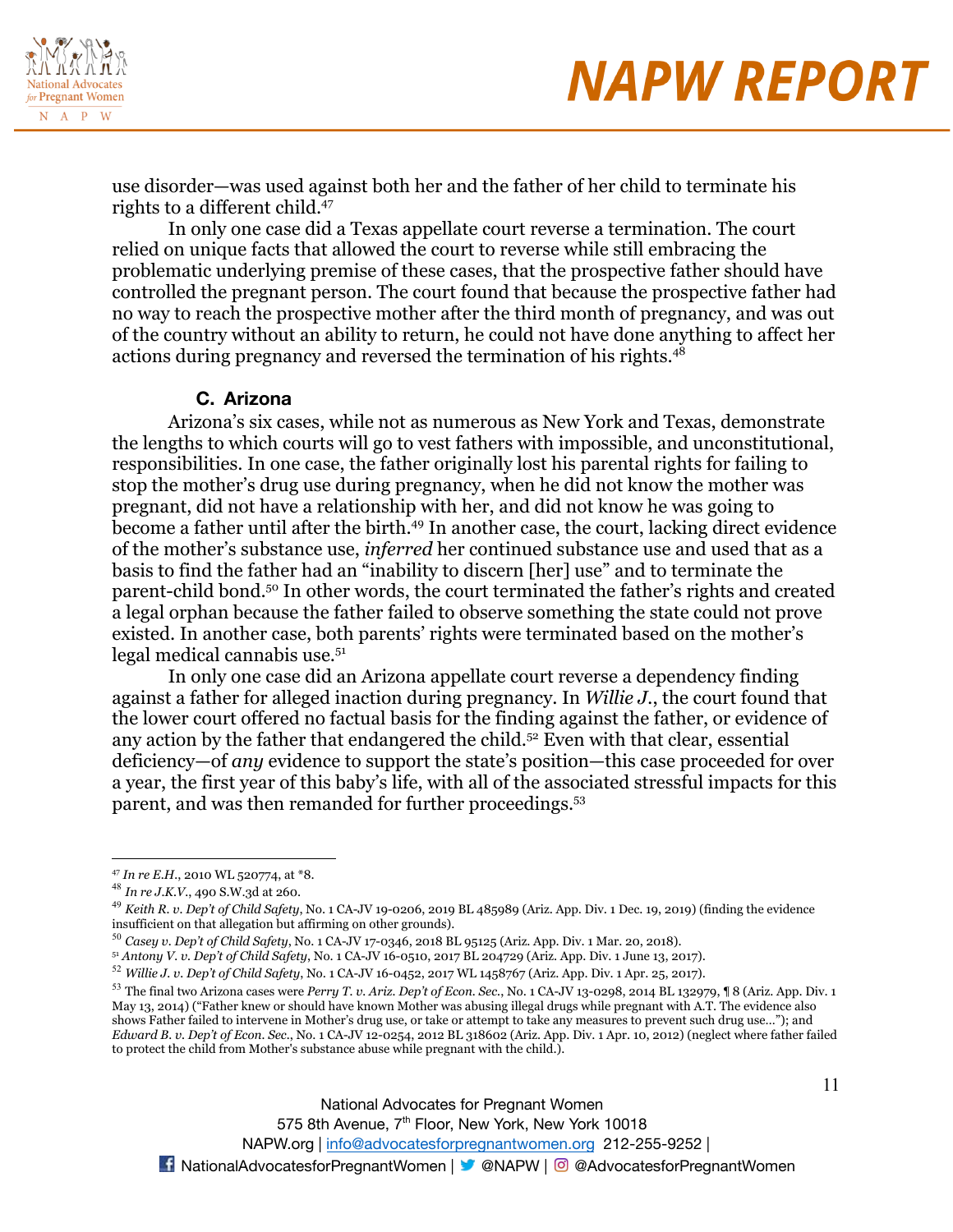



Additional cases from California, Florida, Georgia, Idaho, Indiana, Louisiana, New Jersey, Oregon, Tennessee, Vermont, and West Virginia follow this pattern, subjecting fathers to separation from their children and loss of custody because of the fathers' purported failure to control the behavior of another person, violating both parents' constitutional rights to liberty, privacy, and freedom of speech, and impermissibly expanding child welfare law. These decisions have real, life-long consequences on the ability of fathers to maintain relationships with their children and children with their fathers, and on fathers' ability to live life, seek work, and parent their children free from the stigma of having "neglected" a child. For more detail on these cases, see Appendix B, Additional Case Summaries.

### **IV. Factual Arguments**

Defense counsel should make robust fact-based arguments, as described below, to oppose these prosecutions. They should fully *voir dire* experts and request the local equivalent of a *Daubert* hearing.

### **A. Drug Use Does Not Pose a Unique Risk of Harm to Pregnancy**

Prosecutors, public defenders, judges, and even many health care providers still believe that the use of controlled substances during pregnancy harms the fetus or even causes pregnancy loss. But media hype and stigma are not the same as science. It is the defense attorney's responsibility to demand actual evidence of harm. Carefully constructed, unbiased scientific research has not found that prenatal exposure to *any* criminalized drugs cause specific or unique harms to children prenatally exposed. While there are numerous studies reporting findings that certain substances *may* increase a particular risk of harm, such as lower birth weight, research has not found that any criminalized substances are abortifacients,<sup>54</sup> cause miscarriages or stillbirths,<sup>55</sup> or cause specific harms or impairments. In general, the risks associated with prenatal exposures to criminalized drugs such as cocaine, methamphetamine, and marijuana have been found to be less than or equal to the risks associated with substances that are more commonly used (and legal) such as alcohol or tobacco.<sup>56</sup> To the extent that a newborn does experience withdrawal or Neonatal Abstinence Syndrome, those symptoms are transitory and treatable.<sup>57</sup> Such treatment lasts just days, or at most a few weeks, and

<sup>55</sup> *Id.* <sup>54</sup> National Advocates for Pregnant Women ("NAPW"), *Pregnancy and Drug Use* (September 2021), https://www.nationaladvocatesforpregnantwomen.org/wp-content/uploads/2021/09/Pregnancy-and-drug-use-final.pdf.

<sup>57</sup> Matthew R. Grossman et al., An Initiative to Improve the Quality of Care of Infants With Neonatal Abstinence Syndrome, 139(6)  $^{56}$  See, e.g., Mishka Terplan et al., The Effects of Cocaine and Amphetamine Use During Pregnancy on the Newborn: Myth Versus *Reality*, 30 J. Addictive Diseases 1 (2011), https://doi.org/10.1080/10550887.2011.532048; Ciara A. Torres et al., *Totality of the* Evidence Suggests Prenatal Cannabis Exposure Does Not Lead to Cognitive Impairments: A Systematic and Critical Review, Frontiers in Psychology (2020), https://doi.org/10.3389/fpsyg.2020.00816; Frank, *supra* note 28 (cocaine).

Pediatrics (May 2017), https://doi.org/10.1542/peds.2016-3360.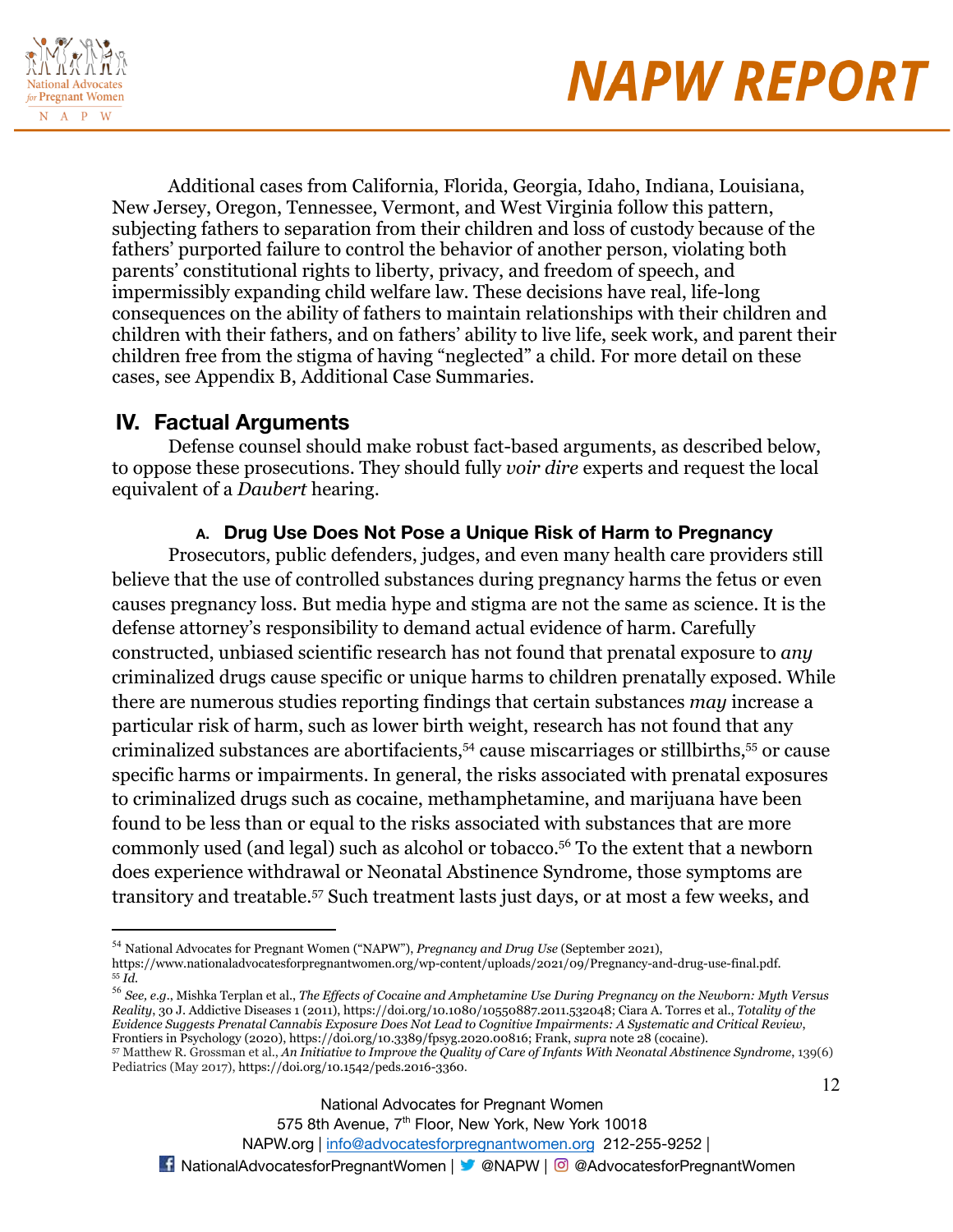

13

there is no evidence of long-term harm to the infant or child.<sup>58</sup> This further cements the absurdity of charging putative fathers for failing to control the behavior of a pregnant person: not only is it paternalistic and unrealistic, it is based on misinformation about the potential harms of substance use and pregnancy.

Scientific research regarding substance use and pregnancy is incomplete, and studies are often biased.<sup>59</sup> Ethical considerations preclude studies with randomized control groups because such tests on pregnant people are not permitted, so impacts of pregnancy and substance use are difficult to differentiate from other social determinants of health such as nutrition, poverty, and housing instability.<sup>60</sup> Additionally, recent studies have shown that social determinants of health (such as poverty, racism, and lack of access to adequate healthcare prior to pregnancy) are far more indicative of pregnancy outcomes than anything a pregnant person does or does not do during pregnancy.<sup>61</sup> Substance use does not always indicate substance abuse, and a drug test is not a parenting test. Additionally, taking punitive actions against pregnant people and new parents causes real and devastating health consequences by making them less likely to seek out healthcare.<sup>62</sup> In particular, the fear that medical providers will report their patients to civil "child welfare" authorities or criminal law enforcement deters pregnant women from seeking essential prenatal care or drug treatment services.<sup>63</sup>

<sup>63</sup> *See* Rebecca L. Haffajee et al., *Pregnant Women with Substance Use Disorders—The Harm Associated with Punitive Approaches*, 384 N. Engl. J. Med. 2364 (2021); Faherty, *supra* note 62; ACOG, *Statement of Policy: Opposition to [Criminalization](https://www.acog.org/clinical-information/policy-and-position-statements/statements-of-policy/2020/opposition-criminalization-of-individuals-pregnancy-and-postpartum-period.) of Individuals During Pregnancy and [Postpartum](https://www.acog.org/clinical-information/policy-and-position-statements/statements-of-policy/2020/opposition-criminalization-of-individuals-pregnancy-and-postpartum-period.) Period* (2020),

National Advocates for Pregnant Women

575 8th Avenue, 7<sup>th</sup> Floor, New York, New York 10018

<sup>58</sup> Am. Coll. Obstetricians & Gynecologists ("ACOG"), Comm. on Health Care for Underserved Women, *Opioid Abuse, Dependence, and Addiction in Pregnancy*, Committee Op. No. 524 (May 2012) ("[NAS] is an expected and treatable condition that follows prenatal exposure to opioid agonists."); Substance Abuse & Mental Health Servs. Admin., U.S. Dep't of Health & Human Servs., Pub. No. [SMA] 06-4124, *Methadone Treatment for Pregnant Women* (2006),

http://www.atforum.com/addiction-resources/documents/SAMHSAbrochurePregnantWomen2006.080904-39-5315-04-44.pdf (neither NAS nor its treatment has been associated with long-term adverse consequences).

<sup>59</sup> *See, e.g.*, Terplan, *supra* note 56 ("Current research on drug use in pregnancy operates in the uneasy legacy of the crack cocaine panic.").

<sup>60</sup> *See, e.g.*, *id*. ("randomized studies are unethical" and prior studies "point to the role of unmeasured confounders, such as cigarette smoking... [and] highlight problems in study design, in particular lack of adequate control groups and an absence of blinding"); Frank, supra note 28 ("Many findings once thought to be specific effects of in utero cocaine exposure are correlated with other factors, including prenatal exposure to tobacco, marijuana, or alcohol, and the quality of the child's environment."); Torres, *supra* note 56 ("tobacco use frequently occurred with cannabis use… mak[ing] it particularly difficult to disentangle the effects of tobacco from those of cannabis.").

<sup>61</sup> *See, e.g.*, Hallam Hurt & Michel Martin, *Decades Later, Drugs Didn't Hold 'Crack Babies' Back*, NPR (July 31, 2013), https://www.npr.org/templates/story/story.php?storyId=207292639 ("We evaluated our participants every 6 to 12 months, when they were young infants and children. What we found was that the cocaine exposed and the non-exposed didn't differ from each other…" (citing Laura M. Betancourt et al., *Adolescents With and Without Gestational Cocaine Exposure: Longitudinal Analysis of Inhibitory Control, Memory and Receptive Language*, 33 Neurotoxicol. Teratol. 36 (2011)); Hallam Hurt & Laura M. Betancourt, Effect of Socioeconomic Status Disparity on Child Language and Neural Outcome: How Early is Early?, 79 Pediatric Research 148 (2016) ("Potentially malleable environmental factors (parenting and home environment) were more influential on [Full Scale IQ] than gestational exposure to cocaine in these 'inner-city achievers.'"); Tanya Maria Golash-Boza, RACE & RACISMS 333-34, 337 (Oxford U. Press 2015) (disparate birth outcomes for Black women are attributable to racial residential segregation, environmental health, and weathering on the body due to constant exposure to discrimination and inequities in healthcare access and treatment).

<sup>62</sup> Meghan Boone & Benjamin J. McMichael, *State-Created Fetal Harm*, 109 Georgetown L. J. 475 (2021); Laura J. Faherty et. al., Association of Punitive and Reporting State Policies Related to Substance Use in Pregnancy With Rates of Neonatal Abstinence *Syndrome*, JAMA Open Network (2019), https://jamanetwork.com/journals/jamanetworkopen/fullarticle/2755304;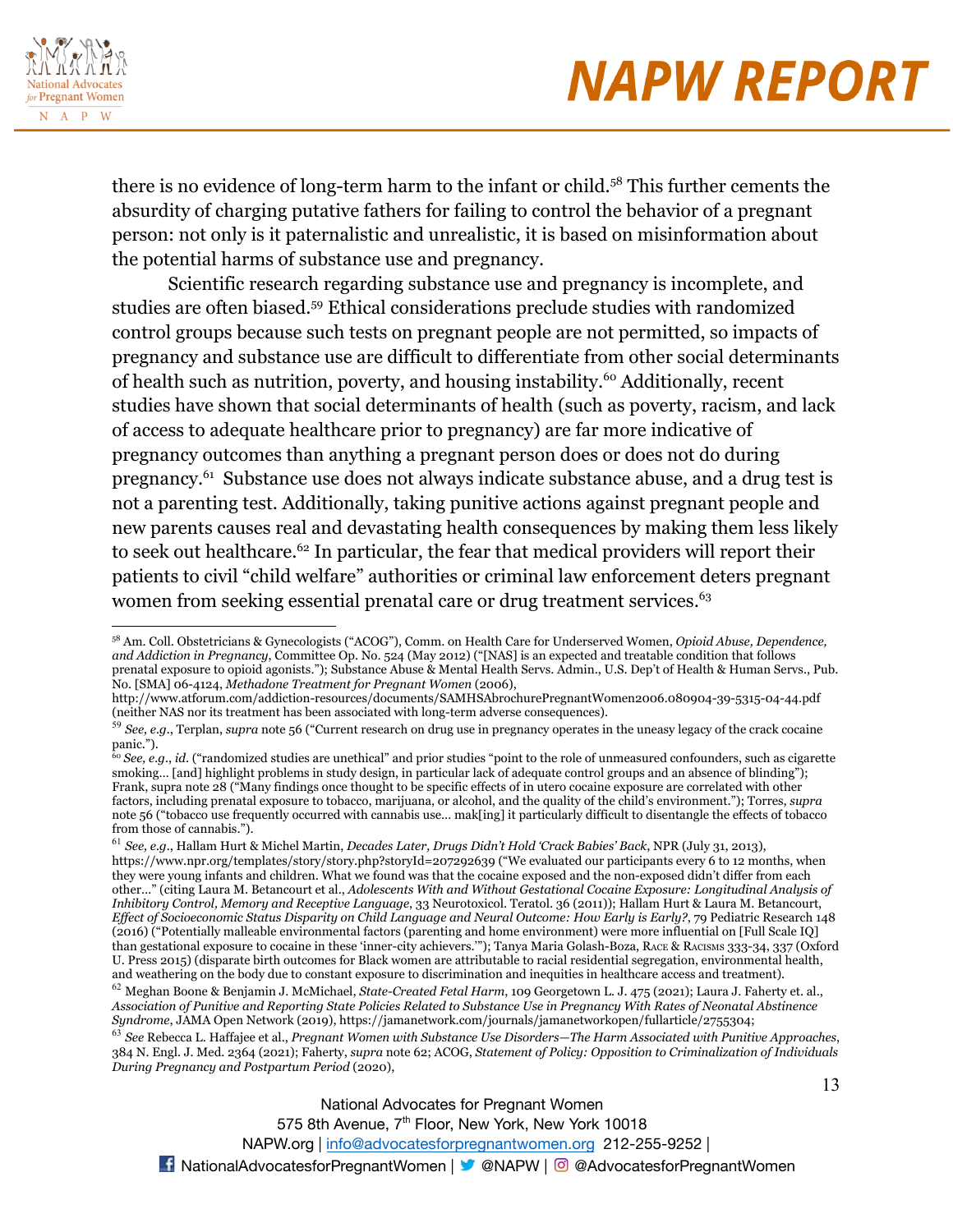

14

The failure to recognize and consider the scientific and medical evidence can lead to disastrous consequences for families most in need of nonjudgmental support. In a California case, a father told the Department of Children and Families that "he '100% support[ed] the Mother's use of heroin during her pregnancy,' as he believed it helped prevent Mother from getting sick and losing the baby."<sup>64</sup> In fact, the mother had enrolled in a methadone treatment program once she found out she was pregnant but still got sick from withdrawal symptoms.<sup>65</sup> The father said doctors had told her to use any means to avoid sickness to protect the fetus, and he took that to mean she should use heroin to avoid sickness.<sup>66</sup> Opioid withdrawal has been recognized as creating a significant risk of pregnancy loss.<sup>67</sup> While treatment programs and prescribed methadone or buprenorphine are the preferred treatment protocol, the father was not wrong that doctors' treatment goals typically include managing withdrawal, reducing cravings, and not ending use.<sup>68</sup> An abrupt end or withdrawal often leads to illicit opioid use, which increases risk of overdose.<sup>69</sup> The court failed to consider the complex medical landscape, the father's attempt to do what was best for the pregnant person and fetus, or any scientific evidence on the subject, and held that the father neglected his child.

### **B. Punitive Responses to Pregnancy and Drug Use Increase Risk of Harm to Children Rather Than Protecting Them**

Defense attorneys should emphasize that every leading medical and public health association opposes punitive responses to pregnancy and substance use because such

https://www.acog.org/clinical-information/policy-and-position-statements/statements-of-policy/2020/opposition-criminalizationof-individuals-pregnancy-and-postpartum-period.

<sup>64</sup> *In re C.B., San Diego Cty. Health & Human Servs. Agency v. Leonard B.*, No. D069774, 2016 WL 3644826 at \*6 (Cal. App. 4th Dist. June 30, 2016).

 $65$  This is a common phenomenon with providers who don't know how to care for pregnant people. Pregnant people often need higher doses due to increased blood flow, so the same pre-pregnancy dose might lead to withdrawal symptoms, a pregnant person seeking opioids elsewhere, and being found in violation of the program or even kicked out. *See* Substance Abuse & Mental Health Servs. Admin. ("SAMHSA"), U.S. Dep't Health & Human Servs., *Clinical Guidance for Treating Pregnant and Parenting Women with Opioid Use Disorder and Their Infants*, HHS Publication No. (SMA) 18-5054 (2018) at 28,

https://store.samhsa.gov/sites/default/files/d7/priv/sma18-5054.pdf.

<sup>66</sup> *In re C.B.*, 2016 WL 3644826, at 1.

<sup>67</sup> Nat'l Institutes of Health, Nat'l Institute on Drug Abuse, *Treating Opioid Use Disorder During Pregnancy* (Jul. 2017), https://nida.nih.gov/publications/treating-opioid-use-disorder-during-pregnancy; Substance Abuse & Mental Health Serv. Admin., U.S. Dep't Health & Human Servs., *Treatment Improvement Protocol Series No. 2, Pregnant, Substance-Using Women* 19 (2002) ("Medical withdrawal of the opioid- dependent woman is not recommended in pregnancy because of the increased risk to the fetus of intrauterine death. Methadone maintenance is the treatment of choice.").

<sup>&</sup>lt;sup>68</sup> Terminating use without medical advice or supervision can be dangerous to both mother and fetus. ACOG, Comm. on Health Care for Underserved Women, *Nonmedical Use of Prescription Drugs,* Committee Opinion No. 538 (Oct. 2012),

https://www.acog.org/Resources\_And\_Publications/Committee\_Opinions/Committee\_on\_Health\_Care\_for\_Underserved\_Wom en/Nonmedical\_Use\_of\_Prescription\_Drugs; SAMHSA *Clinical Guidance*, *supra* note 65, at 25, ("pharmacotherapy is strongly recommended… treatment without any pharmacotherapy is complicated by poor fetal health, high rates of return to substance use, and the consequences such as risk of overdose").

<sup>69</sup> ACOG, *Opioid Use in Pregnancy, Neonatal Abstinence Syndrome, and Childhood Outcomes*, 130 Obstetrics & Gynecology 10, 12, 15 (2017).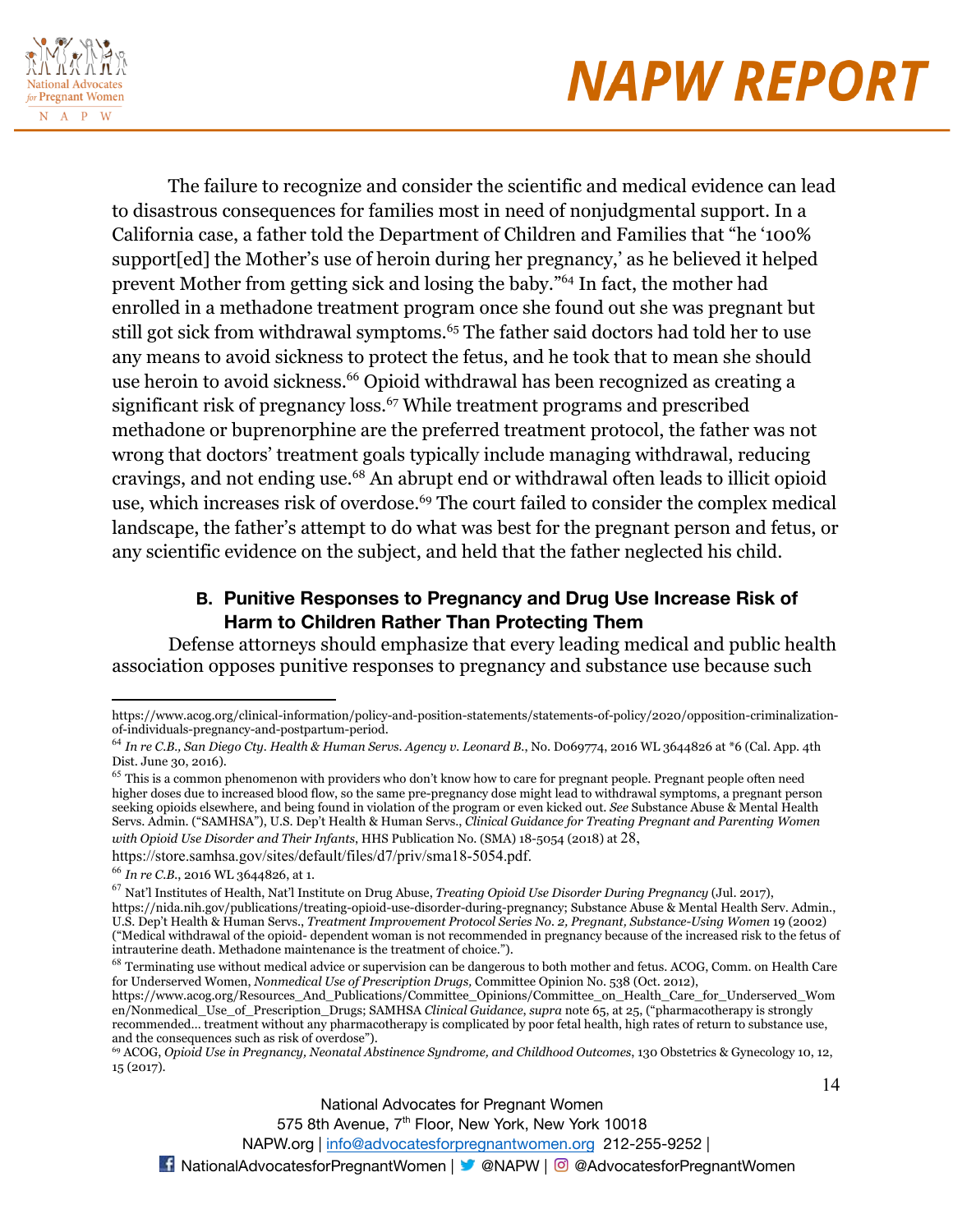

punitive approaches are dangerous to maternal, fetal, and family health.<sup>70</sup> The American Medical Association,<sup>71</sup> American Nurses Association,<sup>72</sup> American Psychological Association,<sup>73</sup>American Psychiatric Association,<sup>74</sup> and the American Academy of Pediatrics<sup>75</sup> unanimously conclude that punitive responses to the issue of pregnancy and drug use are harmful to the health of women and children, and diminish families' healthcare access. The American College of Obstetricians and Gynecologists states,

[t]he use of the legal system to address perinatal alcohol and substance abuse is inappropriate. Obstetrician-gynecologists should be aware of the reporting requirements related to alcohol and drug abuse within their states. In states that mandate reporting, policy makers, legislators, and physicians should work together to retract punitive legislation and identify and implement evidence-based strategies outside the legal system to address the needs of women with addictions.<sup>76</sup>

Penalizing parents through civil neglect petitions based on the pregnant person's drug use makes medical care less accessible as pregnant people are more afraid to seek help for fear of state involvement, losing custody of their children, or losing their parental rights.<sup>77</sup> Simply put, punitive responses to drug use during

https://www.acog.org/clinical-information/policy-and-position-statements/statements-of-policy/2020/opposition-criminalizationof-individuals-pregnancy-and-postpartum-period. To the contrary, the current best practice for treating substance-exposed newborns is to keep the newborn and mother together because that improves medical outcomes, decreases length of hospital stay, and improves psychosocial outcomes. *See*, *e.g.*, Kathryn Dee L. MacMillan, MD et al., *Association of Rooming-in With Outcomes for*

National Advocates for Pregnant Women

575 8th Avenue, 7<sup>th</sup> Floor, New York, New York 10018

NAPW.org | [info@advocatesforpregnantwomen.org](mailto:info@advocatesforpregnantwomen.org) 212-255-9252 |

<sup>70</sup> NAPW, *Medical and Public Health Group Statements Opposing Prosecution and Punishment of Pregnant Women* (June 2018), https://mk0nationaladvoq87fj.kinstacdn.com/wp-content/uploads/2019/10/Medical20and20Public20Health20Group20Statemen ts20revised20June202018.pdf.

<sup>71</sup> Am. Med. Ass'n, *Policy Statement H-420.962: Perinatal Addiction-Issues in Care and Prevention* (last modified 2019)

<sup>(&</sup>quot;Transplacental drug transfer should not be subject to criminal sanctions or civil liability…"); Am. Med. Ass'n, *Policy Statement H-420.969: Legal Interventions During Pregnancy* (last modified 2018) ("Criminal sanctions or civil liability for harmful behavior by the pregnant woman toward her fetus are inappropriate. Pregnant substance abusers should be provided with rehabilitative treatment appropriate to their specific physiological and psychological needs.").

<sup>72</sup> Am. Nurses Ass'n, *Position Statement: Non-punitive Treatment for Pregnant and Breast-feeding Women with Substance Use Disorders* (2017) ("Contrary to claims that prosecution and incarceration will deter pregnant women from substance use, the greater result is that fear of detection and punishment poses a significant barrier to treatment.").

<sup>73</sup> Am. Psychological Ass'n, *Pregnant and Postpartum Adolescent Girls and Women with Substance-Related Disorders* (updated: 2020) ("Punitive approaches result in women being significantly less likely to seek substance use treatment and prenatal care due to fear of prosecution and fear of the removal of children from their custody. This places both the mother and her children at greater risk of harm.").

<sup>74</sup> Am. Psychiatric Ass'n, *Position Statement: Assuring the Appropriate Care of Pregnant and Newly-Delivered Women with Substance Use Disorders* (2019) ("A public health response, rather than a punitive legal approach to substance use during pregnancy is critical.").

<sup>75</sup> Am. Acad. of Pediatrics, Committee on Substance Use and Prevention, *Policy Statement: A Public Health Response to Opioid Use in Pregnancy* (2017) ("The existing literature supports the position that punitive approaches to substance use in pregnancy are ineffective and may have detrimental effects on both maternal and child health…").

<sup>76</sup> ACOG, Committee on Health Care for Underserved Women, Committee Opinion No. 473 (Jan. 2011, affirmed 2014), https://www.acog.org/clinical/clinical-guidance/committee-opinion/articles/2011/01/substance-abuse-reporting-and-pregnancy-t he-role-of-the- obstetrician-gynecologist.

 $77$  "Leading medical organizations agree that a positive drug test should not be construed as child abuse or neglect" and that policing on the basis of a positive drug test "poses serious threats to people's health … by eroding trust in the medical system, making people less likely to seek help when they need it." ACOG, *Opposition to Criminalization of Individuals During Pregnancy and Postpartum Period* (2020),

<sup>15</sup>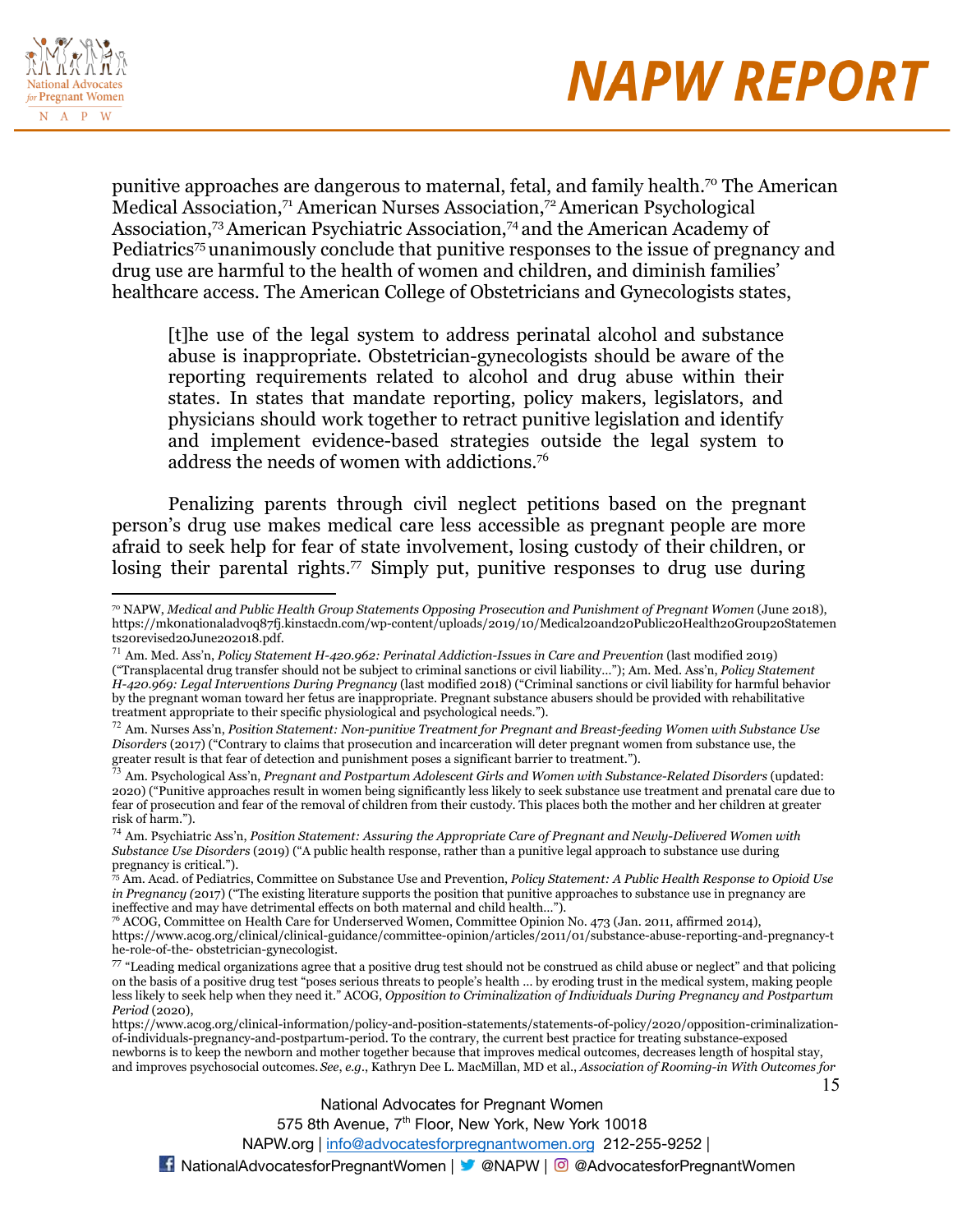

pregnancy, either via the child welfare system or the criminal law system, generate negative health outcomes by deterring prenatal and postnatal care.<sup>78</sup>

Requiring a prospective parent to assist the state in policing a potential co-parent pits parents against each other before birth, thereby undermining family unity and crucial support systems and putting pregnant people at increased risk of harm. In one case, a father was punished for not reporting his pregnant partner to the police or to children's services when he knew she had tested positive for cocaine before becoming pregnant and during her pregnancy. "When appellant was asked what steps he took to assure that Stephanie would not use cocaine, appellant stated: 'Yes, I did with some arguments that we had. I just thought it wasn't good for her to leave home.' He also stated that he could not control Stephanie's drug use."<sup>79</sup> He knew, as is supported by peer-reviewed research, that people who are struggling with substance use disorder, if indeed his pregnant partner was, do better with non-judgmental support and with a stable home.<sup>80</sup> Perversely, in order to protect a prospective father from being exposed to possible liability, a pregnant person may feel compelled to hide her drug use and further isolate herself from receiving any supportive services or assistance.<sup>81</sup>

### **C. Demanding that Fathers Control Their Pregnant Partners Places Pregnant People and Their Developing Pregnancies at Risk**

The obligation for putative fathers to control, report, or police pregnant people creates significant risks of exacerbating existing domestic violence or fostering new, unhealthy habits of control, which infringe on the fundamental rights and physical safety of pregnant people. Attempts by putative fathers to control women's conduct or

<sup>79</sup> *In re L.V.*, No. 13-10-283-CV, 2011 BL 79227 (Tex. Ct. App. Corpus Christi Feb. 24, 2011) (unpublished).

National Advocates for Pregnant Women

575 8th Avenue, 7<sup>th</sup> Floor, New York, New York 10018

*Neonatal Abstinence Syndrome, A Systematic Review and Meta-Analysis*, 172(4) JAMA Pediatr. (2018), doi:

<sup>10.1001/</sup>jamapediatrics.2017.515; Grossman et al., *supra* note 57; Ronald R. Abrahams et al., *Rooming-In Compared with Standard Care for Newborns of Mothers Using Methadone or Heroin*, 53 Can. Fam. Physician 1722 (Oct. 2007),

https://www.ncbi.nlm.nih.gov/pmc/articles/PMC2231437/. Furthermore, punitive action against these parents is counterproductive and in fact harms both the baby and the parents. *See*, *e.g.*, Faherty, *supra* note 62; Daisy Goodman, DNP, MPH et

al., *It's Time to Support, Rather Than Punish, Pregnant Women with Substance Use Disorder* (2019),

https://jamanetwork.com/journals/jamanetworkopen/fullarticle/2755302.

<sup>78</sup> *See*, *e.g.*, Haffajee, Faherty, Boone & McMichael, *supra* notes 62–63; *supra* notes 70–77 (medical associations' statements against punitive policies).

<sup>80</sup> Nat'l Harm Reduction Coal. & Acad. of Perinatal Harm Reduction, *Pregnancy and Substance Use: A Harm Reduction Toolkit*, at 1-2, https://harmreduction.org/issues/pregnancy-and-substance-use-a-harm-reduction-toolkit/; Lisa M. Cleveland et al., *The Mothering Experiences of Women with Substance Use Disorders*, 39 ADVANCES IN NURSING SCIENCE 119 (2016),

https://pubmed.ncbi.nlm.nih.gov/27149226; Iris Torchalla et al., *'Like a Lots Happened with My Whole Childhood': Violence, Trauma, and Addiction in Pregnant and Postpartum Women from Vancouver's Downtown Eastside*, 11 Harm Reduction Journal 34 (2014), https://harmreductionjournal.biomedcentral.com/articles/10.1186/1477-7517-12-1.

 $81$  Other kinds of coercive or punitive intervention including the threat of punishment or loss of child custody have been found to undermine rather than advance state interests in encouraging healthy pregnancies and improved birth outcomes. For example, studies of drug-dependent pregnant women have found that "fear and worry about loss of infant custody, arrest, prosecution, and incarceration for use of drugs during pregnancy" is "their primary emotional state." *See* Martha A. Jessup et al., *Extrinsic Barriers to Substance Abuse Treatment Among Pregnant Drug Dependent Women*, 33 J. Drug Issues 285, 291–92 (2003); U.S. Gen. Accounting Office, *ADMS Block Grant: Women's Set Aside Does Not Assure Drug Treatment for Pregnant Women*, 20 (1991) (identifying "the threat of prosecution" as a "barrier to treatment for pregnant women."). In fact, the consensus of both criminal justice and medical professionals is that punitive measures create a much graver risk to fetal health than drug use during pregnancy. See also Carol Jean Sovinski, Comment, The Criminalization of Maternal Substance Abuse: A Quick Fix to a Complex Problem, 25 Pepp. L. Rev. 107 (1997).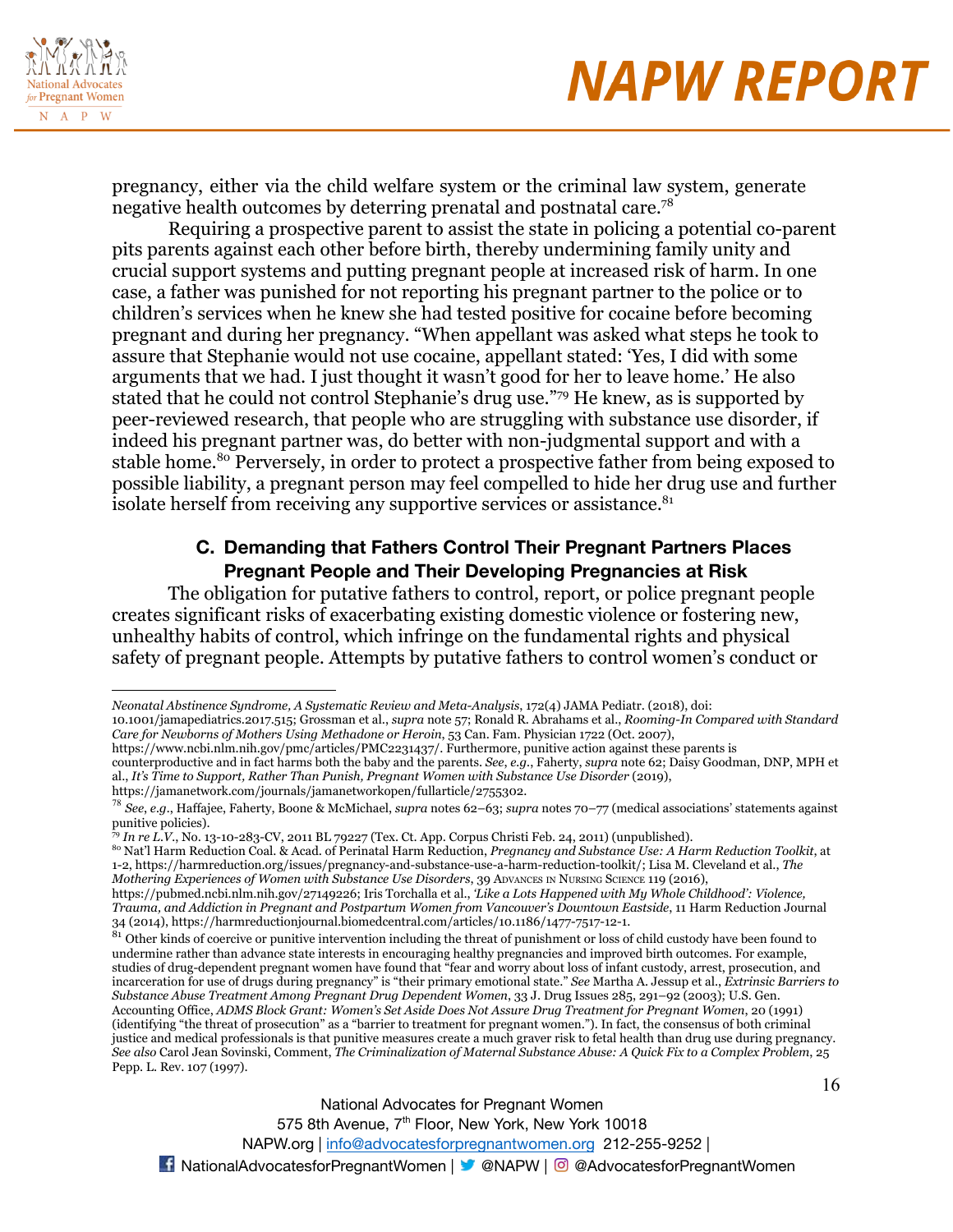

17

conditions during pregnancy have been expressed through violent behavior. In *Marquardt v. Maryland*, a husband—charged with brutally assaulting and falsely imprisoning his pregnant wife—argued that he was entitled to a necessity defense, claiming that he beat his wife with a baseball bat and choked her because he "just wanted to stop his wife from using crack cocaine" while pregnant.<sup>82</sup> The court rightly rejected this claim, recognizing that "rather than helping, his actions could have caused more serious harm to his wife and perhaps a miscarriage terminating her pregnancy."<sup>83</sup> Creating an obligation for men to physically intervene in pregnant people's drug use is not only without legal basis and ineffective; it may also make some men believe that any and all means to protect the fetus—including violence—would be justified. Thus, using any such "failure" to take those steps as a basis for filing neglect proceedings against prospective fathers could endanger both maternal and fetal health by exposing pregnant women to unnecessary control, fear, or even violence.<sup>84</sup>

These approaches fail to recognize an essential fact: that the health and safety of the fetus inherently depends on the health and safety of the person carrying the pregnancy. If state policies intend to promote maternal and child health, those policies should eliminate the risk that disclosing substance use to healthcare providers will lead to family separation, and should instead promote confidential medical care and voluntary, appropriate treatment.

#### **D. A Lack of Knowledge of Pregnancy**

State laws, rooted in the concept of fetal personhood from the "moment of conception," are increasingly attempting to control the behavior of people with the capacity for pregnancy before they are even aware they are pregnant. Family court decisions are similarly imposing legal responsibility on prospective fathers before they are even made aware that they are prospective fathers. While they have had mixed success in various states, defense attorneys should not abandon these essential factual, causal, and jurisdictional arguments.

In *M.J.M.L.*, a father, Robert, tried to argue that he could not be held accountable for failing to control an expectant mother before he knew whether or not he contributed to the pregnancy.<sup>85</sup> His paternity was not determined until six months after the birth.<sup>86</sup> The court nevertheless held that "while knowledge of paternity is a prerequisite to a showing of knowing placement of a child in an endangering environment [subsection D], it is not a prerequisite to a showing of a parental course of conduct which endangers

575 8th Avenue, 7<sup>th</sup> Floor, New York, New York 10018

<sup>82</sup> 882 A.2d 900, 913 (Md. Ct. Spec. App. 2005). *Cf. Washington v. Havens*, No. 35897-2-II, 2008 WL 2596218 (Wash. Ct. App. July 1, 2008) (appeal of a criminal conviction involving a man who claimed he was trying to get his son's pregnant girlfriend arrested and jailed in order to stop her from using drugs); *Commonwealth v. Bullock*, 913 A.2d 207 (Pa. 2006) (appeal of criminal conviction of man who strangled his girlfriend after an argument regarding her use of cocaine during pregnancy).

<sup>83</sup> *Marquardt*, 882 A.2d at 925.

<sup>84</sup> *See also Casey*, 505 U.S. at 888–94 (intimate partner violence is a reason for striking down the spousal notification provision). *See also* Siegel, *supra* note 5.

<sup>85</sup> *In re M.J.M.L.*, 31 S.W.3d 347, 351 (Tex. Ct. App. San Antonio 2000).

<sup>86</sup> *Id.*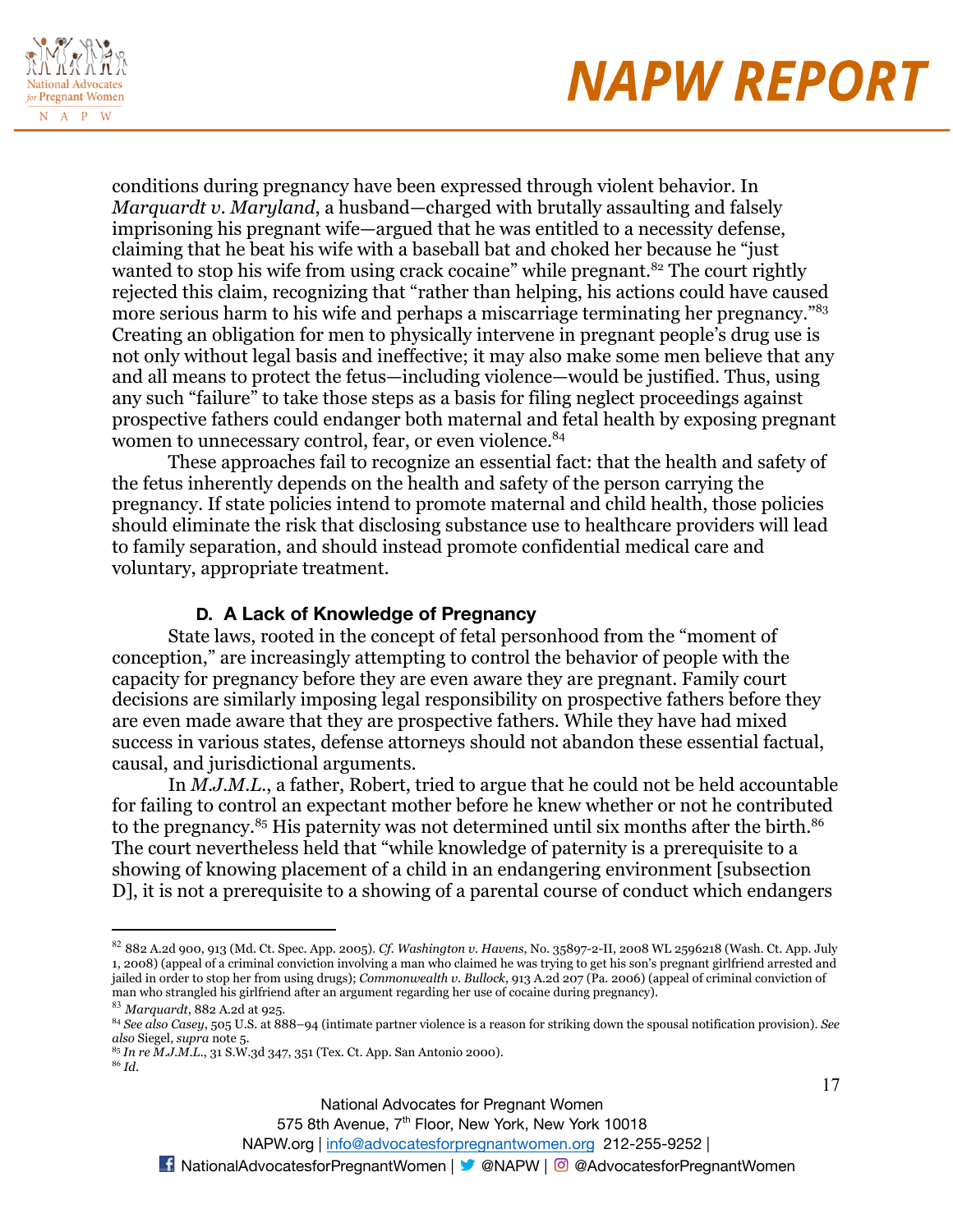

a child under section  $161.001(1)(E)$ ."<sup>87</sup> Such a distinction is nonsensical in this context, where a person could not know they needed to act to "protect" a fetus that they did not know they were tied to. Robert further argued that section  $161.001(b)(1)(E)$  was unconstitutional because it was used to terminate his parental rights without required parental conduct as a basis, "to wit, ROBERT M. ORTEGA NEVER had possession or control of [M.J.M.L.], the child being taken from the mother at birth."<sup>88</sup> The court, however, completely ignored this argument, focusing instead on his failure to argue a lack of causation.<sup>89</sup> But causation—or any actual harm to a child—seem irrelevant to this court, which clearly thought Robert had some ability to change Stephanie's conduct or change the "placement" of the fetus. Robert's right to parent his child was terminated based on his failure to control Stephanie or change the "placement" of the fetus, all before he even became a parent—at birth.<sup>90</sup>

In Arizona, Keith R. faced a similar issue: he was denied custody of his child after the mother lost custody, attributed in part to his failure to prevent the mother's drug use during the pregnancy, but he did not know about the pregnancy or the child until a few weeks after the birth.<sup>91</sup> Unlike in Texas, the Arizona appellate court acknowledged that Keith's ignorance of the pregnancy negated his ability to prevent the mother's drug use during the pregnancy and overturned a finding of dependency on that basis.<sup>92</sup> Keith further argued that the state had no right to interfere with his right to parent his child—and to have custody of her—absent a showing that the state needed to take custody of the child as a "dependent child." The court affirmed the denial of Keith's custody on other, post-birth grounds, that Keith did not comply with his required services. However, those services would not have been required absent the initial separation of Keith from his daughter based on his alleged failure to prevent the mother's drug use during pregnancy, when he did not know she existed.

### **V. Legal Arguments**

### **A. Where A Fetus is Not a Child Under Relevant State Law—Lack of Subject Matter Jurisdiction & Notice**

Defense counsel should determine if their state's relevant statute specifically asserts jurisdiction over fetuses and pregnant people, or only over children. While 24 states and the District of Columbia consider pregnancy and substance use to be child abuse or neglect under civil child welfare statutes, there are 26 other states in which defense counsel can and should argue that the statutes explicitly pertain only to

<sup>90</sup> *See also In re J.K.V.*, 490 S.W.3d 250 (Tex. Ct. App. Texarkana 2016) (discussed *supra* Part III.B).

<sup>91</sup> *Keith R. v. Dep't of Child Safety*, No. 1 CA-JV 19-0206, 2019 WL 6918470 (Ariz. App. Div. 1 Dec. 19, 2019).

<sup>87</sup> *Id.* (citing Tex. Fam. Code).

<sup>88</sup> *Id.* at 353.

<sup>89</sup> *Id.*

<sup>92</sup> *Id.* at ¶8.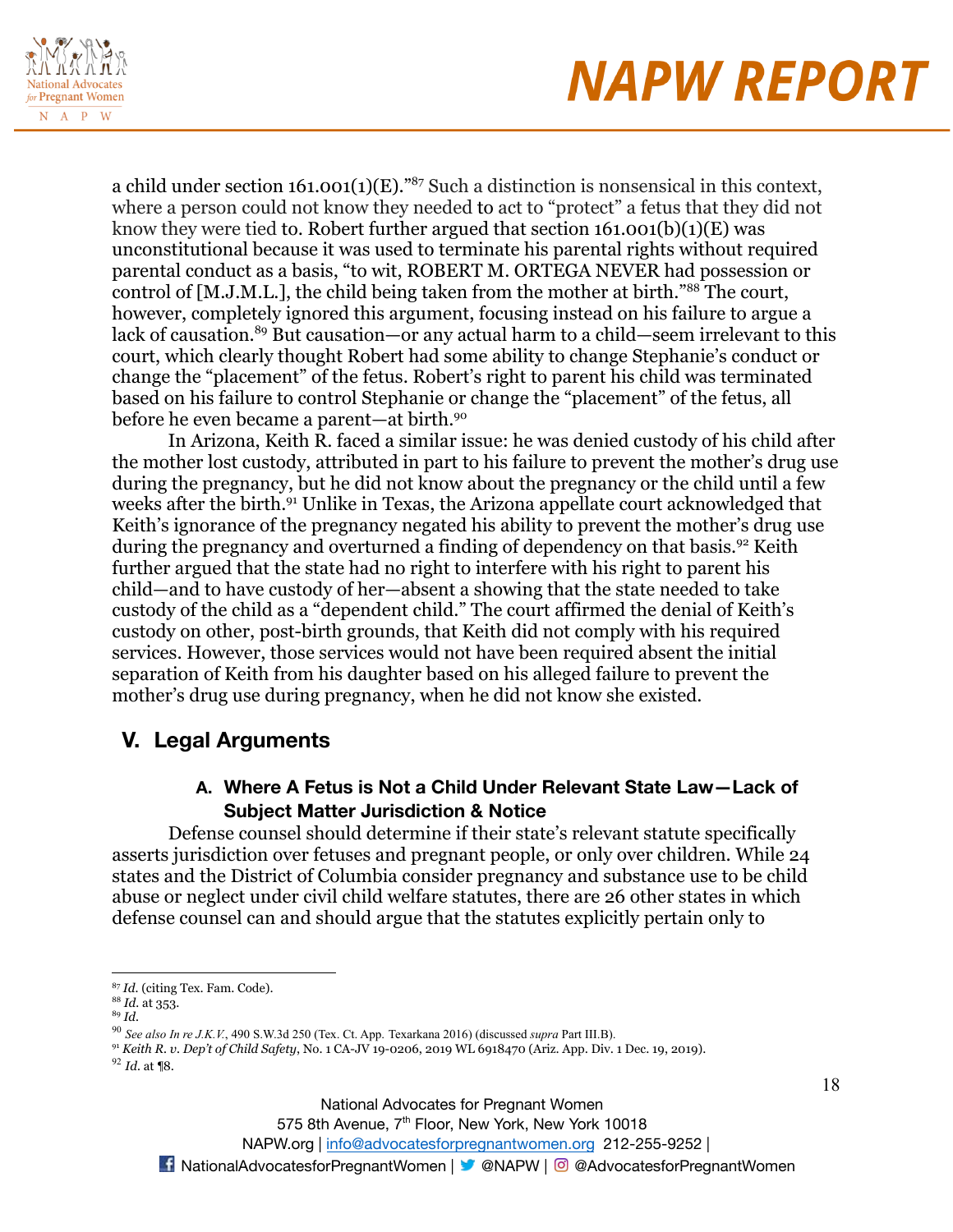

19

children, born and separate from a pregnant person.<sup>93</sup> And even where state laws seemingly permit the application of child abuse statutes to fetuses, constitutional arguments may still be available.<sup>94</sup> If the statute only pertains to children, defense attorneys should argue that the court must dismiss the cause of action because it would require the court to impermissibly expand the law to treat fetuses in utero as "children" and expectant fathers as "parents." Such an interpretation would be contrary to the plain meaning and purpose of those statutes.

Notwithstanding New York's lead in the number of cases finding prospective fathers neglectful of their future child before that child is born, New York's Family Court Act provides its courts with jurisdiction only over cases where there is an alleged "neglected child," which is defined as "any person or persons" less than eighteen years of age.<sup>95</sup> Because statutes in New York should be given their plain meaning,<sup>96</sup> the term "person" should be given its plain meaning—a born person. A plain language analysis of the statute would not permit the court to interpret a fetus as a child or exercise jurisdiction over this matter.<sup>97</sup> Indeed, the New York Court of Appeals specifically held that when there is no legislative declaration that the term person includes a fetus, neither the federal or state constitution "confers or requires legal personality for the unborn."<sup>98</sup> Moreover, throughout New York State law, the word "person" is understood as a born and alive human being.<sup>99</sup> Under established principles of statutory construction, courts must interpret statutes relating to the same subject matter "harmoniously and consistently."<sup>100</sup> Therefore, New York courts should also find that the terms "person" and "child" in Article 10 of the Family Court Act do not include "fetus," and only refer to a person or child born alive. Despite the cases cited herein that fail to recognize the limited reach of the New York Family Court Act, defense lawyers should

*v. City of New York*, 30 N.Y.3d 81, 85 (2017).

519, 521 (Sup. Ct. N.Y. County 1993) (dismissing a petition for habeas and habeas corpus for a child detained by a husband to prevent his pregnant wife from moving away and noting that the court was unable to locate any New York case which held the fetus to be a person under N.Y. C.P.L.R. 7002)).

<sup>93</sup> *See* Guttmacher Institute, *Substance Abuse During Pregnancy* (May 1, 2022),

https://www.guttmacher.org/state-policy/explore/substance-use-during-pregnancy.

<sup>94</sup> *See infra* Part V.B-C.

<sup>95</sup> N.Y. Fam. Ct. Act §§ 1012 (b); (f).

<sup>96</sup> *People v. Owusu*, 93 N.Y.2d 398, 401 (1999); *Majewski v. Broadalbin-Perth Cent. Sch. Dist.*, 91 N.Y.2d 577, 583 (1998); *Makinen*

<sup>97</sup> N.Y. Fam. Ct. Act §§1012(b); (f).

<sup>98</sup> *Bryn v. New York City Health and Hosps. Corp.*, 31 N.Y.2d 194, 203 (1972).

<sup>99</sup> *See, e.g.*, N.Y. Penal Law § 125.05 (McKinney 2004) (defining "person" for purposes of homicide law as "a human being who has been born and is alive"); *In re Klein*, 538 N.Y.S.2d 274, 275 (App. Div. 2d Dept. 1989) (holding that a non-viable fetus is not a legally recognized "person" requiring appointment of a guardian for the purposes of proceedings to determine medical treatment of a comatose pregnant woman); *In re Tanya P.*, N.Y.L.J., Feb. 28, 1995, at 26 (Sup. Ct. N.Y. County 1995) (finding that section 913(b) of Mental Hygiene Law does not permit involuntary retention of a person for purposes of protecting welfare of a fetus because there was no indication of legislative intent to include fetuses as "persons"); *People v. Morabito*, 580 N.Y.S.2d 843 (Geneva City Ct. Jan. 29, 1992) (dismissing child endangerment charges against woman who used cocaine while pregnant on the ground that a fetus is not a "child" for purposes of that criminal provision), aff'd slip op. (Cty. Ct., Ont. County, Sept. 24, 1992); *People v. Gilligan*, Docket No. 5456 (N.Y. Sup. Ct. April 19, 2004) (dismissing child endangerment charges against woman who used alcohol while pregnant, stating that "the commonly accepted notion of a 'child' is a person who has been born," not a fetus); *also cf. Sara Ashton McK. v. Samuel Bode M.*, 974 N.Y.S.2d 434, 436 (1st Dep't 2013) (overturned dismissal, rejected family court theory that pregnant woman needed to somehow arrange her relocation to a new state during pregnancy, and confirmed putative fathers have neither the right nor the ability to restrict a pregnant woman from her constitutionally-protected liberty) (citing *Wilner v. Prowda*, 601 N.Y.S.2d 518,

<sup>100</sup> *Alweis v. Evans*, 69 N.Y.2d 199, 204 (1987).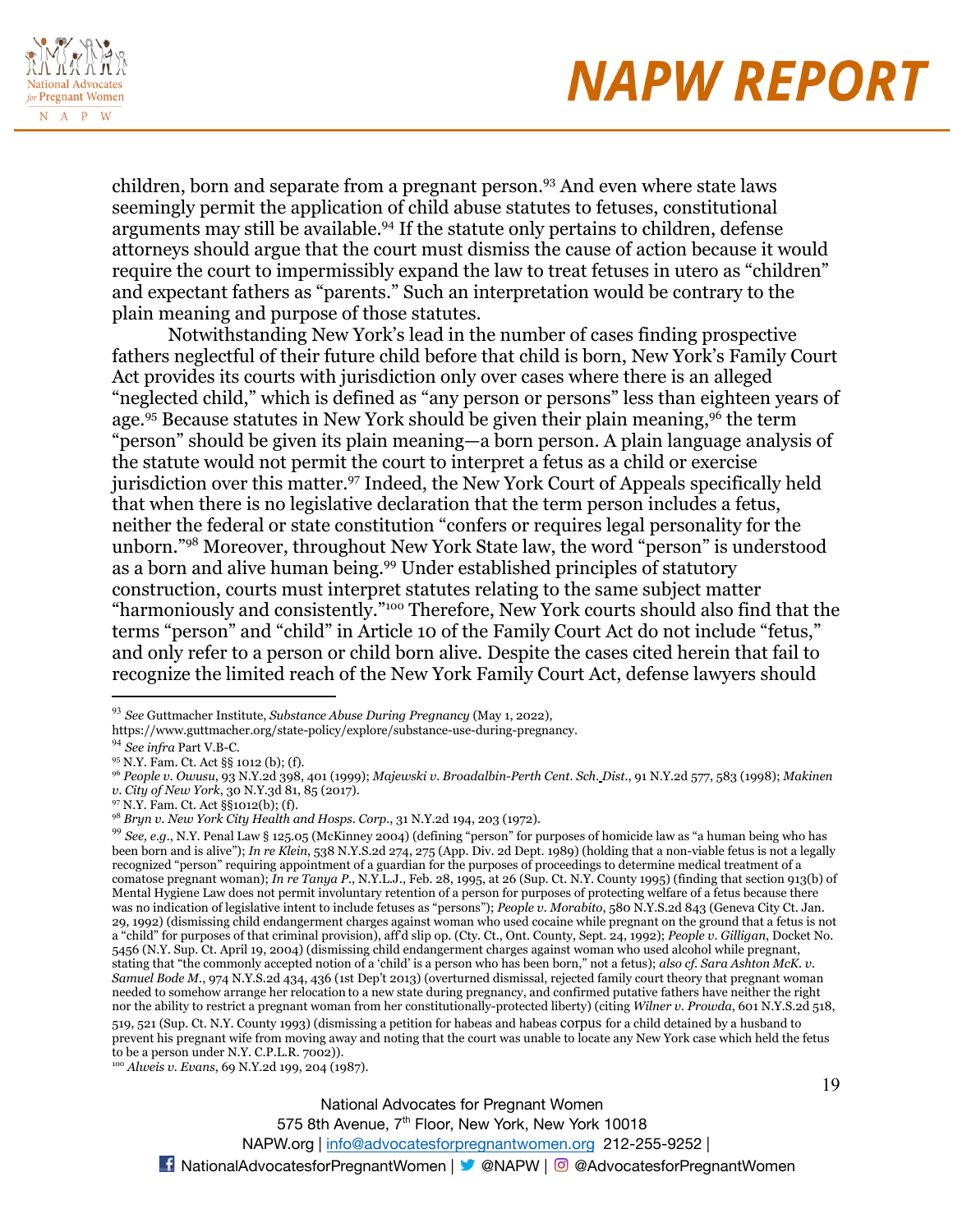

continue to argue that the statute does not grant jurisdiction over fetuses and therefore does not grant jurisdiction over actions related to fetuses.

Additionally, where the statute does not include fetuses and prospective parents, defense counsel should bring a procedural due process argument for lack of notice that their conduct could be the subject of a family court case.

#### **B. Lack of Causation, Due Process**

The pregnant person's own action is necessarily an intervening cause between any alleged possible action by the prospective father in relation to the fetus. Therefore, the state's theory necessarily lacks a nexus or causal link to the father's action and defense counsel should argue a lack of both factual and legal causation, and possibly a lack of jurisdiction or standing to bring a claim against the father. Further, because it is impossible for the state to show a causal link between the father's action and any alleged harm, any finding would necessarily violate his right to procedural due process.

In many states, the state must show a connection or nexus between the defendant's action or inaction and some harm or imminent threat of harm to a child.<sup>101</sup> For example, in New York, to establish neglect, the state needs to show that "the actual or threatened harm to the child is a *consequence* of the failure of the respondent to exercise a minimum degree of care in providing the child with proper supervision or guardianship."<sup>102</sup> The petitioner, therefore, must establish *both* that: 1) the respondent's behavior fell below the minimum standard of care with regard to the subject child; and 2) the harm or risk of harm to the child was caused by respondent's failure to meet that minimum standard.<sup>103</sup> As previously discussed, factually, there is generally no harm that can be shown to have been caused by prenatal drug exposure.<sup>104</sup> Further, there cannot be a connection or nexus between the prospective father's action or inaction and any alleged harm. While evidence that a pregnant person knowingly ingested illicit substances may, according to some court rulings, be sufficient to establish a causal connection between the mother's conduct and an alleged harm to the baby once born, the connection between a prospective father's conduct and harm to the child is so attenuated it strains credulity.

A prospective father has no ability to dictate or control a pregnant person's behavior during pregnancy nor should he have such a broad and vague responsibility. Short of physical restraint or constant surveillance, it would be impossible for a prospective father to control every aspect of what a pregnant person puts in her body or does not put into her body. Further, no action taken by a prospective father can guarantee that a pregnant person would not have used drugs during her pregnancy, even if he reported her to law enforcement, refused to offer monetary assistance during the pregnancy, or attempted to force her into treatment. Any connection between a

National Advocates for Pregnant Women

575 8th Avenue, 7<sup>th</sup> Floor, New York, New York 10018

NAPW.org | [info@advocatesforpregnantwomen.org](mailto:info@advocatesforpregnantwomen.org) 212-255-9252 |

<sup>101</sup> Recall, there is no "child" in these cases, only fetuses. *See* Part V.A.

<sup>102</sup> *Nicholson*, 3 N.Y.3d at 368 (emphasis added).

<sup>103</sup> *Id.* at 369–371.

<sup>104</sup> *Supra* Part IV.A.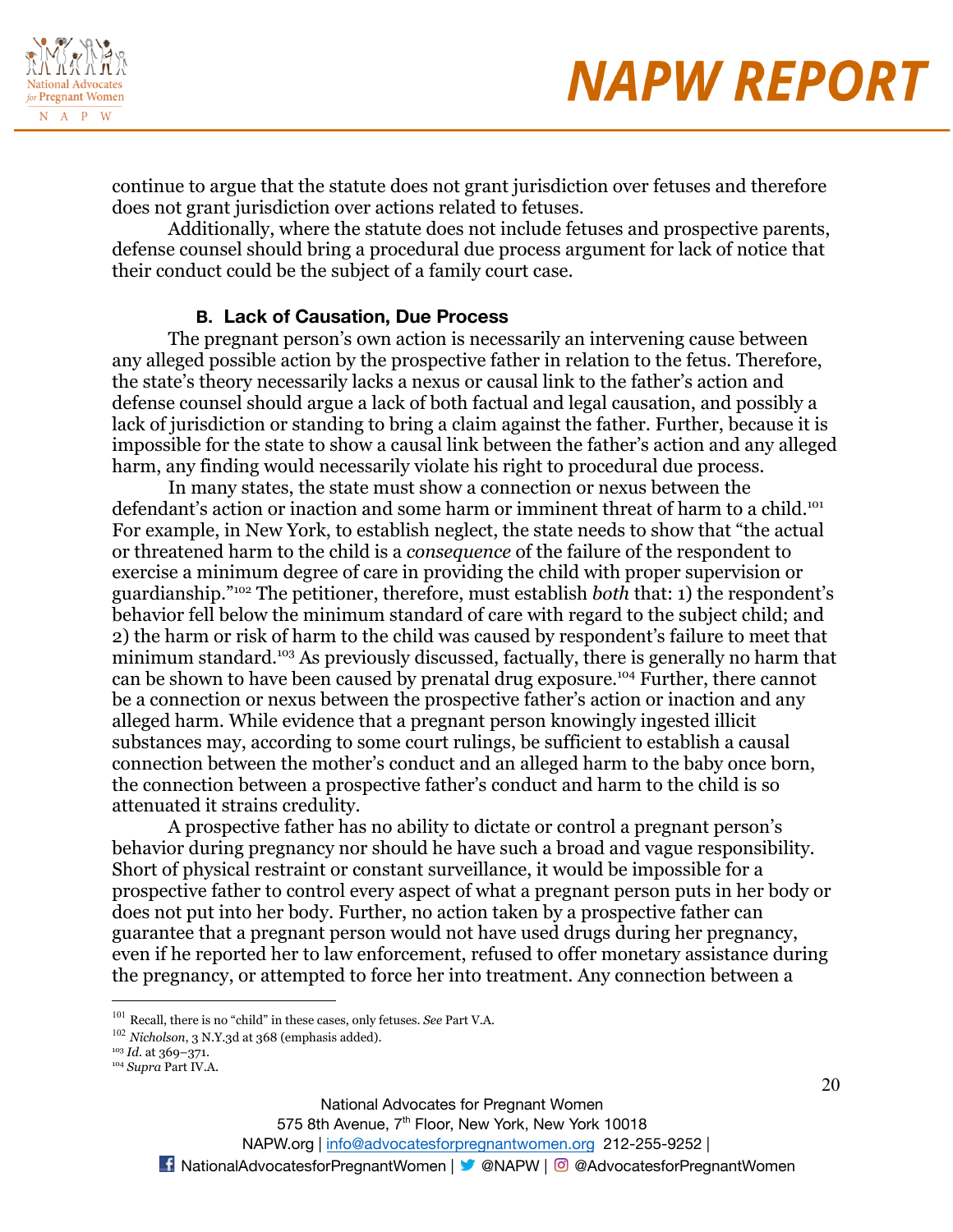

prospective father's alleged failure to take action to stop a pregnant person's drug use during her pregnancy and the alleged harm to a newborn is too attenuated to meet the causal requirement set forth by *Nicholson* in New York, or the causal requirement typical in other states.

In Texas, a father argued that his constitutional due process rights were violated because the Department terminated his parental rights but failed to show causation between his action and the alleged harm.<sup>105</sup> The court essentially dismissed this argument because it was not preserved at trial, and reaffirmed Texas' absurd position that a father "engaged in conduct or knowingly placed the child with persons who engaged in conduct which endangers the physical or emotional well-being of the child" because a pregnancy continued and the pregnant person engaged in some behavior the court did not like. Put another way, the only alternative would be for a prospective father to somehow force the pregnant person to have an abortion or deliver prematurely, which he absolutely does not have the right to do.<sup>106</sup>

Defense counsel should challenge such failures in causality and logic and request the case be dismissed. Defense counsel should also be sure to preserve all arguments for appeal.

#### **C. Infringement of Fundamental Rights**

Defense lawyers should make additional constitutional arguments rooted in two key principles. First, the state may not impinge on a pregnant person's freedom because of pregnancy, and second, the state cannot demand that a prospective father interfere with a pregnant person's actions regarding their own body during pregnancy. Any state interference with pregnant people because of their status as pregnant is an unconstitutional infringement on their privacy, liberty, and equality. The rights to

National Advocates for Pregnant Women

575 8th Avenue, 7<sup>th</sup> Floor, New York, New York 10018 NAPW.org | [info@advocatesforpregnantwomen.org](mailto:info@advocatesforpregnantwomen.org) 212-255-9252 | **14** NationalAdvocatesforPregnantWomen | **X** @NAPW | © @AdvocatesforPregnantWomen

<sup>105</sup> *In re M.J.M.L.*, 31 S.W.3d 347 (Tx. Ct. App. San Antonio 2000), *supra* Part IV.D.

<sup>&</sup>lt;sup>106</sup> *Casey*, 505 U.S. at 896 ("when the wife and the husband disagree on this decision, the view of only one of the two marriage partners can prevail… the woman"; "If the right of privacy means anything, it is the right of the *individual,* married or single, to be free from unwarranted governmental intrusion into matters so fundamentally affecting a person as the decision whether to bear or beget a child.") (citing *Planned Parenthood v. Danforth*, 428 U.S. 52, 71 (1976); *Eisenstadt v. Baird*, 405 U.S. 438, 453 (1972).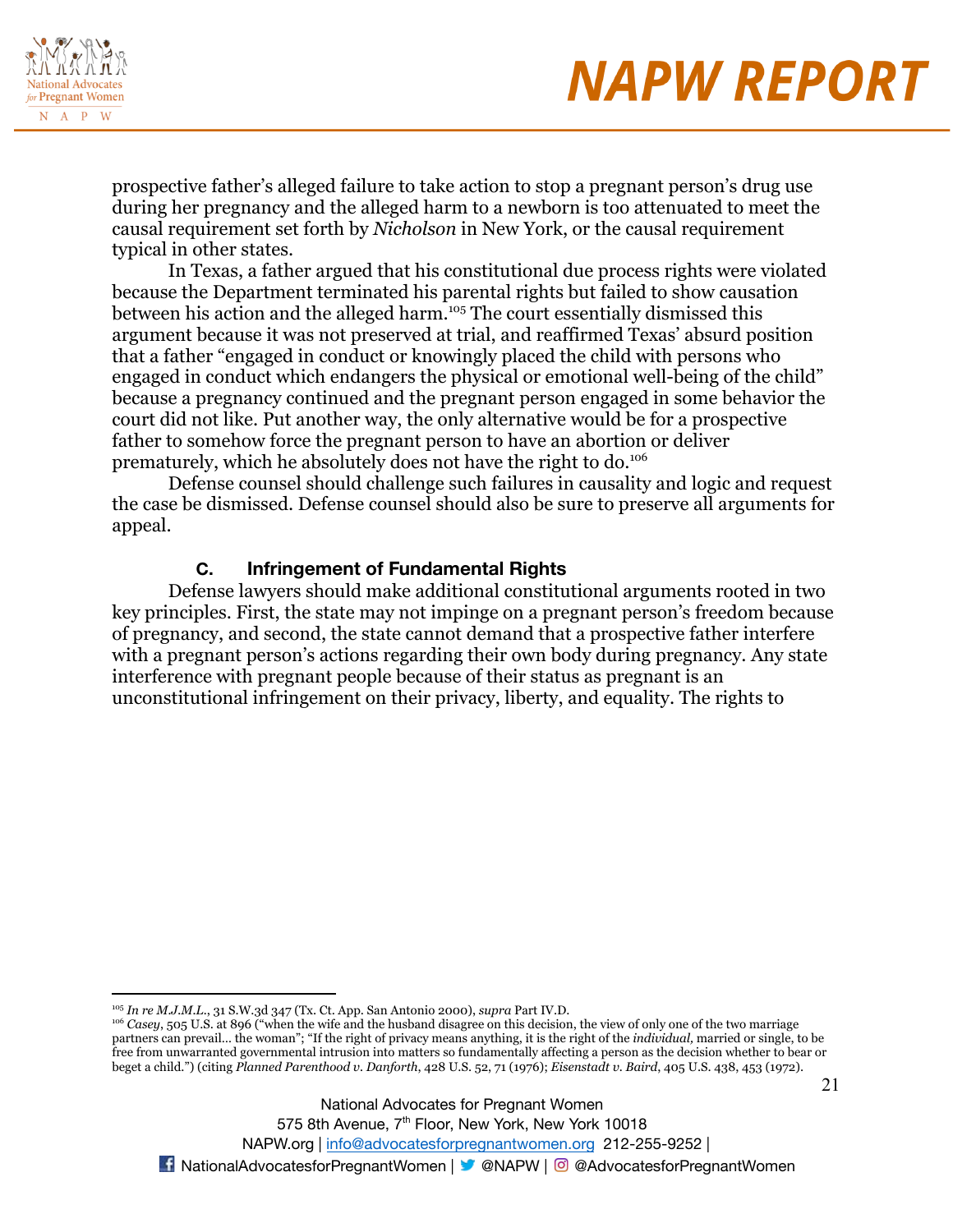

privacy, liberty, and equality include the right to procreation,<sup>107</sup> to parenting,<sup>108</sup> to family integrity,<sup>109</sup> to autonomy,<sup>110</sup> to bodily integrity,<sup>111</sup> and to medical decision-making.<sup>112</sup>

First, the Supreme Court has repeatedly affirmed that pregnant people are full constitutional persons, and—while government may take action to advance its interest in protecting potential life by limiting one procedure, abortion—government may not exercise state power to control the lives of pregnant people.<sup>113</sup> Women and people with the capacity for the pregnancy have rights to individual autonomy and bodily integrity.<sup>114</sup> Without that autonomy, "the state might as readily restrict a woman's right to choose to carry a pregnancy to term as to terminate it."<sup>115</sup>

Second, the state cannot demand that a prospective father interfere with a pregnant person's actions regarding their own body during pregnancy, pursuant to

[https://disabilityjustice.org/right-to-self-determination-freedom-from-involuntary-sterilization/.](https://disabilityjustice.org/right-to-self-determination-freedom-from-involuntary-sterilization/)

<sup>108</sup> *Meyer v. Nebraska,* 262 U.S. 390, 399 (1923) ("Without doubt, [liberty] denotes not merely freedom from bodily restraint but also the right of the individual to contract, to engage in any of the common occupations of life, to acquire useful knowledge, to marry, establish a home and bring up children, to worship God according to the dictates of his own conscience, and generally to enjoy those privileges long recognized at common law as essential to the orderly pursuit of happiness by free men.").

<sup>110</sup> *Casey*, 505 U.S. at 851 ("These matters, involving the most intimate and personal choices a person may make in a lifetime, choices central to personal dignity and autonomy, are central to the liberty protected by the Fourteenth Amendment…."); *Griswold v. Connecticut*, 381 U.S. 479 (1965); *Eisenstadt*, 405 U.S. 438; *Lawrence v. Texas*, 539 U.S. 558 (2003) ("The case does involve two adults who, with full and mutual consent from each other, engaged in sexual practices common to a homosexual lifestyle….Their right to liberty under the Due Process Clause gives them the full right to engage in their conduct without intervention of the government.").

<sup>114</sup> *Roe v. Wade,* 410 U.S. 113 (1973).

<sup>115</sup> *Amicus Brief*, *supra* note 113, citing *Casey*, 505 U.S. at 859; *see also Casey*, 505 U.S. at 896 (quoting *Eisenstadt v. Baird*, 405 U.S 438, 453 (1972)) ("[S]tate regulation takes on a very different cast" before birth because it burdens the "bodily integrity of the pregnant woman," and "the right of the individual…to be free from unwarranted governmental intrusion into matters so fundamentally affecting [that] person.").

> National Advocates for Pregnant Women 575 8th Avenue, 7<sup>th</sup> Floor, New York, New York 10018 NAPW.org | [info@advocatesforpregnantwomen.org](mailto:info@advocatesforpregnantwomen.org) 212-255-9252 |

<sup>107</sup> *Skinner v. Oklahoma*, 316 U.S. 535 (1953) (finding unconstitutional the compulsory sterilization of people found guilty of certain crimes) ("We are dealing here with legislation which involves one of the basic civil rights of man. Marriage and procreation are fundamental to the very existence and survival of the race. The power to sterilize, if exercised, may have subtle, far-reaching and devastating effects. In evil or reckless hands, it can cause races or types which are inimical to the dominant group to wither and disappear. There is no redemption for the individual whom the law touches. Any experiment which the State conducts is to his irreparable injury. He is forever deprived of a basic liberty…. [S]trict scrutiny…is essential…."). *But see Buck v. Bell*, 274 U.S. 200 (1927) (permitting the involuntary sterilization of people with intellectual disabilities), which is widely discredited but not overturned, *see, e.g.*, Victoria Nourse, *Buck v. Bell: A Constitutional Tragedy from a Lost World*, 39 Pepp. L. Rev. 101 (2011); Disability Justice, *The Right to Self-Determination: Freedom from Involuntary Sterilization*,

<sup>109</sup> *Casey,* 505 U.S. at 848 ("It is settled now, as it was when the Court heard arguments in *Roe v. Wade*, that the Constitution places limits on a State's right to interfere with a person's most basic decisions about family and parenthood…."); *Stanley v. Illinois*, 405 U.S. 645, 651-52 (1972) ("The Court has frequently emphasized the importance of the family…. [The] interest in retaining custody of his children is cognizable and substantial.").

<sup>111</sup> *Casey,* 505 U.S. at 848 ("It is settled now, as it was when the Court heard arguments in *Roe v. Wade*, that the Constitution places limits on a State's right to interfere with a person's most basic decisions about…bodily integrity"); *Rochin v. California*, 342 U.S. 165, 172 (1952) (finding that a sheriff's attempt to forcibly extract pills from a person's mouth, through directing a physician to force an emetic solution through a tube into accused's stomach to force him to vomit, and thereby obtain evidence from his vomit violated the Fourteenth Amendment's Due Process clause) ("They are methods too close to the rack and the screw to permit of constitutional differentiation.").

<sup>112</sup> *Cruzan v. Director, Mississippi Dept. of Health,* 497 U.S. 261, 279 (1990) ("[W]e assume that the United States Constitution would grant a competent person a constitutionally protected right to refuse lifesaving hydration and nutrition."); *see also Washington v. Harper*, 494 U.S. 210, 229 (1990) ("The forcible injection of medication into a nonconsenting person's body represents a substantial interference with that person's liberty.").

<sup>&</sup>lt;sup>113</sup> Amicus Brief of National Advocates for Pregnant Women et al., Part I, in Dobbs v. Jackson Women's Health, United States Supreme Court, Docket No. 19-1392,

https://www.nationaladvocatesforpregnantwomen.org/wp-content/uploads/2021/09/20210920133356568\_19-1392-Amici-Brief.p df.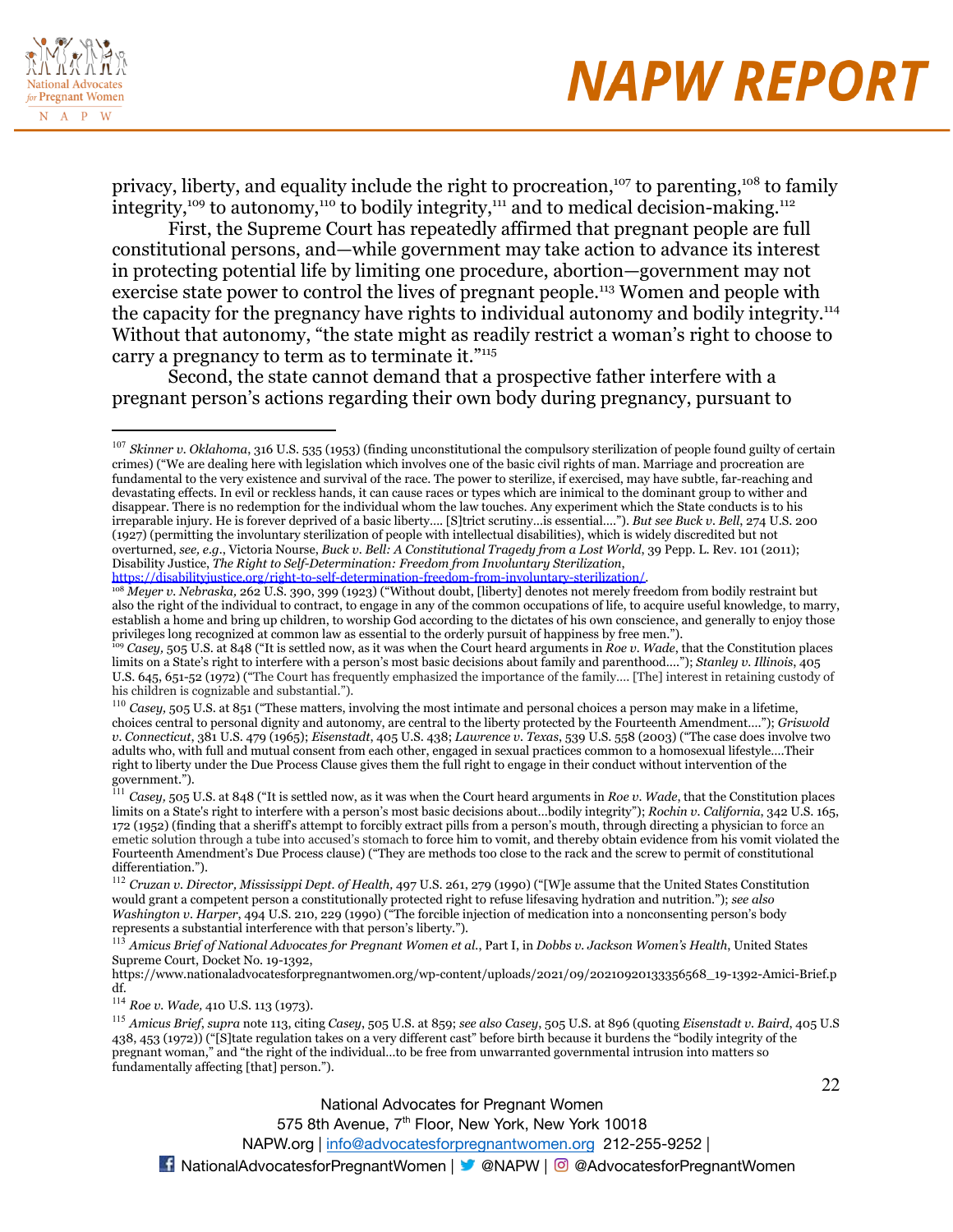

*Planned Parenthood v. Casey*. In overturning a husband notification provision in a state's abortion statute, the Court made clear that neither the state nor husbands (and thus putative fathers) may exercise certain types of control over pregnant women.<sup>116</sup> In arriving at its decision, the Court noted that if it did not overturn the statute at hand,

[p]erhaps next in line would be a statute requiring pregnant married women to notify their husbands before engaging in conduct causing risks to the fetus. After all, if the husband's interest in the fetus' safety is a sufficient predicate for state regulation, the state could reasonably conclude that pregnant wives should notify their husbands before drinking alcohol…smoking… using contraceptives or before undergoing any type of surgery that may have complications affecting the husband's interest in his wife's reproductive organs. And if a husband's interest justifies notice in any of these cases, one might reasonably argue that it justifies…a requirement of the husband's consent as well. *A State may not give to a man the kind of dominion over his wife that parents exercise over their children.*<sup>117</sup>

When the state demands that a prospective father interfere with a pregnant person or face state intervention and policing himself, it makes him an arm of the state and unconstitutionally interferes with the pregnant person through that conduit. Further, it revives patriarchal legal structures like coverture, which demanded that a woman surrender her liberties to her husband.<sup>118</sup>

The cases described herein go much farther than the spousal notification requirement found in *Casey* to be an unconstitutional infringement on women's rights*.* They demand that a prospective father actively intervene in a pregnant person's decisions, actions, and bodily integrity, or face the possibility of losing custody of his child. The standard language in New York court decisions is that "the father knew of the mother's drug use and failed to exercise a minimum degree of care to ensure that the mother did not abuse drugs during her pregnancy."<sup>119</sup> To demand that a prospective father interfere with a pregnant person's bodily integrity and control their actions is tantamount to giving any man who impregnates another person the right to control that person's body and decisions. It places an impossible burden on a prospective father while simultaneously dismissing the humanity and autonomy of the prospective mother. In New York, these cases find prospective fathers neglectful because they did not

National Advocates for Pregnant Women 575 8th Avenue, 7<sup>th</sup> Floor, New York, New York 10018

NAPW.org | [info@advocatesforpregnantwomen.org](mailto:info@advocatesforpregnantwomen.org) 212-255-9252 |

<sup>116</sup> 505 U.S. at 895-98*.*

<sup>117</sup> *Id.* at 898 (emphasis added).

<sup>118</sup> *See* Siegel, *supra* note 5.

<sup>119</sup> *In re Niviya K.*, 89 A.D.3d 1027 (2d Dep't 2011); *see In re Carlena B.*, 61 A.D.3d 752 (2d Dep't 2009), *In re Kierra C.*, 101 A.D.3d 993 (2d Dep't 2012), *In re Jamoori L.*, 116 A.D.3d 1046 (2d Dep't 2014); *see also In re Ja'Vaughn Kiaymonie S.*, 146 A.D.3d 422 (1st Dep't 2017) ("[T]he father had neglected the child because he knew or should have known that respondent mother was abusing narcotics while she was pregnant with the child, but failed to take any steps to stop her drug use."); *In re Thamel J.*, 162 A.D.3d 507 (1st Dep't 2018) (same, but cannabis).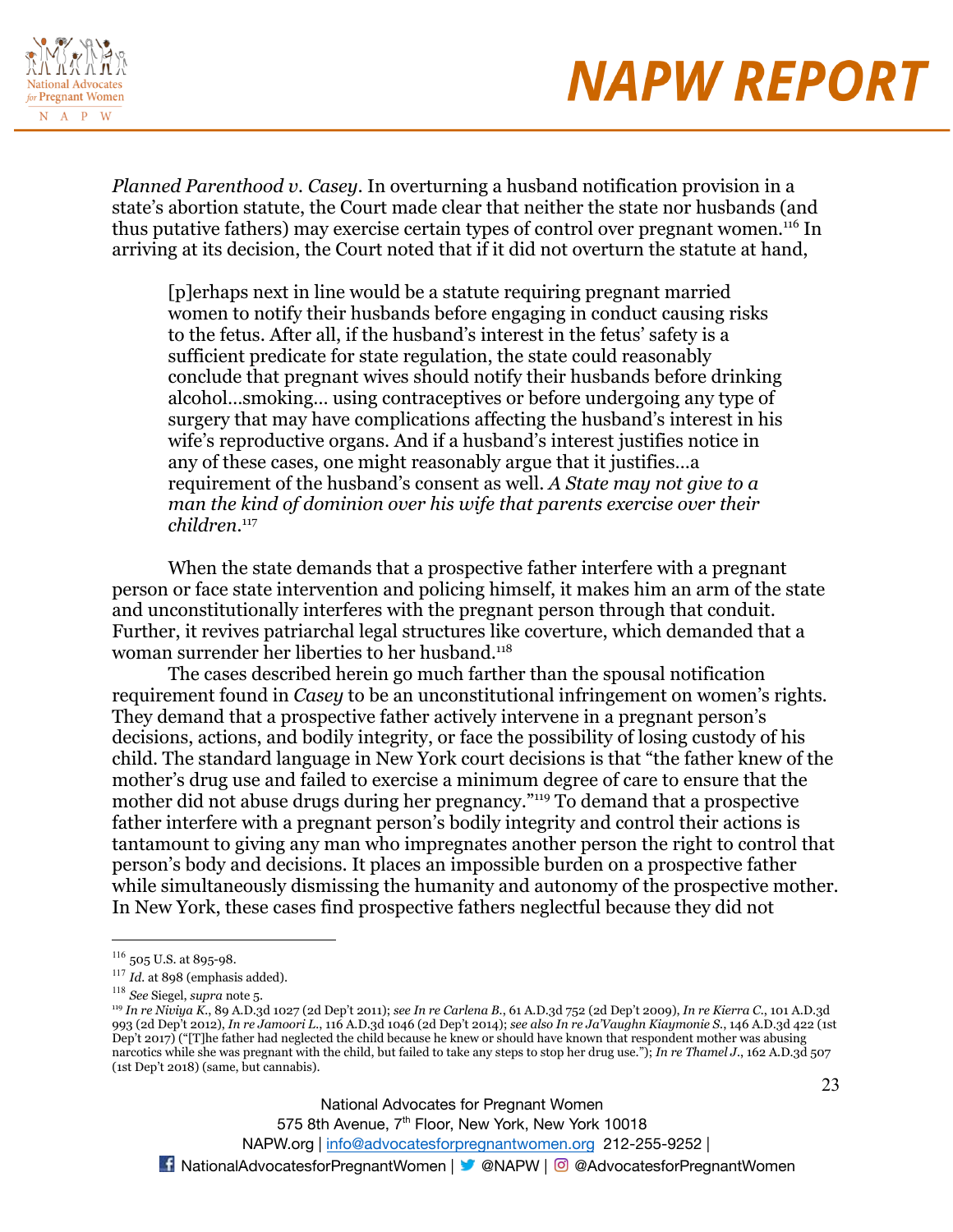



directly violate a pregnant woman's fundamental rights as conferred to her by the United States Constitution and the New York State Constitution.<sup>120</sup>

In addition to the arguments articulated in this section, defense counsel should consider if similar constitutional claims are available based on the relevant state's constitution.

#### **1. Equal Protection**

Equal protection principles demand that prospective fathers be granted the same due process protections as prospective mothers. As stated above, at least 26 states have laws that do not permit a civil case for child neglect or abuse or termination of parental rights based on alleged actions or inactions of the pregnant person that might impact fetuses.<sup>121</sup> Therefore, in states in which such a case may not be brought against a pregnant person, equal protection principles should bar such a case against a prospective father. For example, as previously noted, New York's Family Court Act only applies to children born alive and does not permit family regulation control of pregnant people. Further, the state's highest court confirmed that a newborn's positive toxicology report at birth, alone, is not sufficient for a finding of neglect against a mother.<sup>122</sup> There must be some other evidence of imminent risk *and* a nexus between the parent's action or inaction and the actual harm or risk of harm to support a neglect finding.<sup>123</sup> Therefore, the Family Court Act cannot apply to prospective fathers during pregnancy, and post-birth, the state must show an actual or imminent risk of harm to a born child *and* a nexus between the father's action and that harm.

Under the Fourteenth Amendment's Equal Protection Clause, a state must provide an "exceedingly persuasive justification" for any distinction it draws between prospective mothers and fathers that must "not rely on overbroad generalizations about the different talents, capacities, or preferences of males and females."<sup>124</sup> Any sex-based classification "may not be used, as they once were, to perpetuate the legal, social, and economic inferiority of women."<sup>125</sup> States like New York cannot provide any constitutional justification for permitting child neglect cases to be brought against prospective fathers for failing to control pregnant partners when such a case could not be brought against the pregnant person herself. Such a distinction rests on

NAPW.org | [info@advocatesforpregnantwomen.org](mailto:info@advocatesforpregnantwomen.org) 212-255-9252 |

<sup>&</sup>lt;sup>120</sup> The New York State Constitution's due process clause, which states that "no person shall be deprived of life, liberty or property without due process of law," N.Y. CONST. art. I, § 6, has been held to include its citizens' "freedom of choice, the broad general right to make decisions concerning oneself and to conduct oneself in accordance with those decisions free of governmental restraint or interference." *Doe v. Coughlin*, 71 N.Y.2d 48, 52 (1987) (plurality opinion), *cert. denied*, 488 U.S. 879 (1988). Furthermore, New York's due process clause protects the right to bodily autonomy, including the right to govern the course of one's own medical treatment. *See Rivers v. Katz*, 67 N.Y.2d 485 (1986).

<sup>121</sup> Guttmacher Institute, *Substance Use During Pregnancy* (April 1, 2022),

https://www.guttmacher.org/state-policy/explore/substance-use-during-pregnancy; University of Wisconsin Collaborative for Reproductive Equity, *Wisconsin's Unborn Child Protection Act: Implementation and Consequences* (March 2022), Appendix A, https://core.wisc.edu/wp-content/uploads/sites/1349/2022/03/Act-292\_March-2022.pdf.

<sup>122</sup> *In re Dante M.*, 87 N.Y.2d 73 (1995).

<sup>123</sup> *Id.* at 73–74.

<sup>124</sup> *United States v. Virginia*, 518 U.S. 515, 531–33 (1996).

<sup>&</sup>lt;sup>125</sup> *Id.* at 534 (internal citation omitted).

National Advocates for Pregnant Women 575 8th Avenue, 7<sup>th</sup> Floor, New York, New York 10018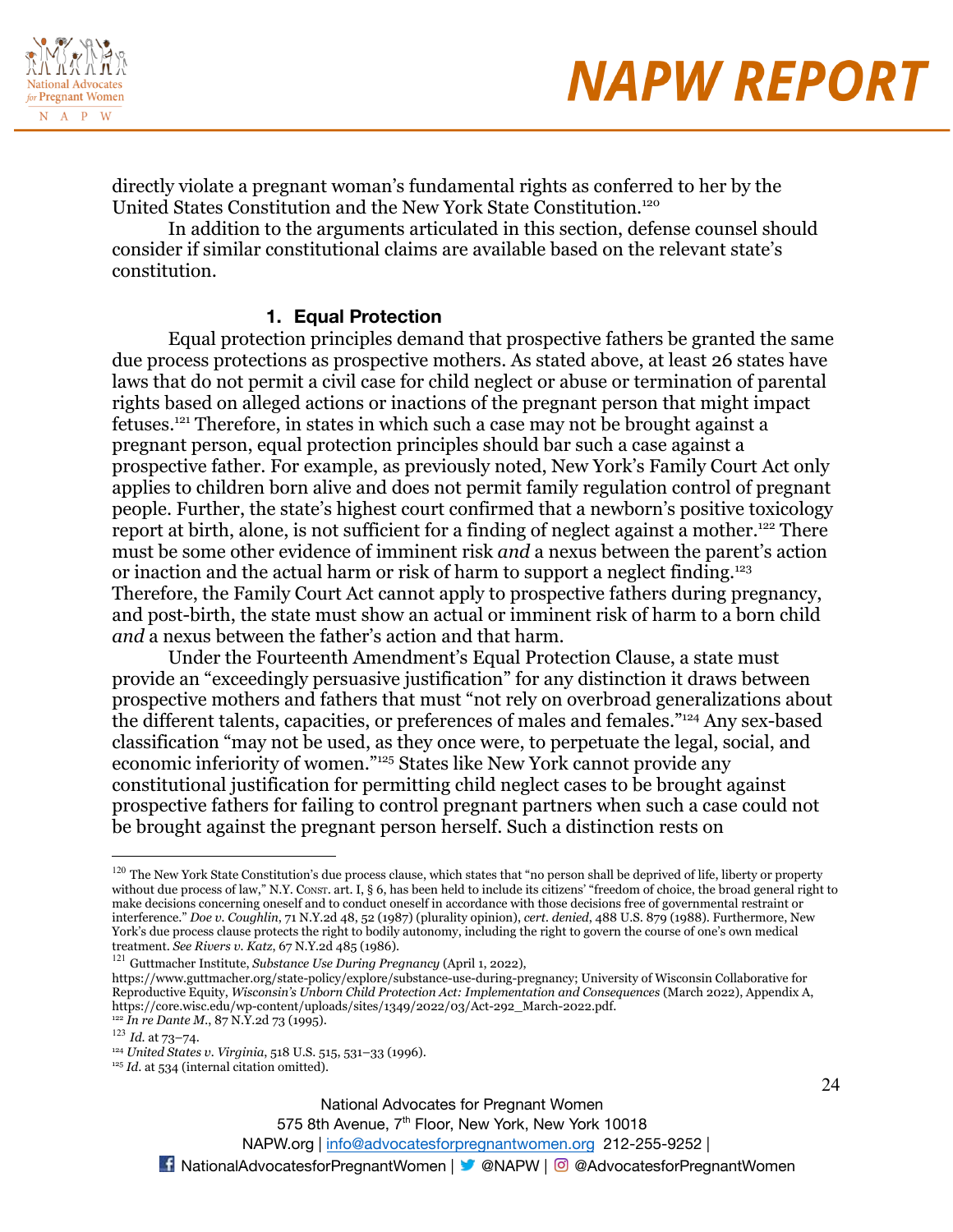

impermissible, archaic sex stereotypes about a prospective father's right to control the actions of his pregnant partner, as if she is his child or pet rather than a co-equal citizen fully capable of independent decision-making. Any such claim necessarily "perpetuate[s] the legal, social, and economic inferiority of women."<sup>126</sup> Therefore, defense attorneys should make the argument that it is a violation of equal protection to permit a father to be charged with neglect in New York solely based on a positive toxicology report given that a positive toxicology report, alone, is insufficient for a finding of neglect against a mother. Instead, a neglect finding for a prospective father—just like one for a prospective mother—must be based on a showing of actual or imminent risk of harm to a born child *and* a nexus between his action and that harm.

Of the 14 states in which prospective fathers have been found neglectful or had their legal relationship with their children terminated or disrupted because a court found they did not do enough to stop a pregnant person from consuming alcohol or drugs during pregnancy,<sup>127</sup> ten prohibit pregnant women from being found neglectful in relation to their pregnancy.<sup>128</sup> Therefore, in those states and under current case law, prospective fathers but not prospective mothers could lose a fundamental right—the right to parent—under these circumstances. In the other states, defense attorneys should make an equal protection argument with a slightly different posture: only prospective fathers are made legally responsible for the conduct of another autonomous human being; a similar obligation does not exist for prospective mothers.

### **2. First Amendment, Family Integrity, and the Right Not to Become an Arm of the State**

Some courts have suggested that the father's neglect derived from failure to notify police or child welfare authorities of the pregnant person's drug use. Civil child neglect laws cannot be interpreted to require a prospective father to inform police or child welfare authorities that his pregnant partner is using drugs. Such a requirement would violate the father's First Amendment rights and his fundamental right to family integrity. "The right to freedom of thought protected by the First Amendment against state action includes both the right to speak freely and the right to refrain from speaking at all. To force a person to speak, and compel participation, is a severe intrusion on the liberty and intellectual privacy of the individual."<sup>129</sup> An individual's First Amendment right not to speak includes the right not to become an informant to the government.<sup>130</sup> Imposing a duty on a prospective father to report the actions of the pregnant woman to the government, or otherwise risk his right to the care and custody of their child once

National Advocates for Pregnant Women

575 8th Avenue, 7<sup>th</sup> Floor, New York, New York 10018

<sup>126</sup> *Id*.

<sup>127</sup> *Supra* Part III.

<sup>128</sup> Appendix A, Case Chart, compared with Guttmacher Institute, *State Policies on Substance Use During Pregnancy* (updated Jan. 2022), https://www.guttmacher.org/state-policy/explore/substance-use-during-pregnancy.

<sup>130</sup> *Id*.; *see also David v. Hill*, 401 F. Supp. 2d 749 (S.D. Tex. 2005) (right not to participate in investigation). *But see Clark v. Reed*, <sup>129</sup> *Burns v. Martuscello*, 890 F.3d 77, 84 (2d Cir. 2018) (internal citations omitted).

<sup>772</sup> F. App'x 353, 355 (7th Cir. 2019) (finding that the question of whether refusing to become an informant for prison officials is "protected activity" under the First Amendment is currently ambiguous in the 7th Circuit).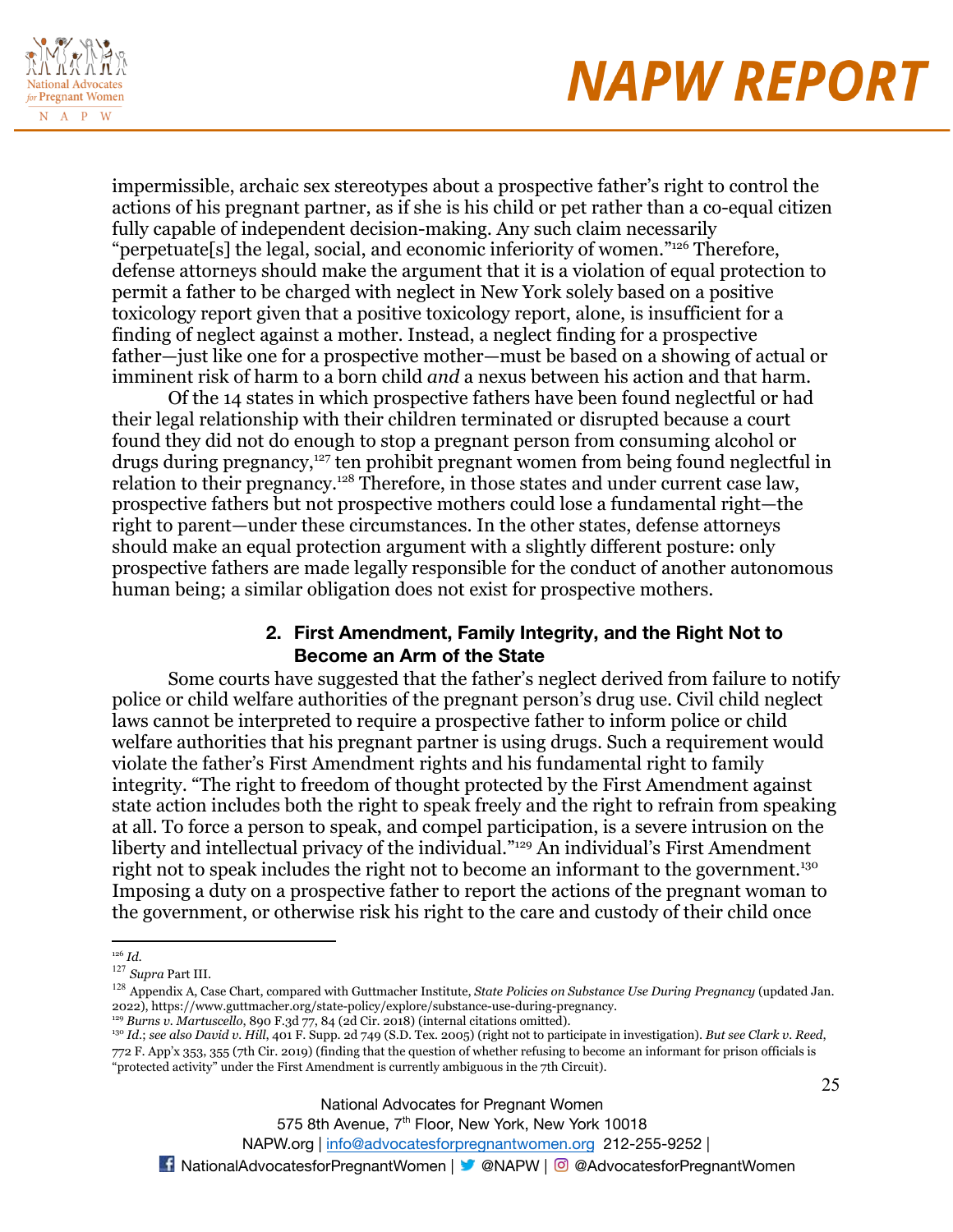

born, forces an unconstitutional choice between the exercise of his right not to engage in government-compelled speech and his fundamental right to the care and custody of his child.<sup>131</sup>

In *In re L.V.*, prospective father Johnny Montalvo was placed in exactly this position.<sup>132</sup> In support of the termination of his rights, the court stated,

Appellant admitted that he was aware Stephanie tested positive for cocaine in October and December of 2005 and January of 2006. He also knew that she was using cocaine while she was pregnant with A.M…. He never called the Department or the police…. There was no evidence that appellant ever called either the police or the Department with respect to Stephanie's drug use. In fact, he stated that he planned to marry Stephanie when she divorced her husband.<sup>133</sup>

The court clearly felt it was a salient fact that Mr. Montalvo had not called the police or the Department of Family and Protective Services on the mother of his children. However, such speech cannot or should not be compelled. The theory of the right not to speak is also recognized via spousal testimonial privilege, which precludes one spouse from testifying against the other in criminal or related proceedings. While the spousal privilege does not formally apply to unmarried partners, the theory does: it undermines the trust and protection of the family unit and partners who should be working together on behalf of their families when they are required to testify against each other or assist in the prosecution of the other.

Mr. Montalvo's approach is more consistent with that of a supportive spouse and recognizes the real limitations of his ability to change another person's behavior or control what they do with their own body. Mr. Montalvo "stated that he could not control Stephanie's drug use." "When…asked what steps he took to assure that Stephanie would not use cocaine, appellant stated: 'Yes, I did with some arguments that we had. I just thought it wasn't good for her to leave home.'"<sup>134</sup> He verbally attempted to stop her from using cocaine, and supported her safety by ensuring that she maintained a safe place to live.

Defense counsel should argue that not reporting is consistent with the father's First Amendment right not to become an informant to the government, and is protective of the mother and child's safety, if relevant.

National Advocates for Pregnant Women

575 8th Avenue, 7<sup>th</sup> Floor, New York, New York 10018

<sup>131</sup> *See*, *e.g.*, *Stanley,* 405 U.S. 645.

 $^{132}$  No. 13-10-283-CV, 2011 BL 79227 (Tx. Ct. App. Corpus Cristi 2011).

<sup>134</sup> *Id.* <sup>133</sup> *Id.* at 2.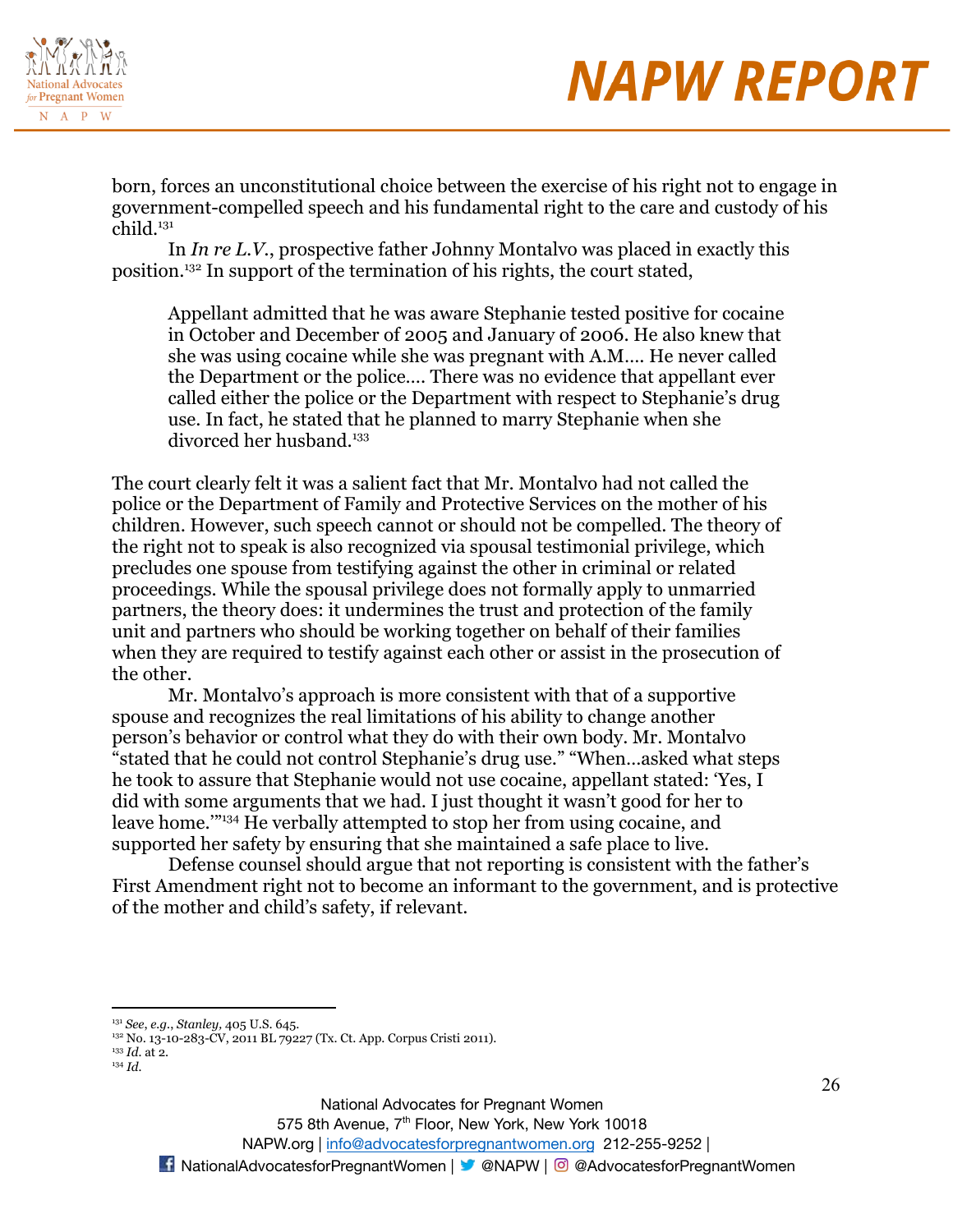



### **3. Preserving Constitutional Defenses**

Nothing supports the notion that a father has an obligation—or ability—to intervene in a pregnant woman's life with regard to her drug use specifically, or with regard to any condition, behavior, or circumstance more generally that a pregnant woman experiences and that may pose a potential risk to a fetus. Rather, the clear guidance of the United States Constitution and most state constitutions militates against any such requirement as unconstitutional imposition on both prospective mother and prospective father. Therefore, any such prosecution should be dismissed.

Of the 56 cases we have identified, there was only one in which constitutional defenses were raised. Unfortunately, they were raised in the appellate court for the first time, and the court denied the appeal because such defenses had not been preserved.<sup>135</sup> It is essential that trial-level defense attorneys preserve these defenses for appeal.<sup>136</sup>

### **VI. Conclusion**

It is plainly shocking that family courts across the country demand that prospective fathers control the behavior of their pregnant partners or face neglect findings and even loss of parental rights. To require this, the state bestows fathers with power that threatens the legal protections, safety, and health of pregnant people, jeopardizes the family unit, and violates numerous constitutional rights. Not only do these decisions destroy families and familial relationships, irreparably harming children and communities, but they also entrench sexist, racist, and ableist beliefs about who has autonomy, who has control, and who is a worthy parent.

If *Roe* is overturned, punitive responses to pregnant people's actions will increase in both family and criminal courts, and therefore these cases against fathers will likely increase as well. The Supreme Court will implicate fundamental rights far beyond abortion, including pregnant people's right to try to carry a pregnancy to term and to retain bodily autonomy and independent decision-making; pregnant people and their partners' right to parent; and children's right to maintain legal relationships with their biological parents. In his leaked draft opinion, Justice Alito makes a heinous reference to the demand for adoptable infants as a justification for why abortion should be aggressively curtailed.<sup>137</sup> Babies are the most in demand for adoption; these actions free babies for adoption, even when they have loving parents who want them. Let's prepare to fight.

National Advocates for Pregnant Women

575 8th Avenue, 7<sup>th</sup> Floor, New York, New York 10018

<sup>135</sup> *In re M.J.M.L.*, 31 S.W.3d 347 (Tx. Ct. App. San Antonio 2000).

<sup>&</sup>lt;sup>136</sup> As discussed *supra* in Part II, many states do not provide a lawyer to parents at risk of losing their parental rights or facing child abuse or neglect charges and there is no federal, constitutional guarantee of a lawyer in such cases.

<sup>137</sup> *First Draft, Dobbs v. Jackson Whole Women's Health Organization*, at 34,

https://www.documentcloud.org/documents/21835435-scotus-initial-draft. For discussion, *see* Kelly Hayes' interview of Dorothy Roberts, *The End of "Roe" Will Lead to More Family Separation and Child Disappearance*, TRUTHOUT (May 12, 2022), https://truthout.org/audio/the-end-of-roe-will-lead-to-more-family-separation-and-child-disappearance/.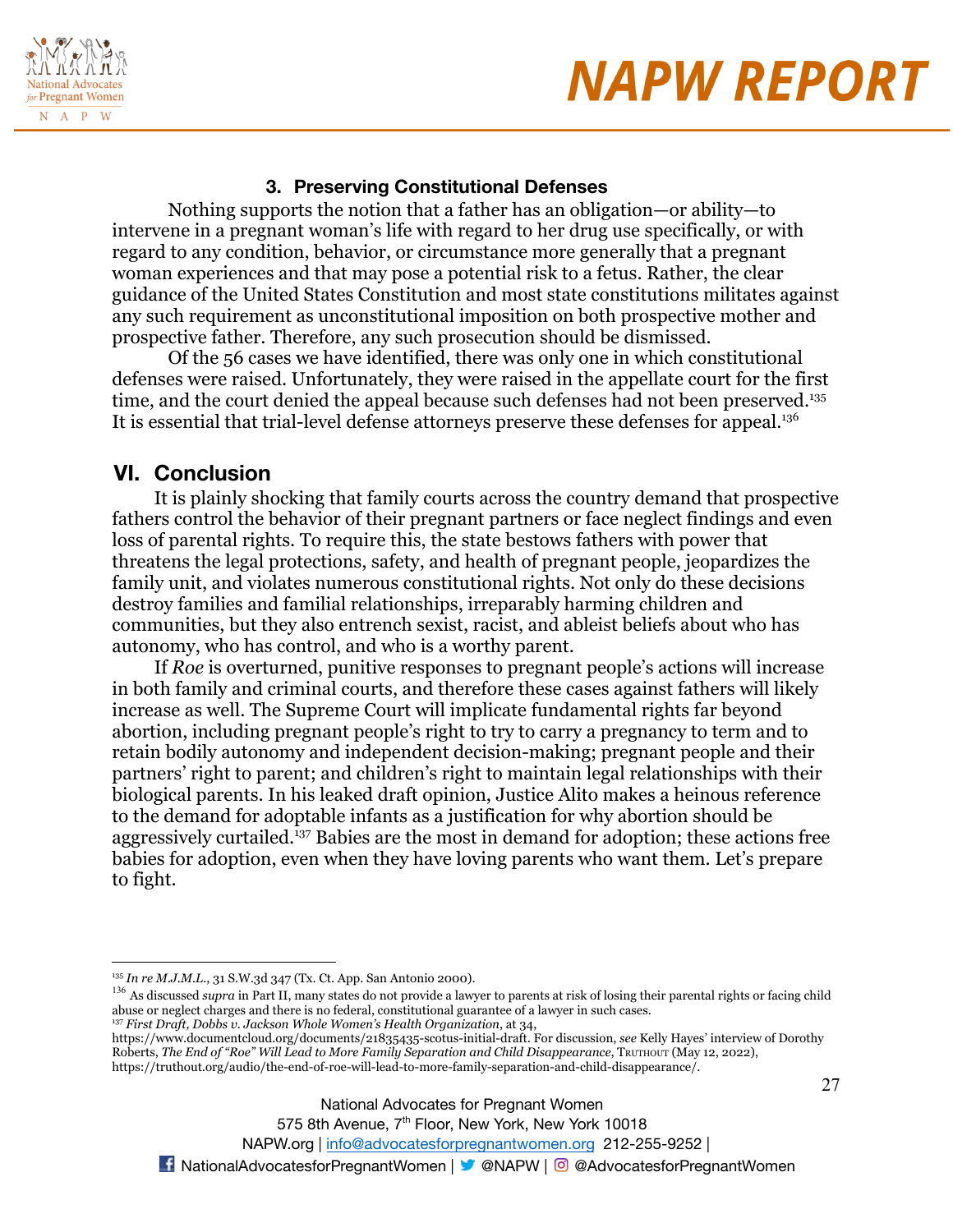



*We are grateful to the following NAPW staff for working on this document: Samantha Lee (lead author); Afsha Malik, Purvaja Kavattur, Claire Shennan, Mario Kranjac and Natalie Bograd (research and writing support); Dana Sussman, Lynn M. Paltrow, Lindsey English Hull, Emma Roth, Katherine Fleming (editorial support).*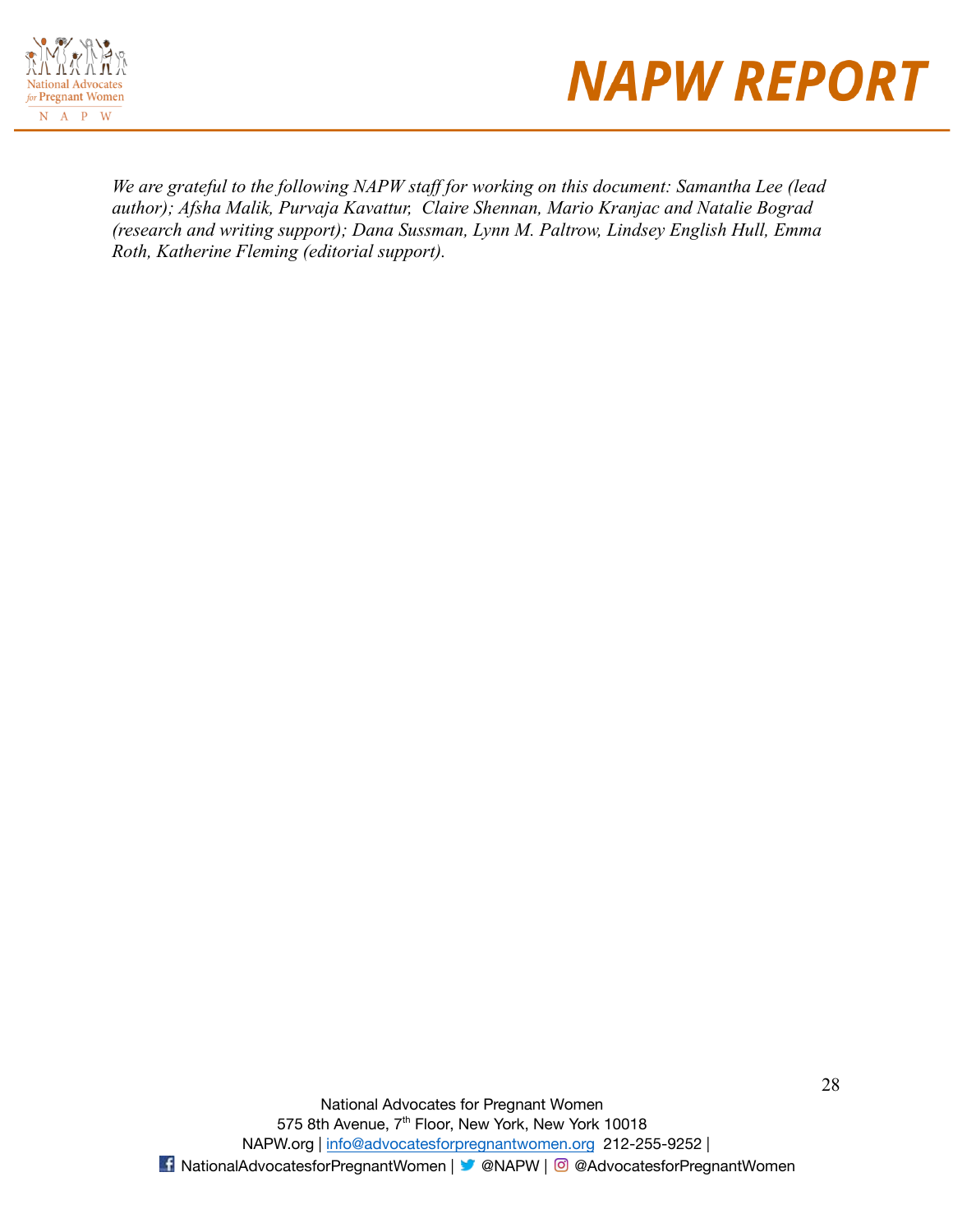### **Appendix A: Case Chart** *Fathers Accused of Neglect Based on Failure to Stop Mother's Drug Use During Pregnancy*

### **States included within this research table (14):** AZ, CA, FL, GA, ID, IN, LA, NJ, NY, OR, TN, TX, VT, WV

**No court opinions were identified for (36):** AL, AK, AR, CO, CT, DE, HI, IA, IL, KS, KY, MA, MD, ME, MI, MN, MO, MS, MT, NC, ND, NE, NH, NM, NV, OH, OK, PA, RI, SC, SD, UT, VA, WA, WI, and WY.

| No.           | <b>State</b> | <b>Case / Citation</b>                                                                                                       | <b>Summary of the Case</b>                                                                                                                                                                                                                                                                                                                                                                                                                                                                                                                                                           | <b>Holding</b>                                               | <b>Controlled</b><br><b>Substances at</b><br><b>Issue</b> | <b>Additional Notable Items /</b><br><b>Arguments Surrounding</b><br><b>Constitutional Rights</b>                                                            |
|---------------|--------------|------------------------------------------------------------------------------------------------------------------------------|--------------------------------------------------------------------------------------------------------------------------------------------------------------------------------------------------------------------------------------------------------------------------------------------------------------------------------------------------------------------------------------------------------------------------------------------------------------------------------------------------------------------------------------------------------------------------------------|--------------------------------------------------------------|-----------------------------------------------------------|--------------------------------------------------------------------------------------------------------------------------------------------------------------|
| $\mathbf 1$ . | <b>AZ</b>    | Anthony V. v.<br>Dep't of Child<br>Safety, No. 1<br>CA-JV 16-0510,<br>2017 BL 204729<br>(Ariz. App. Div. 1<br>June 13, 2017) | Neglect where Father failed to protect R.S. from Mother's<br>$\bullet$<br>marijuana use while she was pregnant.                                                                                                                                                                                                                                                                                                                                                                                                                                                                      | Affirmed.<br>Parental<br>rights<br>terminated.               | Marijuana                                                 | Mother had a medical marijuana card<br>for back pain.                                                                                                        |
| 2.            | <b>AZ</b>    | Edward B. v. Dep't<br>of Econ. Sec., No.<br>1 CA-JV 12-0254,<br>2012 BL<br>318602 (Ariz. App.<br>Div. 1 Apr. 10,<br>2012)    | Neglect where father failed to protect the child from Mother's<br>$\bullet$<br>substance abuse while pregnant with the child.<br>Father also forced mother to move out when she was eight<br>$\bullet$<br>months pregnant. The court found that this placed the<br>mother in a position which, more than likely, compelled her<br>to return to a drug environment and use drugs, which also<br>increased the child's risk of drug exposure; cf. In re L.V.,<br>Texas 2011, where part of the decision against the father<br>was that he did not kick the mother out during pregnancy | Affirmed.<br>Dependency<br>finding upheld<br>against father. | Methamphetamine                                           | Dependency finding also based on<br>unrelated (poverty) incarceration where<br>there was a high-functioning family<br>arrangement without state intervention |
| 3.            | <b>AZ</b>    | Perry T. v. Ariz.<br>Dep't of Econ.<br>Sec., No. 1 CA-JV                                                                     | Neglect where father knew or should have known Mother<br>$\bullet$<br>was abusing illegal drugs while pregnant with A.T. and failed<br>to intervene in Mother's drug use, or take or attempt to take                                                                                                                                                                                                                                                                                                                                                                                 | Affirmed.<br>Parental<br>rights<br>terminated.               | Methamphetamine,<br>opiates                               | For the first time on appeal, Father<br>argued he had no duty to protect<br>A.T. prenatally. Because Father<br>did not make this aroument in                 |

National Advocates for Pregnant Women

575 8th Avenue, 7<sup>th</sup> Floor, New York, New York 10018

NAPW.org | [info@advocatesforpregnantwomen.org](mailto:info@advocatesforpregnantwomen.org) 212-255-9252 |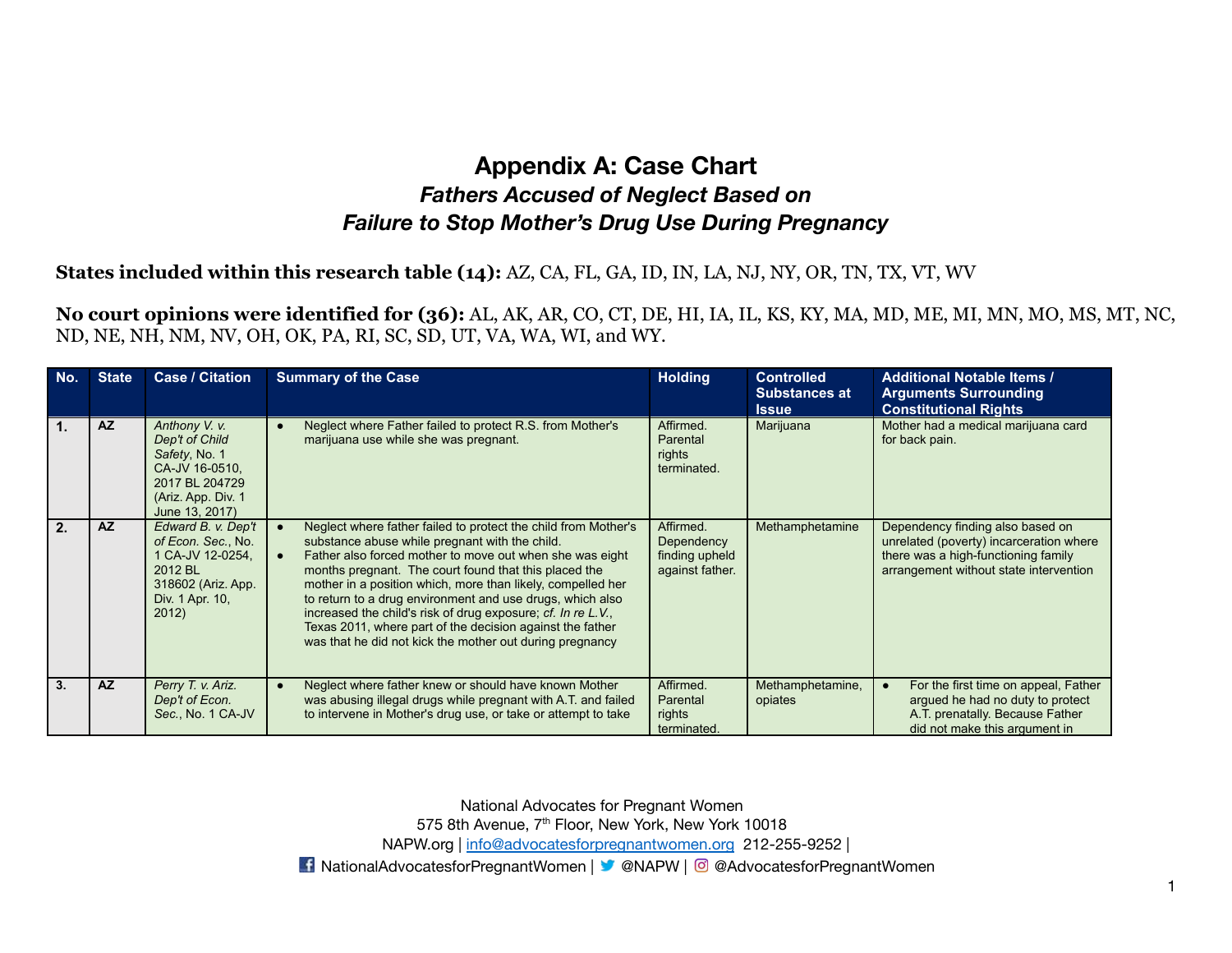| No. | <b>State</b> | <b>Case / Citation</b>                                                                                                                       | <b>Summary of the Case</b>                                                                                                                                                                                                                                                                                                                                                                                                                                                                                                                                                                                                                                                                                  | <b>Holding</b>                                                                                                                                                          | <b>Controlled</b><br><b>Substances at</b><br><b>Issue</b> | <b>Additional Notable Items /</b><br><b>Arguments Surrounding</b><br><b>Constitutional Rights</b>                                                                            |
|-----|--------------|----------------------------------------------------------------------------------------------------------------------------------------------|-------------------------------------------------------------------------------------------------------------------------------------------------------------------------------------------------------------------------------------------------------------------------------------------------------------------------------------------------------------------------------------------------------------------------------------------------------------------------------------------------------------------------------------------------------------------------------------------------------------------------------------------------------------------------------------------------------------|-------------------------------------------------------------------------------------------------------------------------------------------------------------------------|-----------------------------------------------------------|------------------------------------------------------------------------------------------------------------------------------------------------------------------------------|
|     |              | 13-0298, 2014 BL<br>132979 (Ariz. App.<br>Div. 1 May 13,<br>2014)                                                                            | any measures to prevent such drug use, while Mother was<br>pregnant with A.T.                                                                                                                                                                                                                                                                                                                                                                                                                                                                                                                                                                                                                               |                                                                                                                                                                         |                                                           | superior court, this court declines<br>to address the argument on<br>appeal.<br>Held responsible before paternity<br>was established                                         |
| 4.  | <b>AZ</b>    | Keith R. v. Dep't of<br>Child Safety, No. 1<br>CA-JV 19-0206.<br>2019 BL 485989,<br>(Ariz. App. Div. 1<br>Dec. 19, 2019)                     | $\bullet$<br>Mother lost custody of child due to her substance abuse.<br>Father's request for custody was subsequently denied by the<br>superior court after considering several factors, including his<br>failure to prevent the mother's drug use.<br>While the Appellate Division again denied the father's<br>$\bullet$<br>request, it rejected the superior court's finding that he<br>neglected the child by failing to protect her from Mother's<br>drug use.<br>Although Father knew Mother used drugs during their<br>relationship, the evidence failed to prove that Father had<br>knowledge that Mother was pregnant as he only found out<br>about A.K.'s existence a few weeks after her birth. | Affirmed<br>termination on<br>other<br>grounds.                                                                                                                         | Undisclosed                                               | Did not know child existed during<br>pregnancy or when taken at birth, then<br>had to prove fitness to get child out of<br>system                                            |
| 5.  | <b>AZ</b>    | Willie J. v. Dep't of<br>Child Safety, No. 1<br>CA-JV 16-0452,<br>2017 BL 139765.<br>2017 WL 1458767<br>(Ariz. App. Div. 1<br>Apr. 25, 2017) | The juvenile court found DCS had proven the child was<br>$\bullet$<br>dependent on Father because he "knew or should have<br>known Mother was using heroin and methamphetamine<br>while she was pregnant." "The court did not explain the<br>factual basis for its finding, however, and we are unable to<br>determine from the record the specific evidence that would<br>establish the basis for the juvenile court's conclusion."                                                                                                                                                                                                                                                                        | Reversed the<br>juvenile<br>court's<br>dependency<br>order and<br>remanded to<br>the juvenile<br>court to<br>determine<br>whether C.J.<br>is dependent<br>as to Father. | Methamphetamine                                           | Only reversal found in Arizona<br>Father coordinated functional<br>family arrangement for the child<br>without state support, and still<br>faced lengthy state intervention. |
| 6.  | <b>AZ</b>    | Casey v. Dep't of<br>Child Safety, No. 1<br>CA-JV 17-0346,<br>2018 BL 95125<br>(Ariz. App. Div. 1<br>Mar. 20, 2018)                          | Neglect where the court, lacking direct evidence of the<br>$\bullet$<br>mother's substance use, <i>inferred</i> her continued substance<br>use and used that as a basis to find the father had an<br>"inability to discern [her] use" and to terminate the<br>father-child relationship. The Court also determined that<br>Father's denial that C.J.'s prenatal drug exposure caused<br>her any ill effect called into question his willingness and<br>ability to manage her health issues resulting from                                                                                                                                                                                                   | Affirmed.<br>Parental<br>rights<br>terminated.                                                                                                                          | Methamphetamine                                           | Complete lack of evidence ignored                                                                                                                                            |

575 8th Avenue, 7<sup>th</sup> Floor, New York, New York 10018

NAPW.org | [info@advocatesforpregnantwomen.org](mailto:info@advocatesforpregnantwomen.org) 212-255-9252 |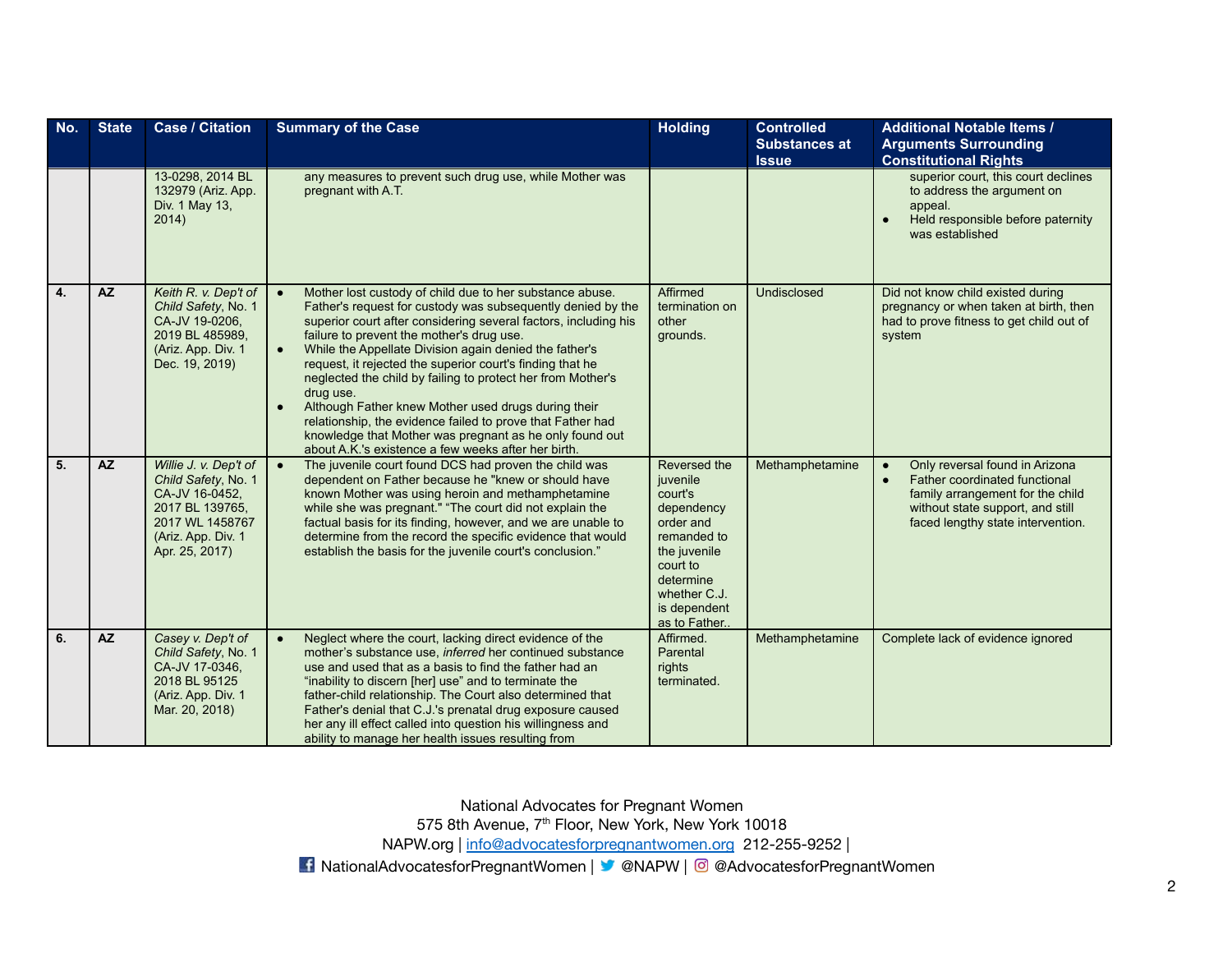| No. | <b>State</b> | <b>Case / Citation</b>                                                                      | <b>Summary of the Case</b>                                                                                                                                                                                                                                                                                                                                                                                                                                                                                                                                                                                                 | <b>Holding</b>                                                       | <b>Controlled</b><br><b>Substances at</b><br><b>Issue</b> | <b>Additional Notable Items /</b><br><b>Arguments Surrounding</b><br><b>Constitutional Rights</b>                                                                                                                                                                                                                                                                                                                                                                                                                                                                                                                                                                                              |
|-----|--------------|---------------------------------------------------------------------------------------------|----------------------------------------------------------------------------------------------------------------------------------------------------------------------------------------------------------------------------------------------------------------------------------------------------------------------------------------------------------------------------------------------------------------------------------------------------------------------------------------------------------------------------------------------------------------------------------------------------------------------------|----------------------------------------------------------------------|-----------------------------------------------------------|------------------------------------------------------------------------------------------------------------------------------------------------------------------------------------------------------------------------------------------------------------------------------------------------------------------------------------------------------------------------------------------------------------------------------------------------------------------------------------------------------------------------------------------------------------------------------------------------------------------------------------------------------------------------------------------------|
|     |              |                                                                                             | methamphetamine exposure, where there was no showing<br>of ill effect.                                                                                                                                                                                                                                                                                                                                                                                                                                                                                                                                                     |                                                                      |                                                           |                                                                                                                                                                                                                                                                                                                                                                                                                                                                                                                                                                                                                                                                                                |
| 7.  | CA           | In $re B.H., No.$<br>B285600, 2018 BL<br>171776 (Cal. App.<br>2d Dist. May 15,<br>2018)     | Neglect where substantial evidence indicated that father<br>$\bullet$<br>knew or should have known it was highly likely that mother<br>would relapse during the pregnancy, and therefore he should<br>have taken steps to protect his unborn child. Father<br>demonstrated a desire to educate himself on how to deal<br>with relatives who have substance abuse issues by<br>attending Al Anon daily for five years. Nonetheless, the court<br>could reasonably find on this record that, despite his<br>exposure to substance abuse counseling, father turned a<br>blind eye to mother's condition during her pregnancy. | Affirmed<br>neglect.                                                 | Heroin,<br>methamphetamine.<br>marijuana and<br>alcohol   | When asked about the petition<br>allegation that he failed to protect B.H.,<br>father said, "How am I supposed to<br>force her to stop? I have been<br>supportive and sent her to get help. I<br>don't own her, she is not a pet. I cannot<br>force her even if I was married to her, I<br>could not force her to stop using<br>drugs." He denied being aware that<br>mother used alcohol and marijuana<br>while pregnant and claimed he had<br>never heard of methamphetamine. He<br>admitted that before the pregnancy,<br>once he "caught" mother injecting<br>heroin in the kitchen. He said he really<br>cannot recognize the effects or<br>symptoms of heroin or<br>methamphetamine use. |
| 8.  | CA           | In re Z.C., No.<br>D068123, 2016 BL<br>18774 (Cal. App.<br>4th Dist. Jan. 25,<br>2016)      | Neglect father "permitted" mother's use of prescribed<br>painkillers because he believed it had been condoned by<br>doctors as a means of weaning off other prescriptions, but<br>the court held he had enabled the mother's behavior without<br>sufficient concern for the child                                                                                                                                                                                                                                                                                                                                          | Affirmed<br>neglect.                                                 | Xanax,<br>methadone,<br>Klonopin, Vicodin                 |                                                                                                                                                                                                                                                                                                                                                                                                                                                                                                                                                                                                                                                                                                |
| 9.  | CA           | In re Bryana G.,<br>No. B252489.<br>2014 BL 152746<br>(Cal. App. 2d Dist.<br>June 02, 2014) | Neglect where Father conceded during trial that he is<br>$\bullet$<br>personally familiar with the behavior of drug addicts, but said<br>he had never seen the mother use drugs. His statement was<br>used as evidence that Father knew or reasonably should<br>have known of Mother's meth use during pregnancy.                                                                                                                                                                                                                                                                                                          | Affirmed<br>dependency<br>and<br>placement<br>outside of the<br>home | Methamphetamine                                           | None                                                                                                                                                                                                                                                                                                                                                                                                                                                                                                                                                                                                                                                                                           |
| 10. | CA           | In re J.C., 233<br>Cal.App.4th 1, 182<br>Cal.Rptr.3d 215<br>(App. 2d Dist.<br>2014)         | Parental rights terminated where Court found sufficient<br>$\bullet$<br>evidence that the father knew the mother was taking drugs<br>while she was pregnant and did nothing to protect his<br>unborn child from her conduct. Father also was a<br>methamphetamine user who said he last used the drug<br>together with the Mother in August 2013, when she was five<br>months pregnant.                                                                                                                                                                                                                                    | Affirmed.<br>Parental<br>rights<br>terminated                        | Methamphetamine                                           | Father contended there was<br>$\bullet$<br>insufficient evidence to support<br>this finding because he and<br>mother had separated, leading<br>him to doubt whether the child<br>was his and mother was in a drug<br>rehab program during her                                                                                                                                                                                                                                                                                                                                                                                                                                                  |

575 8th Avenue, 7<sup>th</sup> Floor, New York, New York 10018

NAPW.org | [info@advocatesforpregnantwomen.org](mailto:info@advocatesforpregnantwomen.org) 212-255-9252 |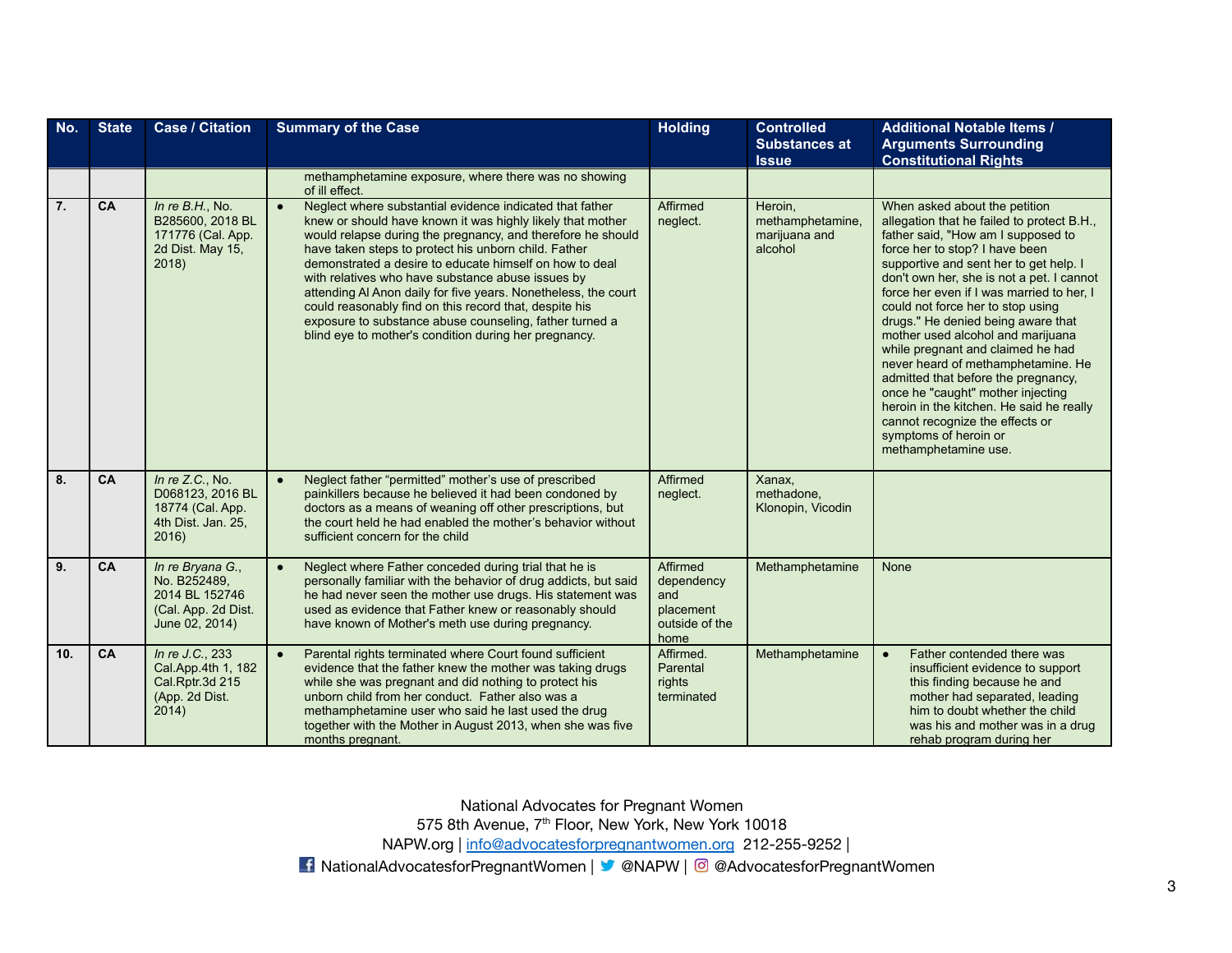| No. | <b>State</b> | <b>Case / Citation</b>                                                                  | <b>Summary of the Case</b>                                                                                                                                                                                                                                                                                                                                                                                                                                                                                                                                                                   | <b>Holding</b>                                                       | <b>Controlled</b><br><b>Substances at</b><br><b>Issue</b> | <b>Additional Notable Items /</b><br><b>Arguments Surrounding</b><br><b>Constitutional Rights</b>                                                                                                                                                                                                                                                                                                                                                                  |
|-----|--------------|-----------------------------------------------------------------------------------------|----------------------------------------------------------------------------------------------------------------------------------------------------------------------------------------------------------------------------------------------------------------------------------------------------------------------------------------------------------------------------------------------------------------------------------------------------------------------------------------------------------------------------------------------------------------------------------------------|----------------------------------------------------------------------|-----------------------------------------------------------|--------------------------------------------------------------------------------------------------------------------------------------------------------------------------------------------------------------------------------------------------------------------------------------------------------------------------------------------------------------------------------------------------------------------------------------------------------------------|
|     |              |                                                                                         | Father claimed that he was unaware of his paternal status at<br>the time and was separated from the mother during<br>pregnancy, but the Court inferred that he had this knowledge<br>based on his having been romantically involved with the<br>Mother at the time of conception.                                                                                                                                                                                                                                                                                                            |                                                                      |                                                           | pregnancy and told him she was<br>no longer taking drugs.<br>Based on this he told DCFS, "how<br>am I supposed to protect the child<br>when it was in the mother's womb<br>and we weren't even together at<br>the time. I was under the<br>impression that she was not using<br>anymore because that's what she<br>was telling me.  I didn't hear<br>about any drug use until the<br>[social worker] called my dad and<br>informed him that the baby was<br>born." |
| 11. | CA           | In re C.B., No.<br>D069774, 2016<br>BL 211629 (Cal.<br>App. 4th Dist.<br>June 30, 2016) | Neglect where father encouraged mother's heroin use during<br>pregnancy, which resulted in the child's serious physical<br>harm as a result of in utero heroin and methadone exposure.<br>The Court believed the father's inaction demonstrated his<br>inability to protect C.B. from physical harm.                                                                                                                                                                                                                                                                                         | Affirmed<br>dependency<br>and placed<br>child outside<br>of the home | Heroin, methadone                                         | Father told the social worker he<br>$\bullet$<br>"100% support[ed] the mother's<br>use of heroin during pregnancy,"<br>as he believed it helped prevent<br>Mother from getting sick and<br>losing the baby.<br>"A parent's past conduct is a good<br>predictor of future behavior." (In re<br>T.V. (2013) 217 Cal. App. 4th 126,<br>133.                                                                                                                           |
| 12. | FL.          | C.H. v. Dept of<br>Children &<br>Families, 744 So.<br>2d 1212 (Fla. 3d<br>DCA 1999)     | Neglect where father failed to protect the child from his<br>$\bullet$<br>mother's drug use during pregnancy. Court believed that the<br>father's involvement in the child's life would threaten the well<br>being of the child and that father's parental rights should be<br>terminated. Father also used drugs.                                                                                                                                                                                                                                                                           | Affirmed.<br>Father's<br>parental rights<br>terminated.              | Cocaine                                                   |                                                                                                                                                                                                                                                                                                                                                                                                                                                                    |
| 13. | <b>GA</b>    | In re J. M., 289<br>Ga. App. 439, 657<br>S.E.2d 337 (Ct.<br>App. 2008)                  | Abandonment where, despite his knowledge that the mother<br>$\bullet$<br>used drugs during pregnancy and had an addiction problem,<br>appellant failed to take any steps "to insure the safety of the<br>child" during the pregnancy or immediately following the<br>birth. The court noted he never contacted the police, DFCS,<br>or any other social services agency to report the expecting<br>mother's drug abuse problem in an effort to prevent harm to<br>his unborn child and "failed to offer any prenatal support or<br>other assistance to the mother during her pregnancy or in | Affirmed.<br>Father's<br>parental rights<br>terminated.              | Methamphetamine,<br>amphetamine                           | "Our Supreme Court has stated that<br>unwed fathers gain from their biological<br>connection with a child an opportunity<br>interest to develop a relationship with<br>their children which is constitutionally<br>protected."                                                                                                                                                                                                                                     |

575 8th Avenue, 7<sup>th</sup> Floor, New York, New York 10018

NAPW.org | [info@advocatesforpregnantwomen.org](mailto:info@advocatesforpregnantwomen.org) 212-255-9252 |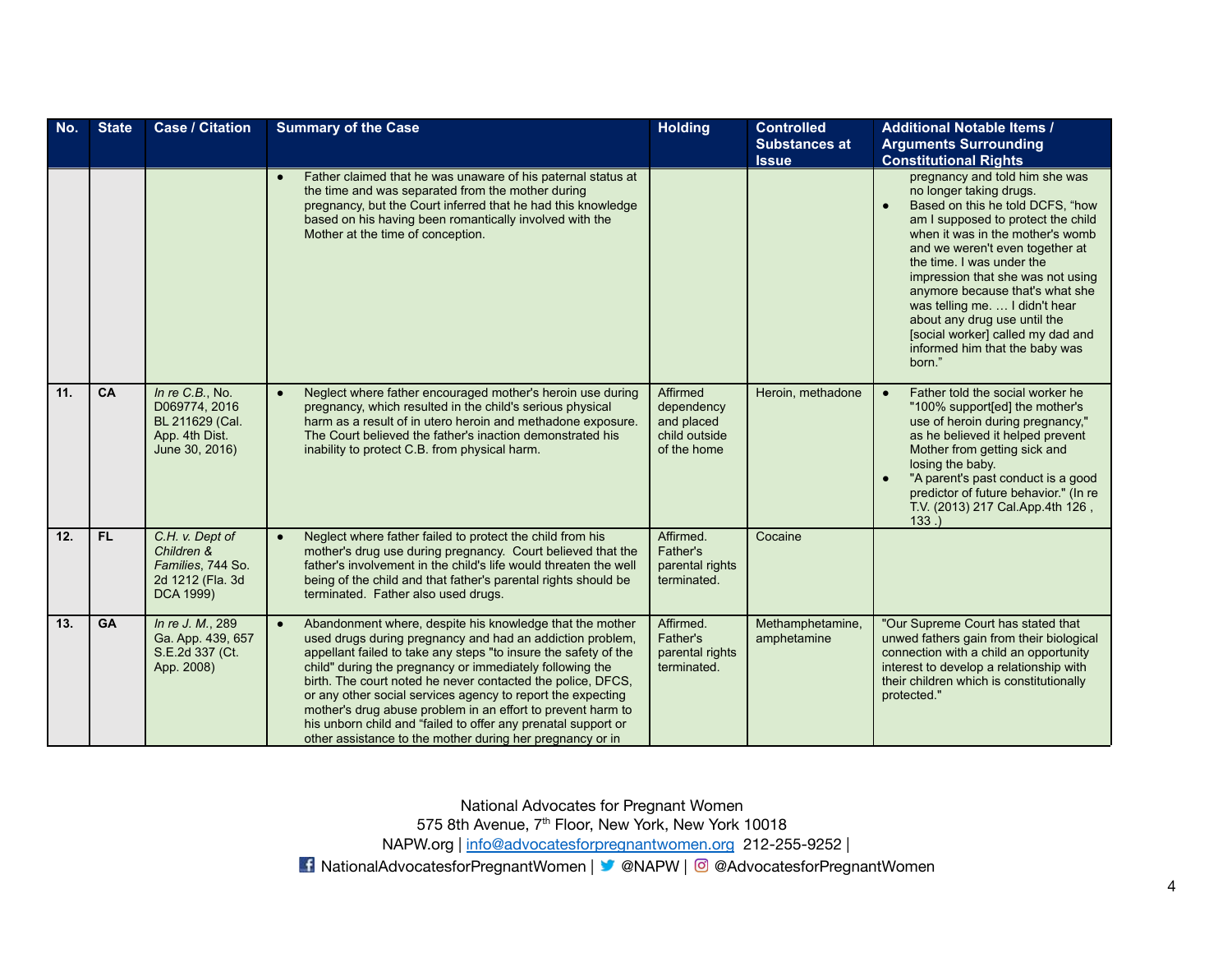| No. | <b>State</b> | <b>Case / Citation</b>                                                          | <b>Summary of the Case</b>                                                                                                                                                                                                                                                                                                                                                     | <b>Holding</b>                                          | <b>Controlled</b><br><b>Substances at</b><br><b>Issue</b> | <b>Additional Notable Items /</b><br><b>Arguments Surrounding</b><br><b>Constitutional Rights</b>                                                                                                                                                                                                                                                                                                                                                                                                                                                                                                                                                                                                                                                                                                                                                 |
|-----|--------------|---------------------------------------------------------------------------------|--------------------------------------------------------------------------------------------------------------------------------------------------------------------------------------------------------------------------------------------------------------------------------------------------------------------------------------------------------------------------------|---------------------------------------------------------|-----------------------------------------------------------|---------------------------------------------------------------------------------------------------------------------------------------------------------------------------------------------------------------------------------------------------------------------------------------------------------------------------------------------------------------------------------------------------------------------------------------------------------------------------------------------------------------------------------------------------------------------------------------------------------------------------------------------------------------------------------------------------------------------------------------------------------------------------------------------------------------------------------------------------|
|     |              |                                                                                 | the months immediately following the child's birth in an<br>attempt to contribute to the child's health and safety."                                                                                                                                                                                                                                                           |                                                         |                                                           |                                                                                                                                                                                                                                                                                                                                                                                                                                                                                                                                                                                                                                                                                                                                                                                                                                                   |
| 14. | ID           | CASI Found., Inc.<br>v. Doe, 142 Idaho<br>397, 128 P.3d 934<br>(2006)           | Termination of parental rights where father encouraged Baby<br>$\bullet$<br>Doe's mother to take drugs while she was pregnant with<br>Baby Doe.                                                                                                                                                                                                                                | Affirmed.<br>Father's<br>parental rights<br>terminated. | Methamphetamine                                           | "Without having the opportunity to<br>parent Baby Doe, he argues that a<br>court cannot conclude that he has<br>already neglected his daughter and the<br>mere possibility of future neglect is not<br>a sufficient ground to terminate his<br>parental rights." But the court found it<br>was, based on clearly biased<br>information from the adoption agency.<br>which had an adverse interest to have<br>an adoptable baby.                                                                                                                                                                                                                                                                                                                                                                                                                   |
| 15. | IN           | C.K. v. Ind. Dep't<br>of Child Servs., 42<br>N.E.3d 172 (Ind.<br>Ct. App. 2015) | father's rights to two children were terminated based on the<br>$\bullet$<br>younger child's positive toxicology at birth, the father's likely<br>awareness of the mother's drug use during her pregnancy.<br>and his "failure" to complete a lengthy list of required<br>"services" after the case was initiated, including "maintaining<br>suitable housing and employment." | Affirmed.<br>Father's<br>parental rights<br>terminated. | Methadone, heroin,<br>marijuana                           | The right of parents to establish a home<br>and raise their children is protected by<br>the Fourteenth Amendment of the<br>United States Constitution. In re K.T.K.,<br>989 N.E.2d 1225, 1230 (Ind. 2013).<br>"The parent-child relationship is one of<br>our culture's most valued relationships."<br>Id. Parental rights are not absolute and<br>must be subordinated to the children's<br>interests when determining the proper<br>disposition of a petition to terminate<br>parental rights. In re J.C., 994 N.E.2d<br>278, 283 (Ind. Ct. App. 2013).<br>Moreover, although the right to raise<br>one's own children should not be<br>terminated solely because there is a<br>better home for the children, parental<br>rights may be terminated when a parent<br>is unable or unwilling to meet his or her<br>parental responsibilities. Id. |
| 16. | LA           | In re Baby A, 241<br>So. 3d 1182 (La.<br>App. 1st Cir. 2018)                    | Termination of parental rights despite his attempts to support<br>$\bullet$<br>the mother with prenatal care and drug treatment during her<br>pregnancy, finding that his own drug problem was too severe                                                                                                                                                                      | Affirmed.<br>Father's<br>parental rights<br>terminated. | Methamphetamine<br>and synthetic<br>marijuana             | In Lehr v. Robertson, 463 U.S. 248,<br>261-262, 103 S.Ct. 2985, 2993, 77<br>L.Ed.2d 614 (1983), the United States<br>Supreme Court held that an unwed<br>father who "demonstrates a full<br>commitment to the responsibilities of                                                                                                                                                                                                                                                                                                                                                                                                                                                                                                                                                                                                                 |

575 8th Avenue, 7<sup>th</sup> Floor, New York, New York 10018

NAPW.org | [info@advocatesforpregnantwomen.org](mailto:info@advocatesforpregnantwomen.org) 212-255-9252 |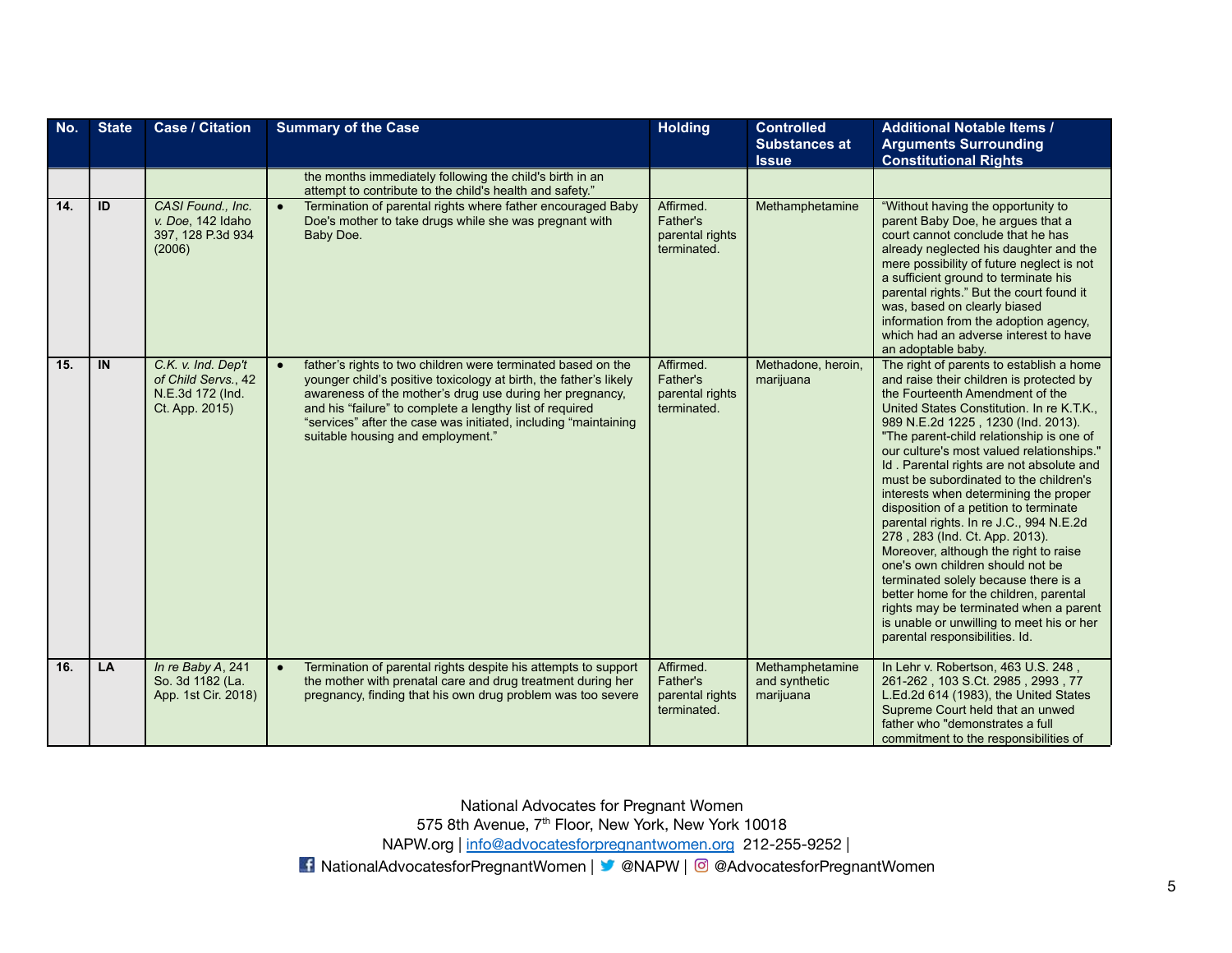| No. | <b>State</b> | <b>Case / Citation</b>                                                                                                                    | <b>Summary of the Case</b>                                                                                                                                                                                                                                                                                                              | <b>Holding</b>                                 | <b>Controlled</b>                                     | <b>Additional Notable Items /</b>                                                                                                                                                                                                                                                                                                                                                                                                                                                                                                                                                                                            |
|-----|--------------|-------------------------------------------------------------------------------------------------------------------------------------------|-----------------------------------------------------------------------------------------------------------------------------------------------------------------------------------------------------------------------------------------------------------------------------------------------------------------------------------------|------------------------------------------------|-------------------------------------------------------|------------------------------------------------------------------------------------------------------------------------------------------------------------------------------------------------------------------------------------------------------------------------------------------------------------------------------------------------------------------------------------------------------------------------------------------------------------------------------------------------------------------------------------------------------------------------------------------------------------------------------|
|     |              |                                                                                                                                           |                                                                                                                                                                                                                                                                                                                                         |                                                | <b>Substances at</b><br><b>Issue</b>                  | <b>Arguments Surrounding</b><br><b>Constitutional Rights</b>                                                                                                                                                                                                                                                                                                                                                                                                                                                                                                                                                                 |
|     |              |                                                                                                                                           |                                                                                                                                                                                                                                                                                                                                         |                                                |                                                       | parenthood" and "grasps that<br>opportunity and accepts some measure<br>of responsibility for the child's future."<br>acquires substantial protection under<br>the Due Process Clause of the United<br>States Constitution. A mere biological<br>link is insufficient; that link must be<br>combined with a substantial<br>parent-child relationship.                                                                                                                                                                                                                                                                        |
| 17. | <b>NJ</b>    | N.J. Div. of Youth<br>v. R.D., No.<br>A-1569-12T3,<br>2014 BL 165424<br>(N.J. Super. Ct.<br>App. Div.<br>June 16, 2014)                   | Neglect where father failed to intervene in N.M. (Nancy)'s<br>$\bullet$<br>use of drugs while pregnant and failing to treat his own drug<br>use after Leo was born in October 2011.                                                                                                                                                     | Affirmed<br>neglect.                           | Methadone.<br>cocaine, heroin<br>and "pills."         | Court acknowledges that a father<br>$\bullet$<br>may not generally be held<br>responsible for not preventing the<br>mother's pre-birth substance<br>abuse and her failure to seek<br>prenatal treatment.<br>However, the Court also stated:<br>"Most significantly, "[a] parent has<br>the obligation to protect a child<br>from harms that can be inflicted by<br>another parent." Through his<br>failure to intervene pre-birth, he<br>contributed to his son's suffering<br>after birth."<br>Court ignored the father's<br>argument that the relevant<br>definition of child abuse is not<br>intended to apply to a fetus |
| 18. | <b>NJ</b>    | N.J. Div. of Youth<br>& Family Servs. v.<br>G.A., No.<br>A-2498-06T4,<br>2007 BL 288733<br>(N.J. Super. Ct.<br>App. Div. Oct. 18,<br>2007 | Termination of a father's rights, finding he had "harmed the<br>$\bullet$<br>child because he did not take any steps to protect the child<br>from [the mother's] drug use," and instead "turned a blind<br>eye tothe harm it was having on the unborn child," where<br>he did help her get in a detoxification program after the birth. | Affirmed.<br>Parental<br>rights<br>terminated  | Heroin                                                | None                                                                                                                                                                                                                                                                                                                                                                                                                                                                                                                                                                                                                         |
| 19. | <b>NJ</b>    | New Jersey Div. of<br>Youth and Family<br>Servs. v. K.S., No.<br>A-3971-08T4,<br>2009 BL 327434                                           | Termination where, despite knowing that Mother abused<br>$\bullet$<br>drugs prior to her pregnancy, and that he was the child's<br>father. Father did nothing to ensure that his son was born<br>drug-free. Accordingly, the Court found that he shares in the<br>responsibility and blame for the harm caused to the child.            | Affirmed.<br>Parental<br>rights<br>terminated. | Cocaine, opiates,<br>methadone and<br>benzodiazepines | <b>None</b>                                                                                                                                                                                                                                                                                                                                                                                                                                                                                                                                                                                                                  |

575 8th Avenue, 7<sup>th</sup> Floor, New York, New York 10018

NAPW.org | [info@advocatesforpregnantwomen.org](mailto:info@advocatesforpregnantwomen.org) 212-255-9252 |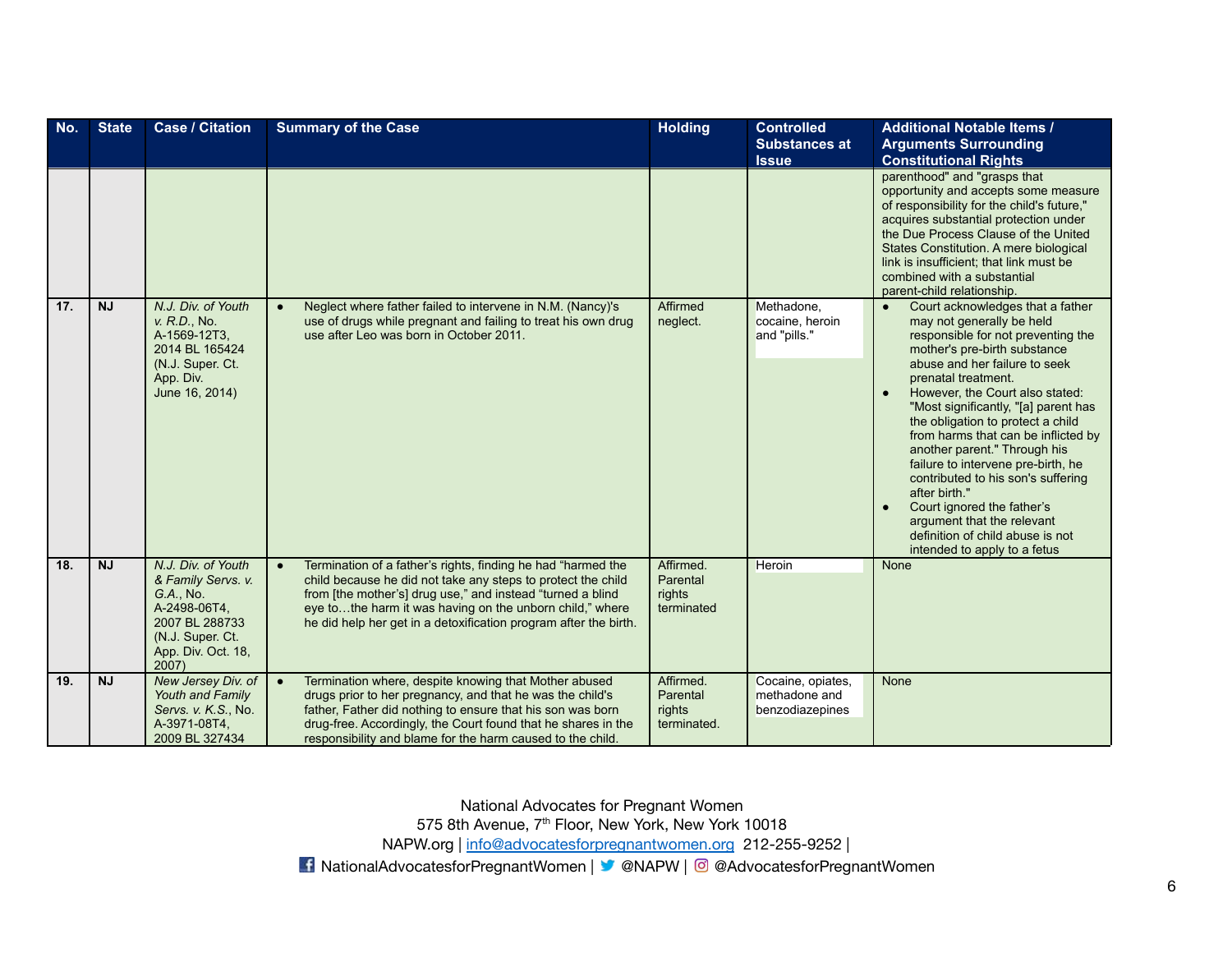| No. | <b>State</b> | <b>Case / Citation</b>                                                                          | <b>Summary of the Case</b>                                                                                                                                                                                                                                                                                                                                                                                                                                                                                                                                                                                                 | <b>Holding</b>                                                                  | <b>Controlled</b><br><b>Substances at</b><br><b>Issue</b> | <b>Additional Notable Items /</b><br><b>Arguments Surrounding</b><br><b>Constitutional Rights</b>                                                                                                                                                                                      |
|-----|--------------|-------------------------------------------------------------------------------------------------|----------------------------------------------------------------------------------------------------------------------------------------------------------------------------------------------------------------------------------------------------------------------------------------------------------------------------------------------------------------------------------------------------------------------------------------------------------------------------------------------------------------------------------------------------------------------------------------------------------------------------|---------------------------------------------------------------------------------|-----------------------------------------------------------|----------------------------------------------------------------------------------------------------------------------------------------------------------------------------------------------------------------------------------------------------------------------------------------|
|     |              | (N.J. Super. Ct.<br>App. Div. Dec. 15,<br>2009)                                                 |                                                                                                                                                                                                                                                                                                                                                                                                                                                                                                                                                                                                                            |                                                                                 |                                                           |                                                                                                                                                                                                                                                                                        |
| 20. | <b>NY</b>    | In re Alfredo S.,<br>568 N.Y.S.2d 123,<br>172 A.D.2d 528,<br>(N.Y. App. Div.<br>2nd Dep't 1991) | "there is an "inequity in holding a father responsible for a<br>$\bullet$<br>mother's prenatal drug use which resulted in an at-birth<br>positive toxicology for cocaine in the child"<br>It is not legally sufficient to support a finding of paternal<br>$\bullet$<br>unfitness, to "attribute responsibility to the father for the<br>mother's prenatal drug use, her admitted addiction to<br>cocaine, and the finding of neglect against her " "in the<br>absence of additional evidence to establish the father's own<br>failure to exercise the requisite minimum degree of care to<br>protect the child at birth." | Reversed,<br>custody<br>transferred<br>from the<br>Department to<br>the father. | Cocaine                                                   | First case in the state.<br>Unusual procedural posture<br>because neglect was not alleged<br>against the father, but the<br>Department initially had "custody"<br>of the newborn                                                                                                       |
| 21. | <b>NY</b>    | In re $R.W.$<br>Children, 658<br>N.Y.S.2d 597 (N.Y.<br>App. Div. 1st Dep't<br>1997)             | Affirmed neglect of 7 children based upon "respondent<br>$\bullet$<br>mother's use of cocaine prior to birth of youngest child,<br>respondent father's knowledge thereof and failure to protect<br>child, and both parents' use of excessive corporal<br>punishment against one child"                                                                                                                                                                                                                                                                                                                                     | Affirmed<br>neglect.                                                            | Cocaine                                                   | Decided despite Alfredo S.<br>precedent, without discussion of<br>the change, and despite lack of<br>notice, citing a source that<br>assumed a prenatal drug<br>exposure was automatic harm.<br>Did not differentiate between child<br>and fetus despite clear law to the<br>contrary. |
| 22. | <b>NY</b>    | Matter of K.<br>Children, 677<br>N.Y.S.2d 379 (2d)<br>Dept 1998)                                | Neglect because despite having knowledge of mother's<br>$\bullet$<br>recent history of drug abuse, father failed to exercise<br>minimum degree of care in ensuring that mother did not<br>abuse drugs during her pregnancy with youngest child; also<br>did not know case planner or preventative drug program<br>"plan" or other recommended services, so court found<br>derivative neglect of other children.                                                                                                                                                                                                            | Affirmed<br>neglect.                                                            | Nondisclosed                                              | Used as precedent in the<br>$\bullet$<br>subsequent 5 cases                                                                                                                                                                                                                            |
| 23. | NY           | In re Kanika M.,<br>704 N.Y.S.2d 669<br>(2d Dep't 2000)                                         | neglect because father "should have known" that mother<br>$\bullet$<br>was abusing drugs while she was pregnant, without<br>evidence that he did in fact know                                                                                                                                                                                                                                                                                                                                                                                                                                                              | Affirmed<br>neglect.                                                            | Nondisclosed                                              | None                                                                                                                                                                                                                                                                                   |
| 24. | <b>NY</b>    | In re Cantina B.,<br>809 N.Y.S.2d 539<br>(2d Dep't 2006)                                        | father guilty of neglect because knew of mother's drug use<br>and failed to exercise minimum degree of care to ensure that<br>mother did not use drugs during her pregnancy, by negative<br>inference where father did not appear or give evidence,<br>where father stated to caseworker he had no knowledge of<br>mother's cocaine use during pregnancy                                                                                                                                                                                                                                                                   | Affirmed<br>neglect.                                                            | Cocaine                                                   | Father did not appear at fact finding<br>and a negative inference was drawn<br>against him.                                                                                                                                                                                            |

575 8th Avenue, 7<sup>th</sup> Floor, New York, New York 10018

NAPW.org | [info@advocatesforpregnantwomen.org](mailto:info@advocatesforpregnantwomen.org) 212-255-9252 |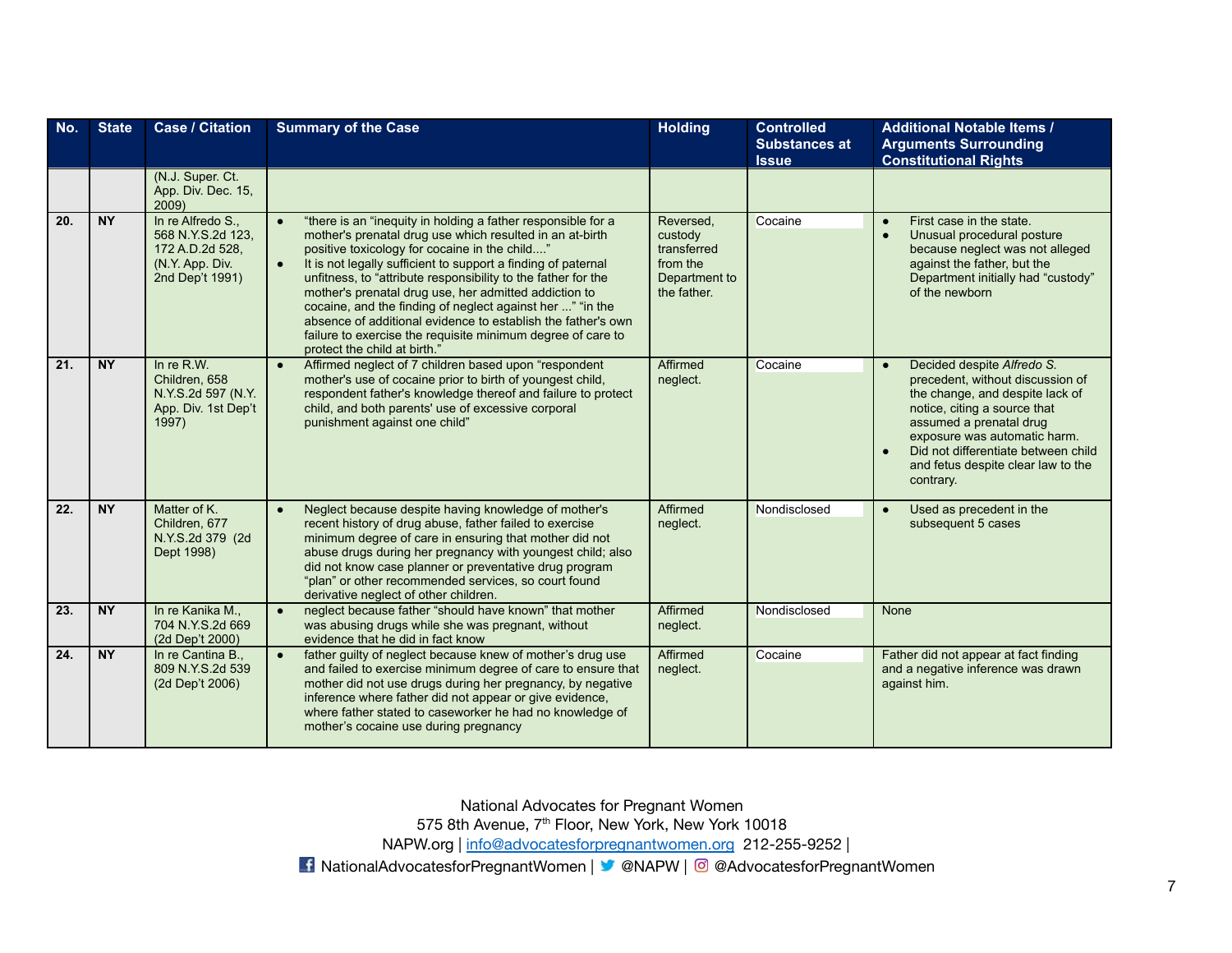| No. | <b>State</b> | <b>Case / Citation</b>                                                 | <b>Summary of the Case</b>                                                                                                                                                                                                                                                                                                                                                                                                   | <b>Holding</b>       | <b>Controlled</b><br><b>Substances at</b><br><b>Issue</b> | <b>Additional Notable Items /</b><br><b>Arguments Surrounding</b><br><b>Constitutional Rights</b>                                                    |
|-----|--------------|------------------------------------------------------------------------|------------------------------------------------------------------------------------------------------------------------------------------------------------------------------------------------------------------------------------------------------------------------------------------------------------------------------------------------------------------------------------------------------------------------------|----------------------|-----------------------------------------------------------|------------------------------------------------------------------------------------------------------------------------------------------------------|
| 25. | NY           | In re Carlena B.,<br>877 N.Y.S.2d 197<br>(2d Dep't 2009)               | Neglect where evidence established that the father knew or<br>$\bullet$<br>should have known of the mother's drug use and "failed to<br>exercise a minimum degree of care in ensuring that the<br>mother did not abuse drugs during the pregnancy". Also,<br>used drugs himself.                                                                                                                                             | Affirmed<br>neglect. | Nondisclosed                                              | <b>None</b>                                                                                                                                          |
| 26. | <b>NY</b>    | In re Niviya K.,<br>933 N.Y.S.2d 356<br>(2d Dep't 2011)                | Father guilty of neglect because knew of mother's drug use<br>$\bullet$<br>and failed to exercise minimum degree of care to ensure that<br>mother did not use drugs during her pregnancy, by negative<br>inference where father did not appear or give evidence,<br>where father stated to caseworker he had no knowledge of<br>mother's cocaine use during pregnancy.                                                       | Affirmed<br>neglect. | Cocaine                                                   | Father did not appear at fact finding<br>and a negative inference was drawn<br>against him.                                                          |
| 27. | <b>NY</b>    | In re Kierra C.,<br>955 N.Y.S.2d 526<br>(2d Dep't 2012)                | father neglected subject child in that father knew or should<br>$\bullet$<br>have known of the mother's drug use and failed to exercise a<br>minimum degree of care to ensure that the mother did not<br>abuse drugs during her pregnancy                                                                                                                                                                                    | Affirmed<br>neglect. | Nondisclosed                                              | None                                                                                                                                                 |
| 28. | <b>NY</b>    | In re Stevie R., 97<br>A.D.3d 906,<br>907-08 (3d Dep't<br>2012)        | father neglected child "[g]iven that he lived with the mother<br>$\bullet$<br>during her pregnancyhe [knew] or should have known<br>about her drug use during the pregnancy." The court further<br>noted that the father should have known his pregnant<br>partner discontinued prenatal care, and forced her to attend                                                                                                      | Affirmed<br>neglect. | Opiates,<br>amphetamines                                  | None                                                                                                                                                 |
| 29. | <b>NY</b>    | In re Orlando R<br>977 N.Y.S.2d 30<br>(2d Dep't 2013)                  | "notwithstanding his efforts to address her drug problemhe<br>$\bullet$<br>placed her in the home of a friend who he knew was a drug<br>user While this residence was a last resort, as the couple<br>has been homeless and unemployed the father's<br>intermittent incarceration and resulting separation<br>contributed to his failure for the environment apparently<br>contributed to her relapse during her pregnancy." | Affirmed<br>neglect. | Not specified                                             | Explicitly prosecuting poverty -<br>homelessness and poverty-related<br>incarceration<br>Presence of alcohol in the home is<br>explicitly criticized |
| 30. | <b>NY</b>    | In re Jamoori L.,<br>985 N.Y.S.2d 114<br>(2d Dep't 2014)               | "Despite his knowledge that the mother continued to abuse<br>$\bullet$<br>marijuana during her pregnancy, he failed to exercise a<br>minimum degree of care to protect the child." "the father's<br>failure to appear at the fact-finding hearing permitted a<br>strong negative inference against him"                                                                                                                      | Affirmed<br>neglect. | Cannabis                                                  | Father did not appear at fact finding<br>and a negative inference was drawn<br>against him.                                                          |
| 31. | <b>NY</b>    | In re Ja'Vaughn<br>Kiaymonie S., 146<br>A.D.3d 422 (1st<br>Dep't 2017) | Preponderance of the evidence supported family court's<br>$\bullet$<br>determination that father neglected his child, where father<br>knew or should have known that mother was abusing<br>narcotics while she was pregnant with their child, but failed<br>to take any steps to stop her drug use.                                                                                                                          | Affirmed<br>neglect. | <b>Undisclosed</b><br>narcotics                           | None                                                                                                                                                 |

National Advocates for Pregnant Women 575 8th Avenue, 7<sup>th</sup> Floor, New York, New York 10018 NAPW.org | [info@advocatesforpregnantwomen.org](mailto:info@advocatesforpregnantwomen.org) 212-255-9252 |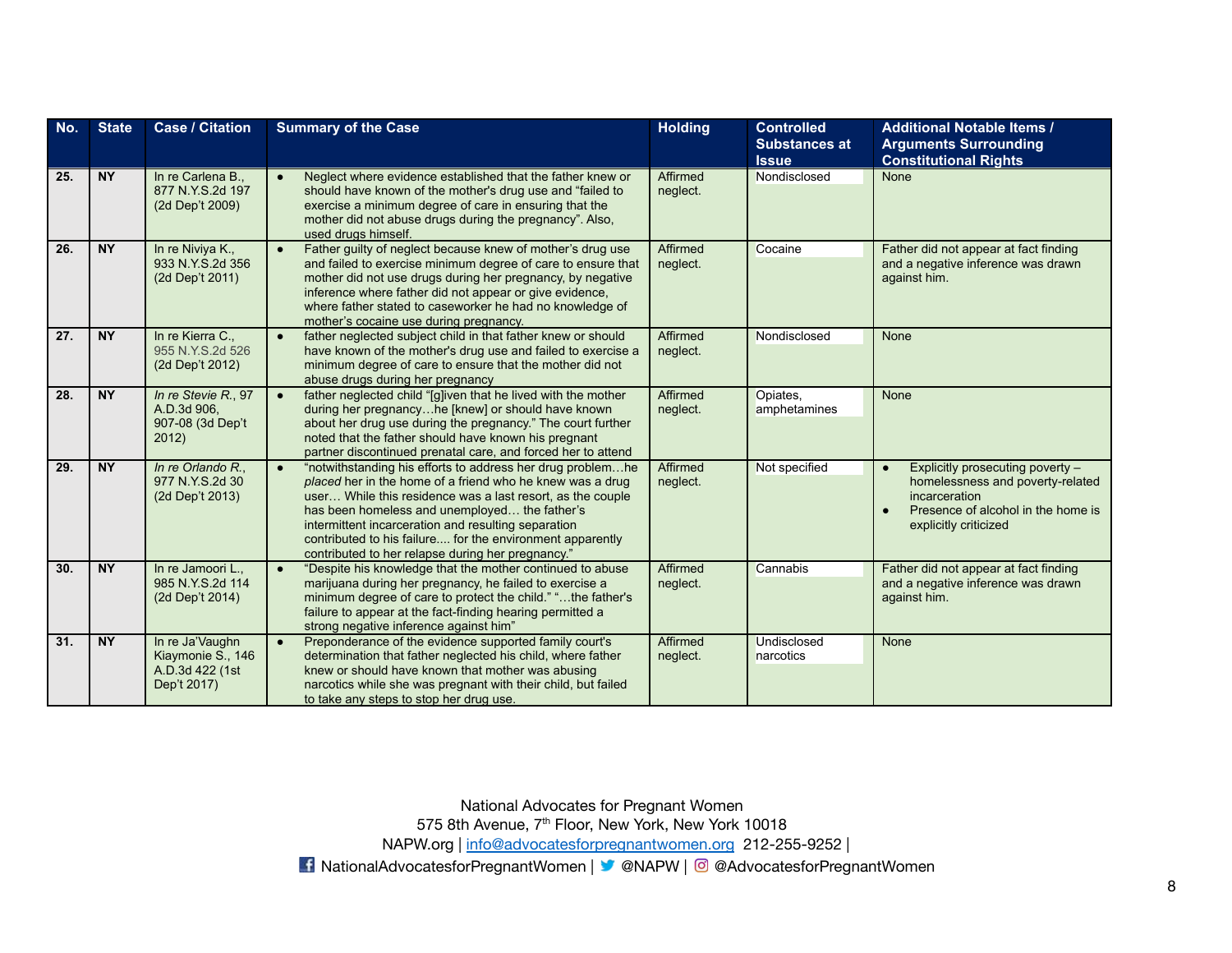| No. | <b>State</b> | <b>Case / Citation</b>                                                                            | <b>Summary of the Case</b>                                                                                                                                                                                                                                                                                                                                                                                                                                                                                                                                                                                                                                                                                                                                                                                                                                          | <b>Holding</b>                                                        | <b>Controlled</b><br><b>Substances at</b><br><b>Issue</b> | <b>Additional Notable Items /</b><br><b>Arguments Surrounding</b><br><b>Constitutional Rights</b>                                                |
|-----|--------------|---------------------------------------------------------------------------------------------------|---------------------------------------------------------------------------------------------------------------------------------------------------------------------------------------------------------------------------------------------------------------------------------------------------------------------------------------------------------------------------------------------------------------------------------------------------------------------------------------------------------------------------------------------------------------------------------------------------------------------------------------------------------------------------------------------------------------------------------------------------------------------------------------------------------------------------------------------------------------------|-----------------------------------------------------------------------|-----------------------------------------------------------|--------------------------------------------------------------------------------------------------------------------------------------------------|
| 32. | <b>NY</b>    | In re Thamel J., 76<br>N.Y.S.3d 56 (1st<br>Dep't, 2018)                                           | found evidence sufficient to support finding that father<br>$\bullet$<br>neglected child; evidence indicated that father knew or<br>should have known that mother was smoking marijuana<br>while pregnant with child, but father failed to take any steps<br>to stop mother's drug use, child had positive toxicology, low<br>birth weight, and one-week stay in neonatal intensive care<br>unit following birth, and father ignored his own failure to<br>exercise a minimum degree of care with respect to his<br>parenting responsibilities by smoking marijuana with mother<br>while she was pregnant, including the day before child's<br>birth, failing to comply with his service plan relating to<br>another child, and failing to submit to drug testing.                                                                                                  | Affirmed<br>neglect.                                                  | Marijuana                                                 | pos tox, low birth weight, 1wk in NICU<br>sufficient to indicate harm, despite<br>evidence that these do not have<br>inherent long term effects. |
| 33. | <b>NY</b>    | In re Camden J.,<br>91 N.Y.S.3d 581<br>(3d Dep't 2018)                                            | father was neglectful where he knew that throughout the mother's<br>pregnancy with the child, she was using medication that had not<br>been prescribed to her and that this placed the child at imminent<br>risk of serious harm. (Post-revoked plea)                                                                                                                                                                                                                                                                                                                                                                                                                                                                                                                                                                                                               | Affirmed<br>neglect.<br>Child<br>removed from<br>parents'<br>custody. | Oxycodone,<br>suboxone and<br>opiates                     | based on admission secured through a<br>settlement for supervision and<br>dismissal, that was subsequently<br>revoked                            |
| 34. | <b>NY</b>    | In re Elijah A., 37<br>Misc.3d 1228(A),<br>2012 WL 6062532<br>(N.Y. Fam. Ct.<br>Kings Cnty. 2012) | Father was found neglectful also for his own cocaine use, but<br>primarily for failure to stop mother's cocaine use during<br>pregnancy. Lengthy discussion.                                                                                                                                                                                                                                                                                                                                                                                                                                                                                                                                                                                                                                                                                                        | Neglect                                                               | Cocaine                                                   | None.                                                                                                                                            |
| 35. | <b>NY</b>    | In re M/B Child, 8<br>Misc.3d 1001(a),<br>2005 WL 1388846<br>(N.Y. Fam. Ct.<br>Kings Cnty. 2005)  | Dept failed to prove father neglectful at inquest for insufficient<br>knowledge/facts, but court noted "A finding of neglect may<br>properly be entered against a father who, knowing of the mother's<br>substance abuse, fails to take steps that a reasonably diligent<br>and prudent parent should take in order to prevent the child from<br>being born with exposure to cocaine" BUT "there is an "inequity<br>in holding a father responsible for a mother's prenatal drug use<br>which resulted in an at-birth positive toxicology for cocaine in the<br>child" in the absence of any other evidence that the father knew<br>or should have known of the mother's substance abuse [or] in<br>the absence of additional evidence to establish the father's own<br>failure to exercise the requisite minimum degree of care to protect<br>the child at birth." | <b>Dismissed</b><br>petition<br>against father                        | Cocaine                                                   | None                                                                                                                                             |
| 36. | <b>OR</b>    | State ex rel. Dept.<br>of Human Servs.<br>v. J.S., 219 Or.                                        | Termination, where father failed to intervene while mother<br>$\bullet$<br>used methamphetamine during her pregnancy. Because the<br>father did not intervene, the court concluded that one of two                                                                                                                                                                                                                                                                                                                                                                                                                                                                                                                                                                                                                                                                  | Reversed<br>dismissal.<br>Parental                                    | Methamphetamine                                           | None                                                                                                                                             |

575 8th Avenue, 7<sup>th</sup> Floor, New York, New York 10018

NAPW.org | [info@advocatesforpregnantwomen.org](mailto:info@advocatesforpregnantwomen.org) 212-255-9252 |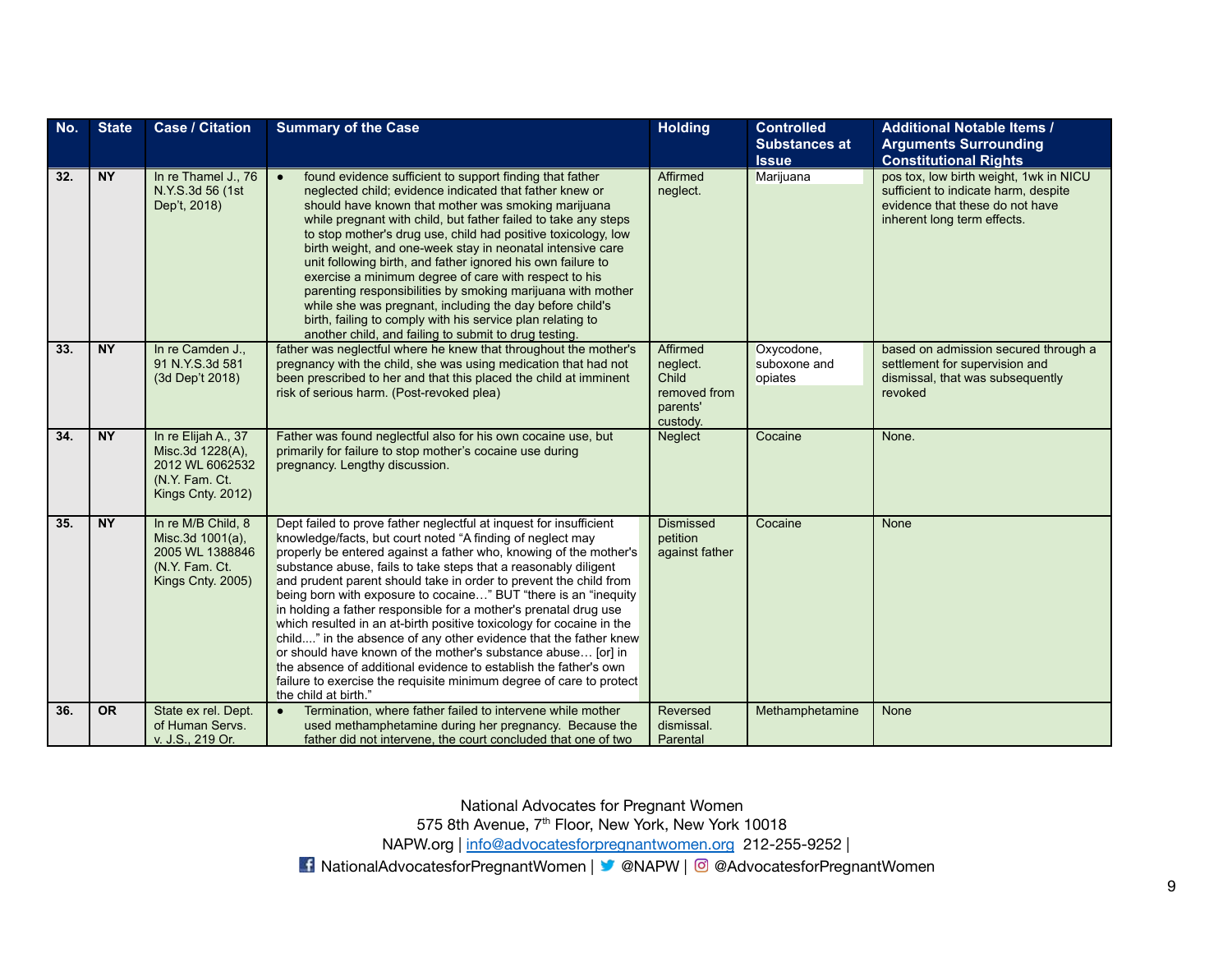| No. | <b>State</b> | <b>Case / Citation</b>                                                                                                                                    | <b>Summary of the Case</b>                                                                                                                                                                                                                                                                                                                                                                                                                                                                                                                            | <b>Holding</b>                                     | <b>Controlled</b><br><b>Substances at</b><br><b>Issue</b>        | <b>Additional Notable Items /</b><br><b>Arguments Surrounding</b><br><b>Constitutional Rights</b>                                                                   |
|-----|--------------|-----------------------------------------------------------------------------------------------------------------------------------------------------------|-------------------------------------------------------------------------------------------------------------------------------------------------------------------------------------------------------------------------------------------------------------------------------------------------------------------------------------------------------------------------------------------------------------------------------------------------------------------------------------------------------------------------------------------------------|----------------------------------------------------|------------------------------------------------------------------|---------------------------------------------------------------------------------------------------------------------------------------------------------------------|
|     |              | App. 231, 182<br>P.3d 278 (Ct. App.<br>2008)                                                                                                              | possible inferences must be true. Either (1) the father has<br>not learned to recognize when the mother is using<br>methamphetamine or (2) he was not being truthful about his<br>knowledge of mother's continuing methamphetamine use.<br>Under either scenario, the court believed it was clear that<br>father cannot or will not protect the child from mother.                                                                                                                                                                                    | rights<br>terminated.                              |                                                                  |                                                                                                                                                                     |
| 37. | <b>TN</b>    | In re Garvin M.,<br>No.<br>E2013-02080-CO<br>A-R3-PT, 2014 BL<br>131036, 2014 Tn<br>App Lexis 274,<br>2014 WL 1887334<br>(Tenn. Ct. App.<br>May 09, 2014) | affirmed termination of a father's rights to his two children<br>$\bullet$<br>after his pregnant partner gave birth to a third child who died<br>a day later of pulmonary hypertension, allegedly due to<br>prenatal drug exposure. Although a laundry list of charges<br>were alleged in terminating the father's rights, the court<br>deemed his failure to prevent the mother's drug use during<br>pregnancy as sufficient justification for the termination of<br>older children.                                                                 | Affirmed.<br>Parental<br>rights<br>terminated.     | Cocaine.<br>marijuana,<br>benzodiazepines,<br>and opiates        | "Parents have a fundamental<br>constitutional interest in the care and<br>custody of their children under both the<br>United States and Tennessee<br>constitutions" |
| 38. | <b>TN</b>    | In re Alexis C., No.<br>E2013-02498-CO<br>A-R3-PT, 2014 BL<br>181872, 2014 WL<br>2917376<br>(Tenn. Ct. App.<br>June 25, 2014)                             | affirmed termination where prospective parents planned to<br>$\bullet$<br>stop using morphine, but were told by a doctor at a<br>Suboxone clinic that doing so would cause the fetus more<br>harm than good, so the prospective father continued to<br>support his partner's use of morphine to prevent withdrawal.<br>He stated that "[w]e didn't just find out she was pregnant and<br>say, oh, well, we'd like to get the baby strung out too" and<br>that he supported the mother in cutting back significantly,<br>doing everything but quitting | Affirmed.<br>Parental<br>rights<br>terminated.     | Suboxone, THC,<br>amphetamines,<br>opiates                       | <b>None</b>                                                                                                                                                         |
| 39. | <b>TN</b>    | In re C.T., No.<br>E2017-02148-CO<br>A-R3-JV, 2018 BL<br>349093 (Tenn. Ct.<br>App. Sept. 26,<br>2018                                                      | a father was found to be neglectful of his twin children based<br>$\bullet$<br>on allegations that he failed to protect them from the<br>mother's drug use while pregnant even though he knew that<br>"such conduct was likely to cause serious bodily injury" to<br>the children. Appeal challenged other issues only.                                                                                                                                                                                                                               | Affirmed<br>neglect.                               | Opioid pain<br>medication<br>(Opana,<br>Hydrocodone),<br>alcohol | <b>None</b>                                                                                                                                                         |
| 40. | <b>TX</b>    | Dupree v. Texas<br>Dep't of Protective<br>and Reg. Servs.,<br>907 S.W.2d 81<br>(Tex. Ct. App.<br>Dallas 1995)                                             | a jury may impute a mother's drug related conduct during<br>$\bullet$<br>pregnancy to the father<br>termination where father knew or should have known of drug<br>$\bullet$<br>history and use during pregnancy                                                                                                                                                                                                                                                                                                                                       | Affirmed.<br>Termination of<br>parental<br>rights. | Cocaine                                                          | <b>None</b>                                                                                                                                                         |
| 41. | <b>TX</b>    | Combs v. Dall.<br>Cty. Child<br>Protective Servs.                                                                                                         | Termination where father knew mother was using drugs<br>$\bullet$<br>during pregnancy and "failed to seek help for her"                                                                                                                                                                                                                                                                                                                                                                                                                               | Affirmed.<br>Termination of                        | Cocaine                                                          | kitchen sink allegations, but included<br>failure to prevent use and force<br>prenatal care                                                                         |

575 8th Avenue, 7<sup>th</sup> Floor, New York, New York 10018

NAPW.org | [info@advocatesforpregnantwomen.org](mailto:info@advocatesforpregnantwomen.org) 212-255-9252 |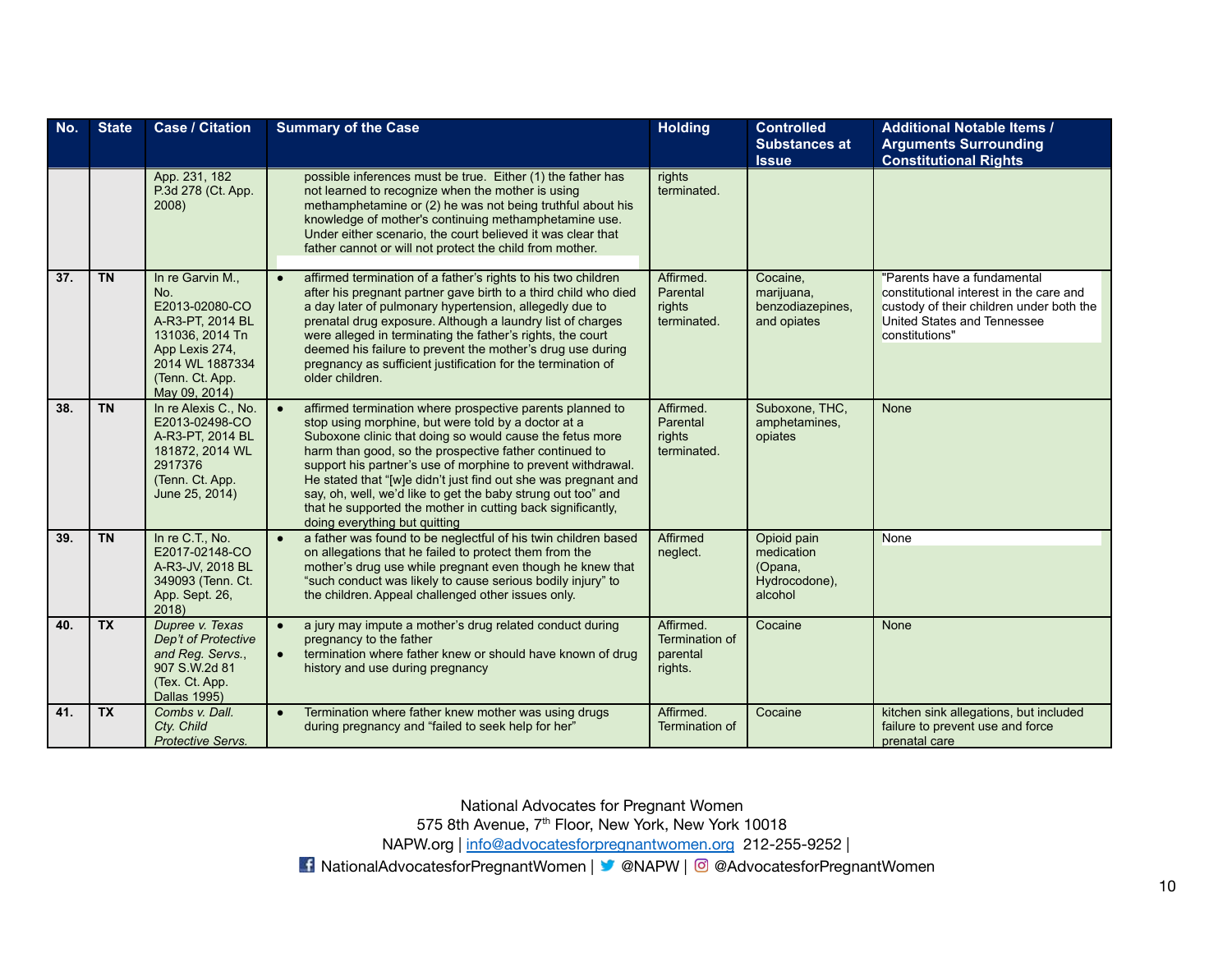| No. | <b>State</b> | <b>Case / Citation</b>                                                                                                      | <b>Summary of the Case</b>                                                                                                                                                                                                                                                                                                                                                                 | <b>Holding</b>                                     | <b>Controlled</b><br><b>Substances at</b> | <b>Additional Notable Items /</b><br><b>Arguments Surrounding</b> |
|-----|--------------|-----------------------------------------------------------------------------------------------------------------------------|--------------------------------------------------------------------------------------------------------------------------------------------------------------------------------------------------------------------------------------------------------------------------------------------------------------------------------------------------------------------------------------------|----------------------------------------------------|-------------------------------------------|-------------------------------------------------------------------|
|     |              |                                                                                                                             |                                                                                                                                                                                                                                                                                                                                                                                            |                                                    | <b>Issue</b>                              | <b>Constitutional Rights</b>                                      |
|     |              | Unit, No.<br>05-96-00484-CV,<br>1997 WL 499689<br>(Tex. Ct. App.<br>Dallas Aug. 25,<br>1997)<br>(unpublished)               |                                                                                                                                                                                                                                                                                                                                                                                            | parental<br>rights.                                |                                           |                                                                   |
| 42. | <b>TX</b>    | Edwards v. Tex.<br>Dep't of Protective<br>and Reg. Servs.,<br>946 S.W.2d 130<br>(Tex. Ct. App. El<br>Paso 1997)             | Termination affirmed where, according to the court, the<br>$\bullet$<br>father knew the prospective mother was using cocaine<br>during pregnancy and "did nothing to stop it."                                                                                                                                                                                                             | Affirmed.<br>Termination of<br>parental<br>rights. | Cocaine                                   | None                                                              |
| 43. | <b>TX</b>    | In $re$ J.G., No.<br>05-96-01873-CV,<br>1998 WL 293724<br>(Tex. Ct. App.<br>Dallas June 8,<br>1998)<br>(unpublished)        | Termination affirmed where father knew mother used drugs<br>$\bullet$<br>during pregnancy, failed to assist her in obtaining prenatal<br>care, and the jury did not like "appellant's lifestyle," including<br>supporting but not raising prior children, unstable<br>employment, and participating in raising one child, who then<br>got pregnant in 10th grade and dropped out of school | Affirmed.<br>Termination of<br>parental<br>rights. | Cocaine, cannabis                         | Kitchen sink allegations                                          |
| 44. | <b>TX</b>    | In re M.J.M.L., 31<br>S.W.3d 347 (Tex.<br>Ct. App. San<br>Antonio 2000)                                                     | Termination affirmed where father knew mother had a history<br>$\bullet$<br>of drug use, brought her to a rehabilitation clinic, knew she<br>left before giving birth, and left himself during pregnancy to<br>satisfy a Navy AWOL violation, but returned subsequently<br>and sought custody                                                                                              | Affirmed.<br>Termination of<br>parental<br>rights. | Not specified                             | None                                                              |
| 45. | <b>TX</b>    | In $re E.J.P., No.$<br>06-04-00131-CV,<br>2005 WL 2138573<br>(Tex. Ct. App.<br>Texarkana Sept. 7,<br>2005)<br>(unpublished) | Termination affirmed in part because of father's failure to<br>$\bullet$<br>stop mother's drug use during pregnancy, and subsequently<br>leaving the baby at home with the mother as he worked as a<br>long-haul truck driver<br>Other subsequent actions alleged, primarily related to drug<br>$\bullet$<br>use history                                                                   | Affirmed.<br>Termination of<br>parental<br>rights. | Methamphetamine,<br>cannabis              | <b>None</b>                                                       |
| 46. | TX           | In $re A.O.,$<br>No.2-09-005-CV.<br>2009 WL 1815780<br>(Tex. Ct. App. Fort<br>Worth June 25,<br>2009)<br>(unpublished)      | Termination affirmed in part because of father's failure to<br>$\bullet$<br>stop mother's drug use during pregnancy, thus leaving the<br>fetus "in an endangering environment," the womb<br>Allegations of father's own use, also<br>$\bullet$                                                                                                                                             | Affirmed.<br>Termination of<br>parental<br>rights. | Cocaine, cannabis                         | <b>None</b>                                                       |

575 8th Avenue, 7<sup>th</sup> Floor, New York, New York 10018

NAPW.org | [info@advocatesforpregnantwomen.org](mailto:info@advocatesforpregnantwomen.org) 212-255-9252 |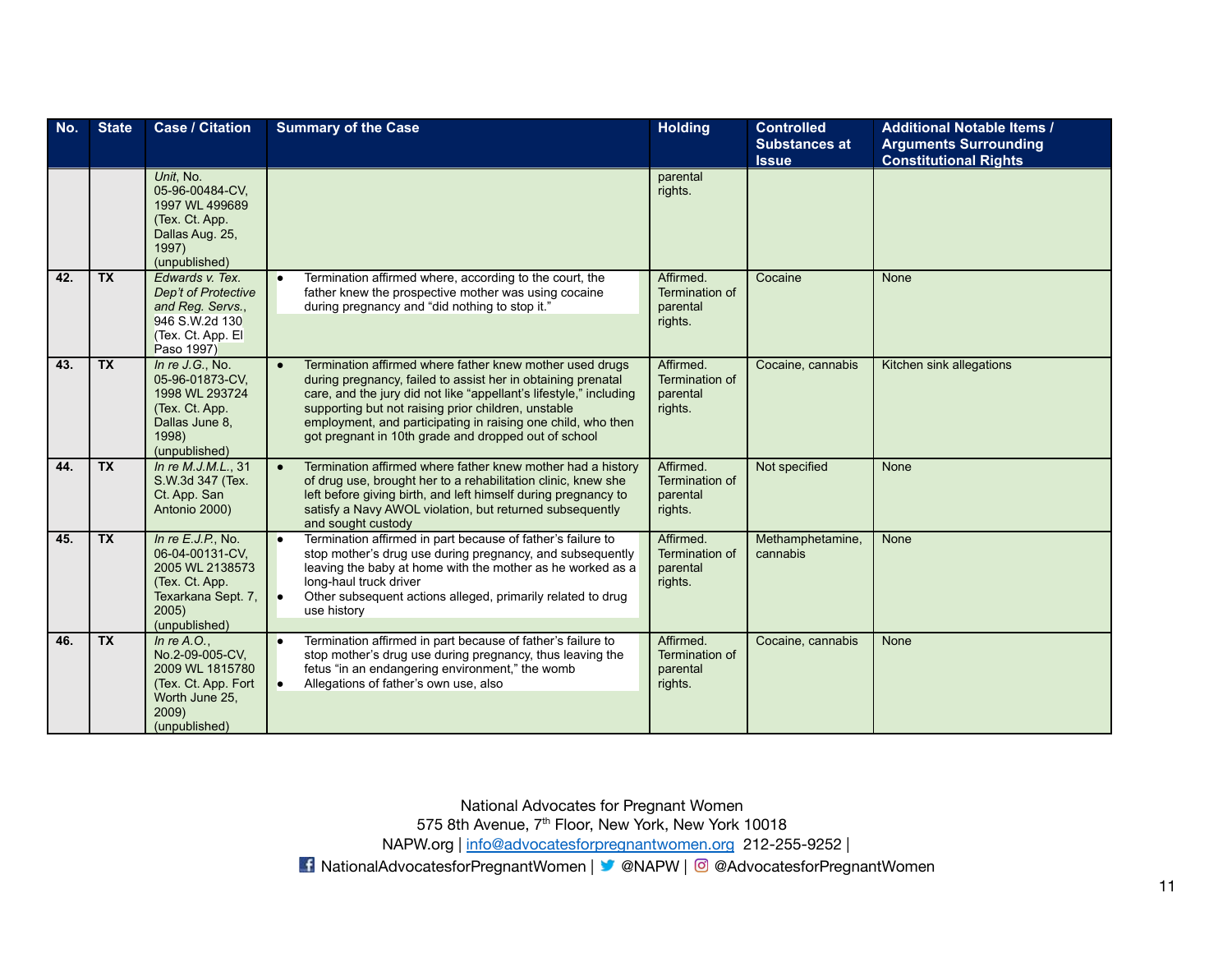| No. | <b>State</b>    | <b>Case / Citation</b>                                                                                                                                             | <b>Summary of the Case</b>                                                                                                                                                                                                                                                                                                                                                                                                                                                                                                                                                                                                                                           | <b>Holding</b>                                     | <b>Controlled</b><br><b>Substances at</b> | <b>Additional Notable Items /</b><br><b>Arguments Surrounding</b>                                                                                                                                                                                                                                                                           |
|-----|-----------------|--------------------------------------------------------------------------------------------------------------------------------------------------------------------|----------------------------------------------------------------------------------------------------------------------------------------------------------------------------------------------------------------------------------------------------------------------------------------------------------------------------------------------------------------------------------------------------------------------------------------------------------------------------------------------------------------------------------------------------------------------------------------------------------------------------------------------------------------------|----------------------------------------------------|-------------------------------------------|---------------------------------------------------------------------------------------------------------------------------------------------------------------------------------------------------------------------------------------------------------------------------------------------------------------------------------------------|
|     |                 |                                                                                                                                                                    |                                                                                                                                                                                                                                                                                                                                                                                                                                                                                                                                                                                                                                                                      |                                                    | <b>Issue</b>                              | <b>Constitutional Rights</b>                                                                                                                                                                                                                                                                                                                |
| 47. | $\overline{TX}$ | In re $M.R.J.M.,$<br>280 S.W.3d 494<br>(Tex. Ct. App. Fort)<br>Worth 2009)                                                                                         | Termination where knew or should have known of mother's<br>$\bullet$<br>cannabis use during pregnancy, did nothing to prevent it,<br>and other allegations including inability to pay child support,<br>limited engagement with the child, and prior incarceration                                                                                                                                                                                                                                                                                                                                                                                                   | Affirmed.<br>Termination of<br>parental<br>rights. | Cannabis, other<br>unspecified            | <b>None</b>                                                                                                                                                                                                                                                                                                                                 |
| 48. | <b>TX</b>       | In re S.K.A., No.<br>10-08-00347-CV,<br>2009 BL 177484.<br>2009 TX App<br>Lexis 6535, 2009<br>WL 2645027 (Tex.<br>Ct. App. Waco<br>Aug. 19, 2009)<br>(unpublished) | Termination affirmed where father "failed" to stop mother's<br>$\bullet$<br>drug use during pregnancy, which was sufficient to establish<br>that he "knowingly allowed the child to remain in conditions<br>or surroundings that endangered her physical well-being."<br>the womb.                                                                                                                                                                                                                                                                                                                                                                                   | Affirmed.<br>Parental<br>rights<br>terminated.     | Cocaine, cannabis                         | Father challenged deprivation of<br>meaningful judicial review required<br>under federal due process and<br>Texas due course of law<br>quarantees, because he was an<br>indigent parent without counsel,<br>despite a request for statutorily<br>mandated appointed counsel<br>fact of signing over rights to prior<br>5yo used against him |
| 49. | <b>TX</b>       | In re E.H., No.<br>02-09-134-CV,<br>2010 BL 31095,<br>2010 WL 520774<br>(Tex. Ct. App. Fort)<br>Worth Feb. 11,<br>2010)<br>(unpublished)                           | Termination affirmed where father had knowledge that a<br>$\bullet$<br>different mother of his child used methadone while pregnant;<br>and "left" fetus in Mother's care (in the womb) knowing she<br>had a history of drug use and crime.<br>Father had own history of substance use and criminal<br>$\bullet$<br>charges, though testified he always used drugs outside of<br>the children's presence<br>Court and counselor showed bias: "he used some choice<br>$\bullet$<br>words, profanity it demonstrated some of the lack of<br>impulse control and the social mores that were not being<br>demonstrated."<br>Same Dr. Wiggins as In re C.D.S.<br>$\bullet$ | Affirmed.<br>Parental<br>rights<br>terminated.     | Methadone.<br>unspecified other           | None                                                                                                                                                                                                                                                                                                                                        |
| 50. | <b>TX</b>       | In re L.V., No.<br>13-10-283-CV.<br>2011 BL 79227<br>(Tex. Ct. App.<br>Corpus Christi<br>Feb. 24,<br>2011)<br>(unpublished)                                        | Termination where father failed to stop mother's drug abuse<br>$\bullet$<br>during pregnancy and following birth<br>Court found a pattern of drug use, including drug use during<br>$\bullet$<br>the pregnancy of another child, will support a finding of<br>conduct endangering a child even if there is no evidence that<br>the drug use injured the child.                                                                                                                                                                                                                                                                                                       | Affirmed.<br>Termination of<br>parental<br>rights. | Cocaine                                   | <b>None</b>                                                                                                                                                                                                                                                                                                                                 |
| 51. | <b>TX</b>       | In re C.D.S., No.<br>02-11-00516-CV,<br>2012 BL 148241,<br>2012 WL 2135592<br>(Tex. Ct. App. Fort)                                                                 | Termination where, among other reasons, Father knew that<br>$\bullet$<br>she was using methamphetamine while she was pregnant.<br>Father did not present evidence that he made any attempt to<br>abate Mother's drug use.<br>Messy history used as further basis<br>$\bullet$                                                                                                                                                                                                                                                                                                                                                                                        | Affirmed.<br>Parental<br>rights<br>terminated.     | Methamphetamine                           | The natural rights existing between a<br>parent and his (her) natural child are of<br>constitutional dimensions, and<br>involuntary termination of parental                                                                                                                                                                                 |

575 8th Avenue, 7<sup>th</sup> Floor, New York, New York 10018

NAPW.org | [info@advocatesforpregnantwomen.org](mailto:info@advocatesforpregnantwomen.org) 212-255-9252 |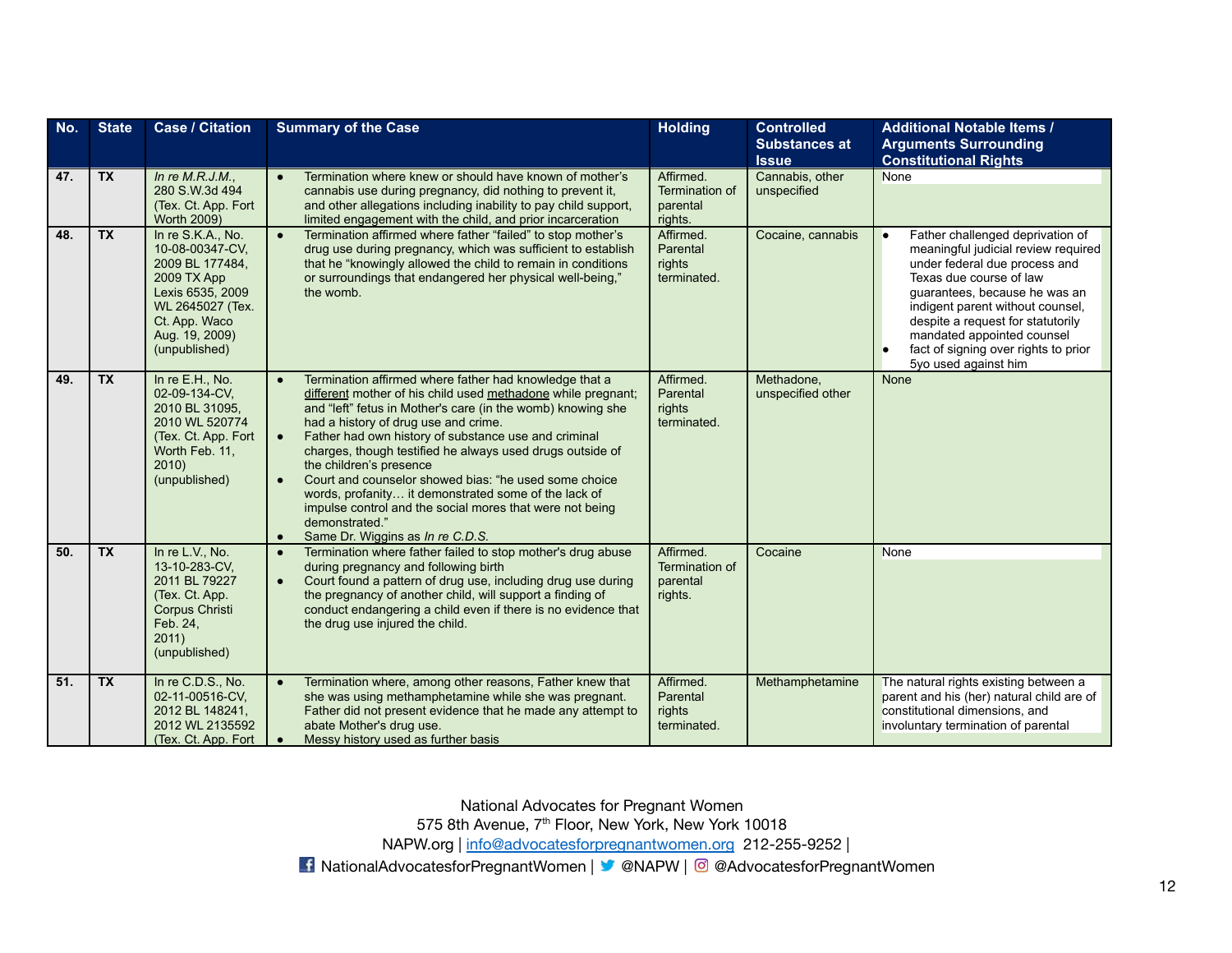| No. | <b>State</b>                      | <b>Case / Citation</b>                                                                                                                                                              | <b>Summary of the Case</b>                                                                                                                                                                                                                                                                                                                                                                                                                                                                                                                                              | <b>Holding</b>                                          | <b>Controlled</b><br><b>Substances at</b><br><b>Issue</b> | <b>Additional Notable Items /</b><br><b>Arguments Surrounding</b><br><b>Constitutional Rights</b>  |
|-----|-----------------------------------|-------------------------------------------------------------------------------------------------------------------------------------------------------------------------------------|-------------------------------------------------------------------------------------------------------------------------------------------------------------------------------------------------------------------------------------------------------------------------------------------------------------------------------------------------------------------------------------------------------------------------------------------------------------------------------------------------------------------------------------------------------------------------|---------------------------------------------------------|-----------------------------------------------------------|----------------------------------------------------------------------------------------------------|
|     |                                   | Worth June 14,<br>2012)<br>(unpublished)                                                                                                                                            | Same Dr. Wiggins as In re E.H.<br>$\bullet$                                                                                                                                                                                                                                                                                                                                                                                                                                                                                                                             |                                                         |                                                           | rights statutes must be strictly<br>construed in favor of the parent                               |
| 52. | <b>TX</b>                         | In re A.J.R., No.<br>07-11-00501-CV,<br>2012 BL 139372,<br>2012 TX App<br>Lexis 4454, 2012<br>WL.<br>2005833 (Tex. Ct.<br>App. Amarillo<br>June 05, 2012)<br>(unpublished)          | Termination affirmed even though father did not use drugs or<br>$\bullet$<br>have a history of use, completed recommended services<br>and regular visits, provided diapers and toys for the child,<br>and had a suitable home, but only because he knew the<br>mother used drugs during the pregnancy and "failed" to<br>prevent her from doing so.                                                                                                                                                                                                                     | Affirmed.<br>Father's<br>parental rights<br>terminated. | Cocaine                                                   | <b>None</b>                                                                                        |
| 53. | <b>TX</b>                         | W.D. v. Tex. Dep't<br>of Family &<br>Protective Servs.,<br>No.<br>03-14-00581-CV,<br>2015 BL<br>28870, 2015 WL<br>513267 (Tex. Ct.<br>App. Austin Feb.<br>05, 2015<br>(unpublished) | Termination where father knew that the mother was using<br>$\bullet$<br>PCP while pregnant because of the drug's potent smell<br>released during use. Based on this evidence, the Court<br>found that Walter Sr. knowingly allowed the child to remain in<br>conditions or surroundings that endangered the child's<br>physical and emotional well-being.                                                                                                                                                                                                               | Affirmed.<br>Termination of<br>parental<br>rights.      | <b>PCP</b>                                                | None                                                                                               |
| 54. | <b>TX</b>                         | In re J.K.V., 490<br>S.W.3d 250 (Tex.<br>Ct. App.<br>Texarkana 2016)                                                                                                                | Termination reversed where the prospective father had no<br>$\bullet$<br>way to reach the prospective mother after the third month of<br>pregnancy, and was out of the country without an ability to<br>return, so he could not have done anything to affect her<br>actions during pregnancy                                                                                                                                                                                                                                                                            | Reversed<br>termination of<br>parental<br>rights.       | Not specified                                             | Only reversal found in the state<br>$\bullet$                                                      |
| 55. | $\overline{\mathsf{V}\mathsf{T}}$ | In re I.B., 195 Vt.<br>662 (2014)                                                                                                                                                   | Neglect where father failed to stop mother's drug use during<br>$\bullet$<br>pregnancy and failed to force her to obtain prenatal care<br>Court found helped facilitate mother's trip to NY to give birth,<br>which the court found was designed to avoid disclosure of<br>her drug use while pregnant. The court cited this as one of<br>multiple factors of neglect and "prediction" of the father's<br>"likely future behavior."<br>Failure to complete prior mandated services like parenting<br>classes or to maintain "suitable housing" also used against<br>him | <b>Affirmed</b><br>neglect.                             | <b>Opiates</b>                                            | Case indicates common family<br>challenges where substance use<br>disorder and poverty are present |

575 8th Avenue, 7<sup>th</sup> Floor, New York, New York 10018

NAPW.org | [info@advocatesforpregnantwomen.org](mailto:info@advocatesforpregnantwomen.org) 212-255-9252 |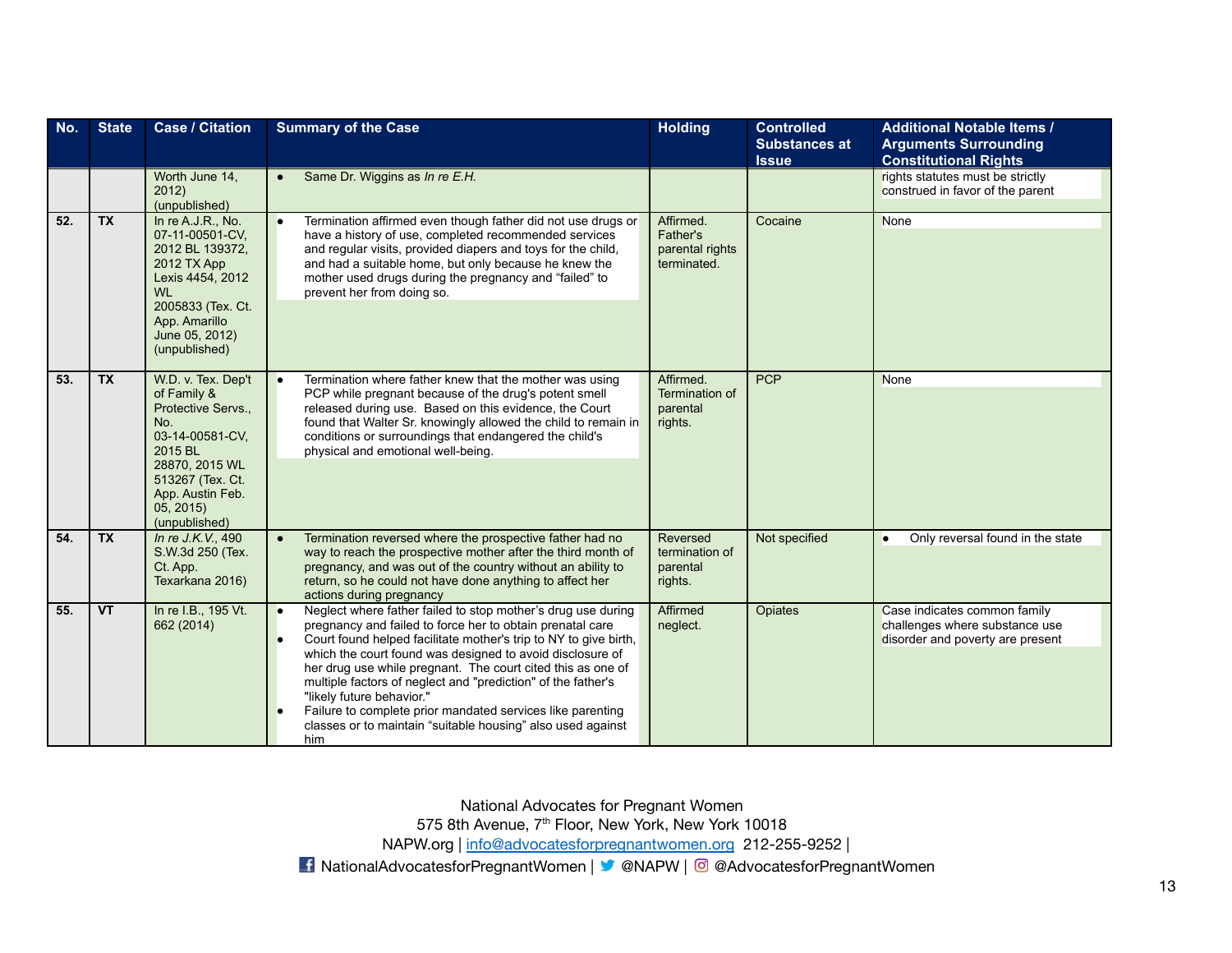| No. | <b>State</b> | <b>Case / Citation</b>                        | <b>Summary of the Case</b>                                                                                                                                                                                                                                                                                                                                                                            | <b>Holding</b>      | <b>Controlled</b><br><b>Substances at</b><br><b>Issue</b>  | <b>Additional Notable Items /</b><br><b>Arguments Surrounding</b><br><b>Constitutional Rights</b> |
|-----|--------------|-----------------------------------------------|-------------------------------------------------------------------------------------------------------------------------------------------------------------------------------------------------------------------------------------------------------------------------------------------------------------------------------------------------------------------------------------------------------|---------------------|------------------------------------------------------------|---------------------------------------------------------------------------------------------------|
|     |              |                                               |                                                                                                                                                                                                                                                                                                                                                                                                       |                     |                                                            |                                                                                                   |
| 56. | <b>WV</b>    | In re $A.L.C.M.,$<br>239 W. Va. 382<br>(2017) | Neglect where father failed to stop Mother's illegal drug use<br>during her pregnancy.<br>"When a child is born alive, the presence of illegal drugs in<br>the child's system at birth constitutes sufficient evidence that<br>the child is an abused and/or neglected child to support the<br>filing of an abuse and neglect petition." That neglect or<br>abuse can be imputed to the other parent. | Affirmed<br>neglect | Cocaine, opiates,<br>codeine.<br>Hydrocodone,<br>Oxycodone | None                                                                                              |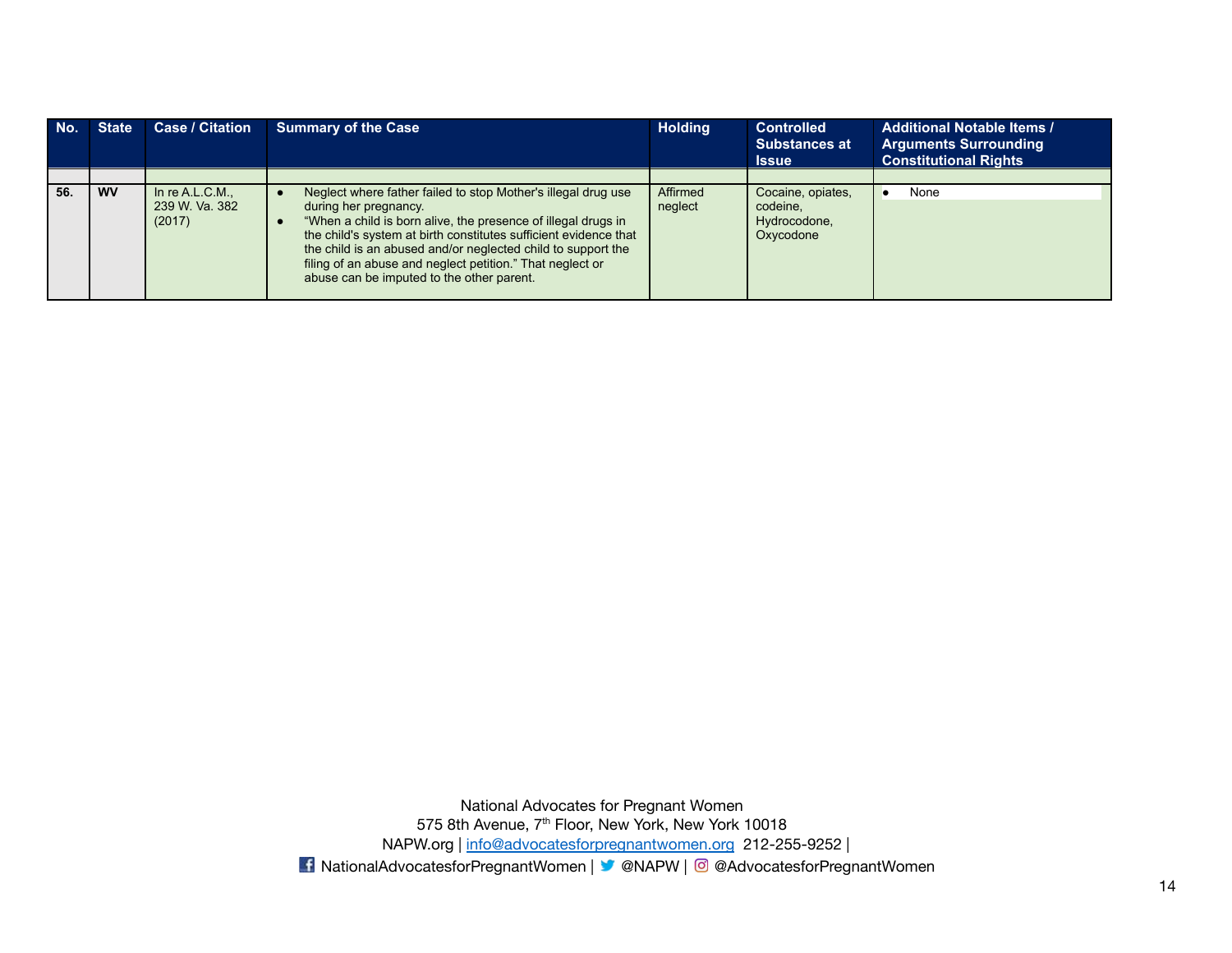### **Appendix B: Additional Case Summaries**

In California, there are five cases where a court found a father had neglected or failed to protect his child because, according to the court, the father failed to control a pregnant person. An appellate court affirmed findings that a father had neglected and failed to protect a child in two cases where a court held that the father should have known about the prospective mother's drug use during pregnancy or after birth. In one case, although the father stated he never saw the mother using drugs, the trial court told him "you better than anybody else should have been watching this lady," even if she was adept at hiding it.<sup>1</sup> In a second case, the court affirmed a finding that the father failed to protect his child, simply because he didn't realize the mother was using drugs, and that he needed to "gain insight regarding the severity" of the mother's drug use before he could be trusted to parent.<sup>2</sup>

In another two California cases, fathers were deemed neglectful for simply supporting their pregnant partner as she followed medical advice. In one instance, the father stated he had assisted in administering prescribed painkillers to the mother because he believed it had been condoned by doctors as a means of weaning off other prescriptions, but the court held he had enabled the mother's behavior without sufficient concern for the child.<sup>3</sup> In another case, a father told the Department of Children and Families worker that "he '100% support[ed] the mother's use of heroin during pregnancy,' as he believed it helped prevent Mother from getting sick and losing the baby."<sup>4</sup> In fact, the mother enrolled in a methadone treatment program once she found out she was pregnant but still got sick from withdrawal symptoms.<sup>5</sup> The father said doctors had told her to use any means to avoid sickness to protect the baby, and he took that to mean she should use heroin to avoid sickness.<sup>6</sup> Opioid withdrawal has been recognized as creating significant risk of pregnancy loss.<sup>7</sup> While treatment programs and prescribed methadone or buprenorphine are the preferred treatment protocol, the father was not wrong that doctors' treatment goals typically include managing withdrawal, reducing cravings, and not ending use.<sup>8</sup> An abrupt end or withdrawal often

National Advocates for Pregnant Women

575 8th Avenue, 7<sup>th</sup> Floor, New York, New York 10018

NAPW.org | [info@advocatesforpregnantwomen.org](mailto:info@advocatesforpregnantwomen.org) 212-255-9252 |

<sup>1</sup> *In re Bryana G.*, No. B252489, 2014 BL 152746, at \*3 (Cal. App. 2d Dist. June 4, 2014).

<sup>2</sup> *In re B.H.*, No. B285600, 2018 BL 171776, at \*2 (Cal. App. 2d Dist. May 15, 2018).

<sup>&</sup>lt;sup>3</sup> In re Z.C., No. D068123, 2016 BL 18774, at \*3 (Cal. App. 4<sup>th</sup> Dist. Jan. 25, 2016).

<sup>4</sup> *In re C.B.*, No. D069774, 2016 BL 211629, at \*6 (Cal. App. 4th Dist. June 30, 2016).

<sup>&</sup>lt;sup>5</sup> This is a common phenomenon with providers who don't know how to care for pregnant people. Pregnant people often need higher doses due to increased bloodflow, so the same pre-pregnancy dose might lead to withdrawal symptoms and a pregnant person seeking opioids elsewhere and being found in violation of the program or even kicked out. *See* Substance Abuse & Mental Health Servs. Admin. ("SAMHSA"), U.S. Dep't Health & Human Servs., *Clinical Guidance for Treating Pregnant and Parenting Women with Opioid Use Disorder and Their Infants*, HHS Publication No. (SMA) 18-5054 (2018) at 28, https://store.samhsa.gov/sites/default/files/d7/priv/sma18-5054.pdf.

*In re C.B.*, 2016 WL 3644826, at 1.

<sup>6</sup> *In re C.B.*, 2006 BL 211629, at 1.

<sup>7</sup> National Institutes of Health, National Institute on Drug Abuse, Treating Opioid Use Disorder During Pregnancy (Jul. 2017), https://nida.nih.gov/publications/treating-opioid-use-disorder-during-pregnancy; Substance Abuse & Mental Health Serv. Admin., U.S. Dept. Health & Human Serv., Treatment Improvement Protocol Series No. 2, Pregnant, Substance-Using Women 19 (2002) ("Medical withdrawal of the opioid- dependent woman is not recommended in pregnancy because of the increased risk to the fetus of intrauterine death. Methadone maintenance is the treatment of choice.").

<sup>8</sup> Terminating use without medical advice or supervision can be dangerous to both mother and fetus. Am. Coll. of Obstetricians and Gynecologists, Comm. on Health Care for Underserved Women, *Nonmedical Use of Prescription Drugs,* Committee Opinion No. 538 (Oct. 2012),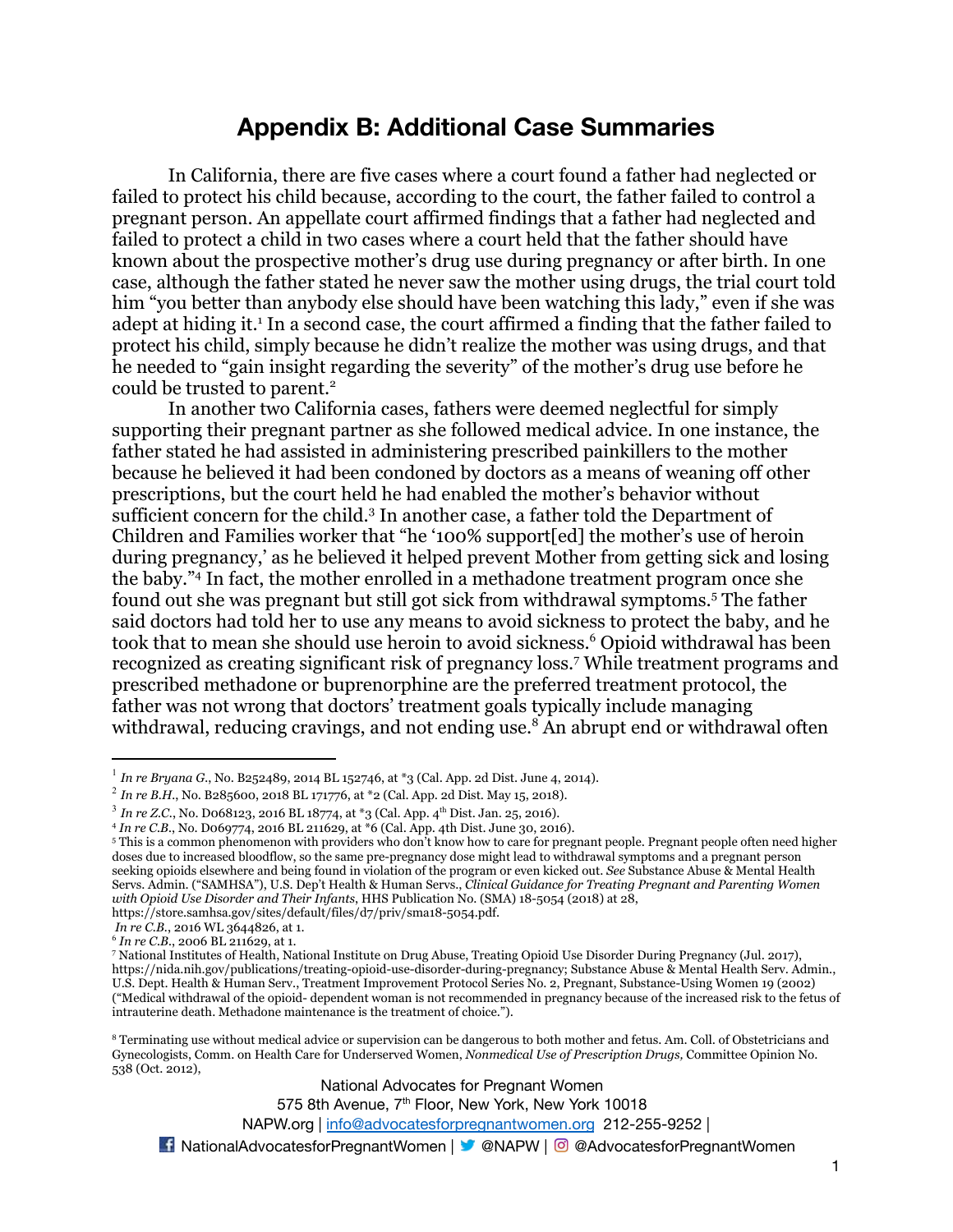leads to illicit opioid use, which increases risk of overdose.<sup>9</sup> The court failed to consider the complex medical landscape, the father's attempt to do what was best for the pregnant person and fetus, or any scientific evidence on the subject, and held that Leonard neglected his child.

Lastly, a father's rights were terminated in a California case despite the fact he was separated from the mother at the time of her pregnancy and she had told him she was not using drugs.<sup>10</sup> He asked the Department of Children and Families worker "how am I supposed to protect the child when it was in the mother's womb and we weren't even together at the time[?]"<sup>11</sup>

In Florida, a father's rights were terminated where the father "failed to protect" the child from his mother's drug use during pregnancy.<sup>12</sup> In Georgia, a father's rights were terminated in part because he "failed to take any steps to insure the safety of the child during pregnancy…in spite of his knowledge that the mother used drugs and had an addiction problem."<sup>13</sup> In Idaho, a father's rights were terminated after his daughter was placed with an adoption agency immediately at birth, with the mother's consent, based in part on an allegation that he encouraged the mother to take drugs during pregnancy.<sup>14</sup> "Without having the opportunity to parent Baby Doe, he argues that a court cannot conclude that he has already neglected his daughter and the mere possibility of future neglect is not a sufficient ground to terminate his parental rights."<sup>15</sup> But the court found it was, based on clearly biased information from the adoption agency, which had an adverse interest to have an adoptable baby.

In an example of the excessive and unrealistic requirements of the family court causing family separation, in Indiana, a father's rights to two children were terminated based on the younger child's positive toxicology at birth, the father's likely awareness of the mother's drug use during her pregnancy, and his "failure" to complete a lengthy list of required "services" after the case was initiated, including "maintaining suitable housing and employment."<sup>16</sup> If a person is impoverished and has been unable to obtain stable housing and employment before dealing with a court case, it is unreasonable to think they will solve all of those problems in addition to managing the stress and time of a court case, which typically interferes with maintaining regular work.<sup>17</sup>

In Louisiana, a court permitted an adoption over a father's objection despite his attempts to support the mother with prenatal care and drug treatment during her

<sup>10</sup> *In re J.C.*, 182 Cal. Rptr. 3d 215, 218 (Cal. Ct. App. 2015).

National Advocates for Pregnant Women

575 8th Avenue, 7<sup>th</sup> Floor, New York, New York 10018

https://www.acog.org/Resources\_And\_Publications/Committee\_Opinions/Committee\_on\_Health\_Care\_for\_Underserved\_Wom en/Nonmedical\_Use\_of\_Prescription\_Drugs; SAMHSA Clinical Guidance, *supra* note 62, at 25, ("pharmacotherapy is strongly recommended… treatment without any pharmacotherapy is complicated by poor fetal health, high rates of return to substance use, and the consequences such as risk of overdose").

 $9$  American College of Obstetricians and Gynecologists, Opioid Use in Pregnancy, Neonatal Abstinence Syndrome, and Childhood Outcomes, 130 Obstetrics & Gynecology 10, 12, 15 (2017).

<sup>11</sup> *Id.*

<sup>12</sup> *C.H. v. Dep't of Children & Families*, 744 So. 2d 1212 (Fla. 3d DCA 1999).

<sup>13</sup> *In re J.M.*, 289 Ga. App. 439, 443, 657 S.E.2d 337, 340 (Ct. App. 2008).

<sup>14</sup> *CASI Found., Inc. v. Doe*, 142 Idaho 397 (2006).

<sup>15</sup> *Id.* at 400.

<sup>16</sup> *C.K. v. Ind. Dep't of Child Servs.*, 42 N.E.3d 172, \*5 (Ind. Ct. App. 2015).

<sup>17</sup> *See supra* Part I.B.

<sup>■</sup> NationalAdvocatesforPregnantWomen | ■ @NAPW | © @AdvocatesforPregnantWomen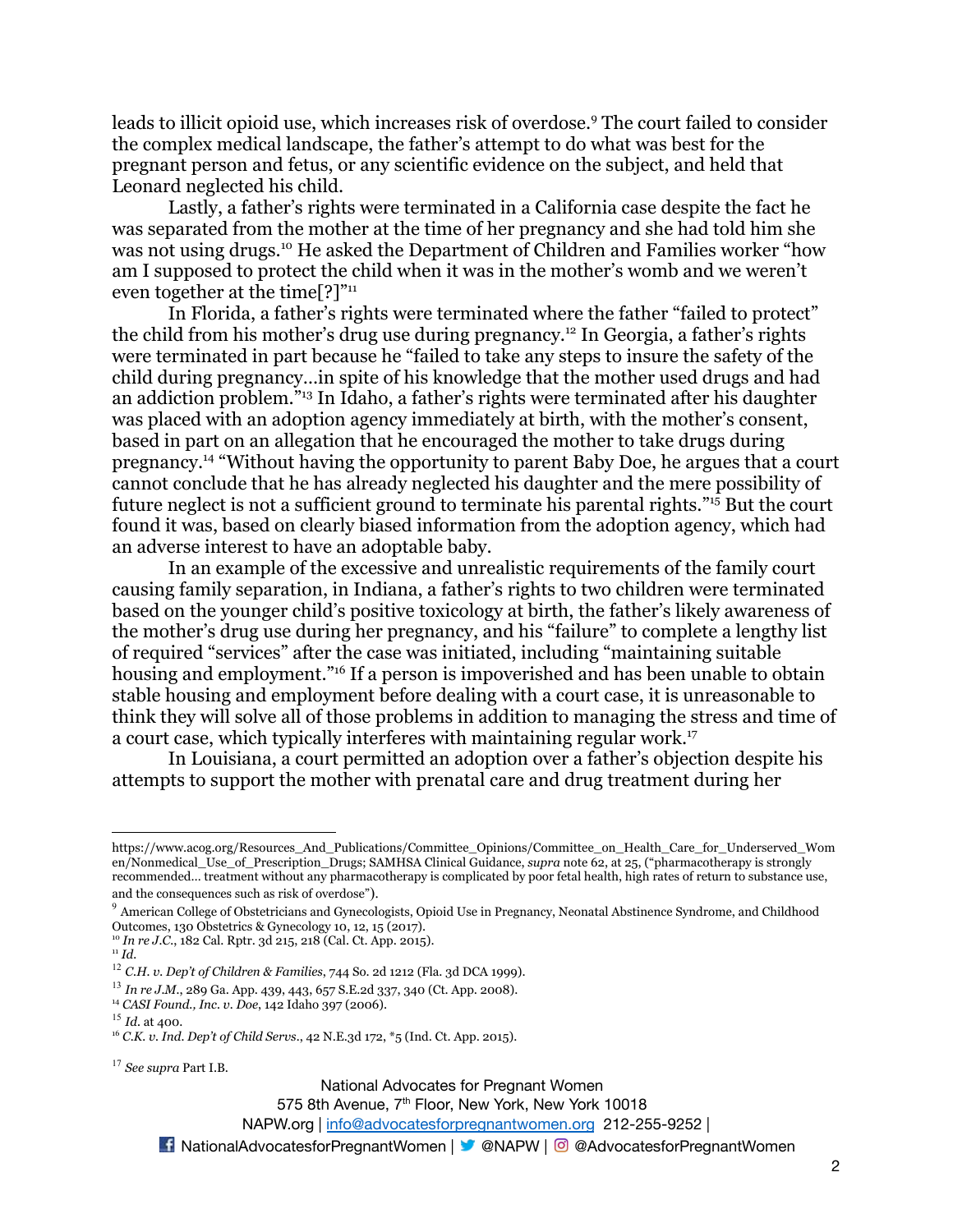pregnancy, finding that his own drug problem was too severe.<sup>18</sup> Similarly, in Vermont, the state Supreme Court affirmed a neglect finding based in part on the fact that the father did not stop the mother's drug use during pregnancy, or force her to obtain prenatal care;<sup>19</sup> it focused on an allegation that the father facilitated the mother giving birth in New York in order to avoid disclosing her drug use, none of which were proper considerations.

In New Jersey, there are three cases where a father was found to have neglected his child, in some instances resulting in the termination of his rights, for failing to prevent a mother's drug use during pregnancy. In one instance, an appellate court affirmed the termination of a father's rights, finding he had "harmed the child because he did not take any steps to protect the child from [the mother's] drug use," and instead "turned a blind eye to…the harm it was having on the unborn child."<sup>20</sup> In another case, a father's rights were terminated for not ensuring his son was born drug-free; he was deemed to "share[] in the responsibility and blame for the harm."<sup>21</sup> The court acknowledged that while each parent is assessed individually, "the conduct of one parent can be relevant to an evaluation of the parental fitness of another parent."<sup>22</sup> Similarly, in a third case in New Jersey, the court stated a "parent has the obligation to protect a child from harms that can be inflicted by another parent" and held the father neglectful based on the mother's drug use while pregnant.<sup>23</sup> The court additionally ignored the father's argument that the relevant definition of child abuse is not intended to apply to a fetus.<sup>24</sup>

In Oregon, an appellate court reversed the dismissal of a termination proceeding and terminated both parents' rights based on the mother's drug use during pregnancy and the father's "inability to recognize when mother was using, his failure to absorb information about the effects of drug use, and his poor judgment in continuing a relationship with mother after several children had been born drug affected."<sup>25</sup> The court promoted the inaccurate information that "methamphetamine-exposed children often suffer long-term learning-related effects and require higher than normal parental supervision and teaching," and found that "it is likely that he will exhibit additional symptoms [consistent with methamphetamine exposure] as he develops, and it does not appear that father has the capacity to parent a child with special needs."<sup>26</sup> There is no credible evidence that methamphetamine exposure in utero causes long term effects or intellectual disabilities.<sup>27</sup> This misinformation drives unnecessary family separation.

National Advocates for Pregnant Women

575 8th Avenue, 7<sup>th</sup> Floor, New York, New York 10018

#### NAPW.org | [info@advocatesforpregnantwomen.org](mailto:info@advocatesforpregnantwomen.org) 212-255-9252 |

<sup>18</sup> *In re Baby A.*, 241 So. 3d 1182, 1187 (La. App. 1st Cir. 2018).

<sup>19</sup> *In re I.B.*, 195 Vt. 662 (2014).

<sup>20</sup> *N.J. Div. of Youth and Fam. Servs. v. G.A.*, No. A-2498-06T4, 2007 BL 288733, at \*6 (N.J. Super. Ct. App. Div. Oct. 18, 2007).

<sup>22</sup> *Id.* at \*5. <sup>21</sup> *N.J. Div. of Youth and Fam. Servs. v. K.S*., No. A-3971-08T4, 2009 BL 327434, at \*6 (N.J. Super. Ct. App. Div. Dec. 15, 2009).

<sup>24</sup> *Id.* at \*2. *<sup>23</sup>N.J. Div. of Youth and Fam. Servs. v. R.D.*, No. A-1569-12T3, 2014 BL 165424, at \*3 (N.J. Super. Ct. App. Div. June 16, 2014).

<sup>25</sup> *State ex rel. Dept. of Human Servs. v. J.S.*, 219 Or. App. 231, 265 (2008).

<sup>26</sup> *Id.* at 266.

<sup>27</sup> *See, e.g.*, Robert M. Silver et al., *Workup of Stillbirth: A Review of the Evidence*, 196 Am. J. Obstetrics Gynecology 433, 438 (2007) ("despite widespread reports linking methamphetamine use during pregnancy with preterm birth and growth restriction, evidence confirming its association with an increased risk of stillbirth remains lacking"); ACOG, *Information About Methamphetamine Use in Pregnancy* (Mar. 3, 2006) (there "is no syndrome or disorder that can specifically be identified for babies who were exposed in utero to methamphetamine"), http://www.rhrealitycheck.org/emailphotos/ACOGmethtalkingpoints.pdf.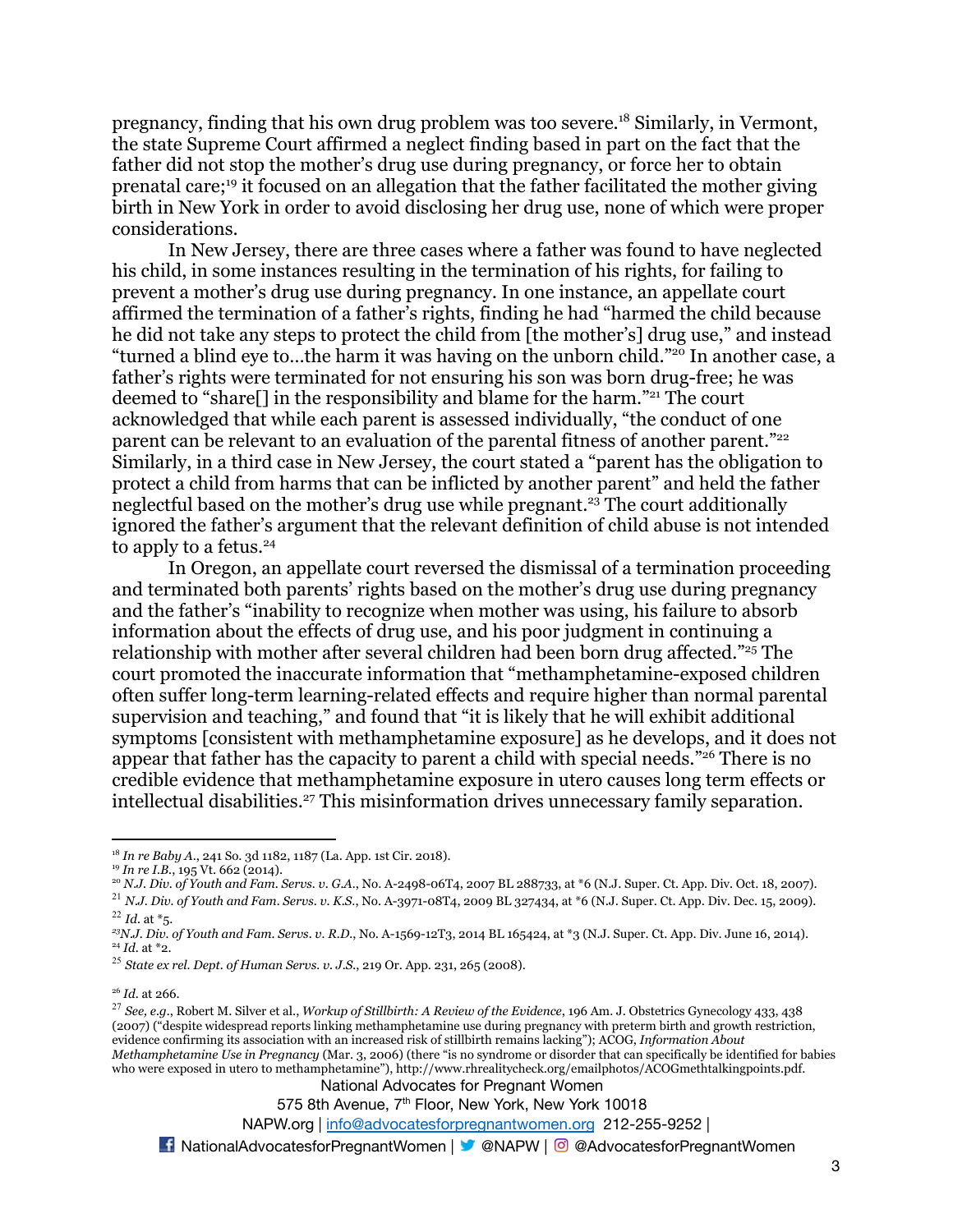In Tennessee, there are three cases where a father's rights were terminated or he was found to have neglected his child based on the mother's drug use. In one case, a court affirmed the termination of a father's rights to his two children after his pregnant partner gave birth to a third child who died a day later of pulmonary hypertension, allegedly due to prenatal drug exposure.<sup>28</sup> The father was not only accused of failing to protect his newborn child, but this pregnancy loss was used to terminate his rights to his two older children.<sup>29</sup> The initial "failure" to control the mother's drug use led to an investigation and other charges, and ultimately to family separation.<sup>30</sup> Although a laundry list of charges were alleged in terminating the father's rights, the court deemed his failure to prevent the mother's drug use during pregnancy as sufficient justification for the termination.<sup>31</sup>

In another case, prospective parents planned to stop using morphine, but were told by a doctor at a Suboxone clinic that doing so would cause the fetus more harm than good, so the prospective father continued to support his partner's use of morphine to prevent withdrawal.<sup>32</sup> He stated that "[w]e didn't just find out she was pregnant and say, oh, well, we'd like to get the baby strung out too" and that he supported the mother in cutting back significantly, doing everything but quitting.<sup>33</sup> They would have continued to seek medical attention at the clinic as well, but it was not covered by Medicaid and they could not afford it otherwise.<sup>34</sup> The court terminated his rights, and additionally promoted the inaccurate narrative that there is "a great chance that if this child starts using drugs in the future that she could become addicted quite easily."<sup>35</sup>

Lastly, in a third case, a father was found to be neglectful of his twin children based on allegations that he failed to protect them from the mother's drug use while pregnant even though he knew that "such conduct was likely to cause serious bodily injury" to the children.<sup>36</sup> The trial court found that the father failed to stop the mother's drug use during pregnancy and in fact facilitated the mother's drug use and put her in danger while pregnant.<sup>37</sup> The father's appeal was limited to challenging the mother's testimony that the father had supplied her with drugs and used them with her, so the trial court's initial decision remained, that the father had neglected his children by failing to prevent the mother's drug use during pregnancy.<sup>38</sup>

In West Virginia, the state Supreme Court of Appeals created new law in response to a certified question, and found that "when a child is born alive, the presence of illegal drugs in the child's system at birth constitutes evidence that the child is an abused and/or neglected child [under the statute]..., to support the filing of an abuse and

<sup>37</sup> *Id.* at \*2.

<sup>38</sup> *Id.* at \*4.

National Advocates for Pregnant Women

575 8th Avenue, 7<sup>th</sup> Floor, New York, New York 10018

NAPW.org | [info@advocatesforpregnantwomen.org](mailto:info@advocatesforpregnantwomen.org) 212-255-9252 |

<sup>28</sup> *In re Garvin M.*, No. E2013-02080-COA-R3-PT, 2014 BL 131036, at \*1 (Tenn. Ct. App. May 09, 2014).

<sup>29</sup> *Id.* at \*4.

<sup>30</sup> *Id.* at \*13-14.

<sup>31</sup> *Id.* at \*6-12.

<sup>32</sup> *In re Alexis C.*, No. E2013-02498-COA-R3-PT, 2014 BL 181872, at \*4 (Tenn. Ct. App. June 25, 2014).

<sup>33</sup> *Id.*

<sup>34</sup> *Id.* at \*7.

<sup>35</sup> *Id.* at \*13.; Kylee Sunderlin & Laura Huss, *The Mythology of "Addicted Babies": Challenging Media Distortions, Laws, and Policies that Fracture Communities*, 86 DifferenTakes 1, 2 (2014) ("there is no scientific evidence that prenatal exposure to opioids results in any kind of lasting harm").

<sup>36</sup> *In re C.T.*, No. E2017-02148-COA-R3-JV, 2018 BL 349093, at \*2 (Tenn. Ct. App. Sept. 26, 2018).